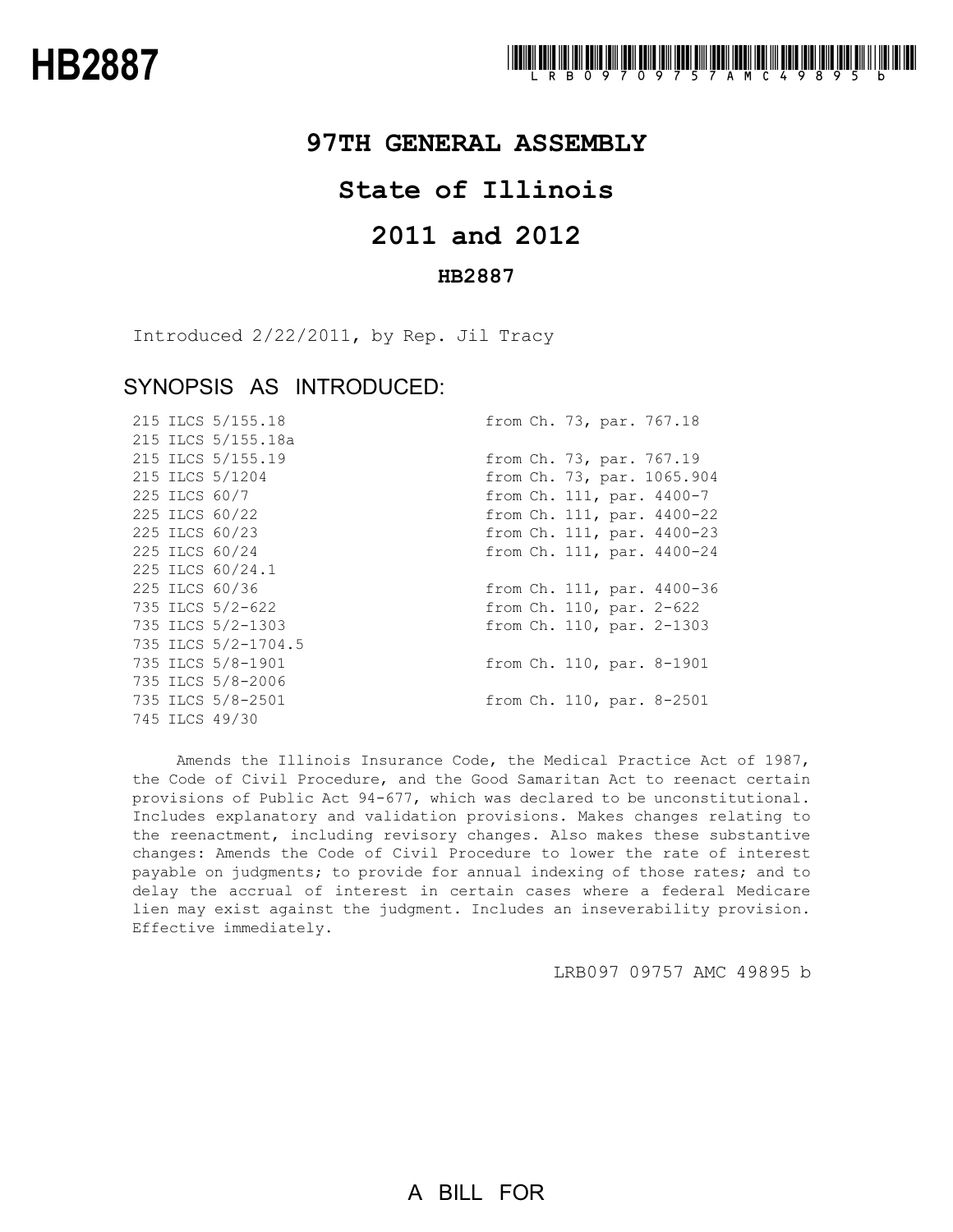1

AN ACT concerning civil law.

#### **Be it enacted by the People of the State of Illinois, represented in the General Assembly:** 2 3

Section 1. Findings; purpose; text and revisory changes; validation; additional material. 4 5

(a) The Illinois Supreme Court, in Lebron v. Gottlieb Memorial Hospital, found that the limitations on noneconomic damages in medical malpractice actions that were created in Public Act 94-677, contained in Section 2-1706.5 of the Code of Civil Procedure, violate the separation of powers clause of the Illinois Constitution. Because Public Act 94-677 contained an inseverability provision, the Court held the Act to be void in its entirety. The Court emphasized, however, that "because the other provisions contained in Public Act 94-677 are deemed invalid solely on inseverability grounds, the legislature remains free to reenact any provisions it deems appropriate". 6 7 8 9 10 11 12 13 14 15 16

(b) It is the purpose of this Act to reenact certain provisions of Public Act 94-677 that did not involve limitations on noneconomic damages in medical malpractice actions and to validate certain actions taken in reliance on those provisions. 17 18 19 20 21

(c) This Act reenacts (i) Sections 155.18, 155.18a, 155.19, and 1204 of the Illinois Insurance Code; (ii) Sections 7, 22, 23, 24, 24.1, and 36 of the Medical Practice Act of 1987; (iii) 22 23 24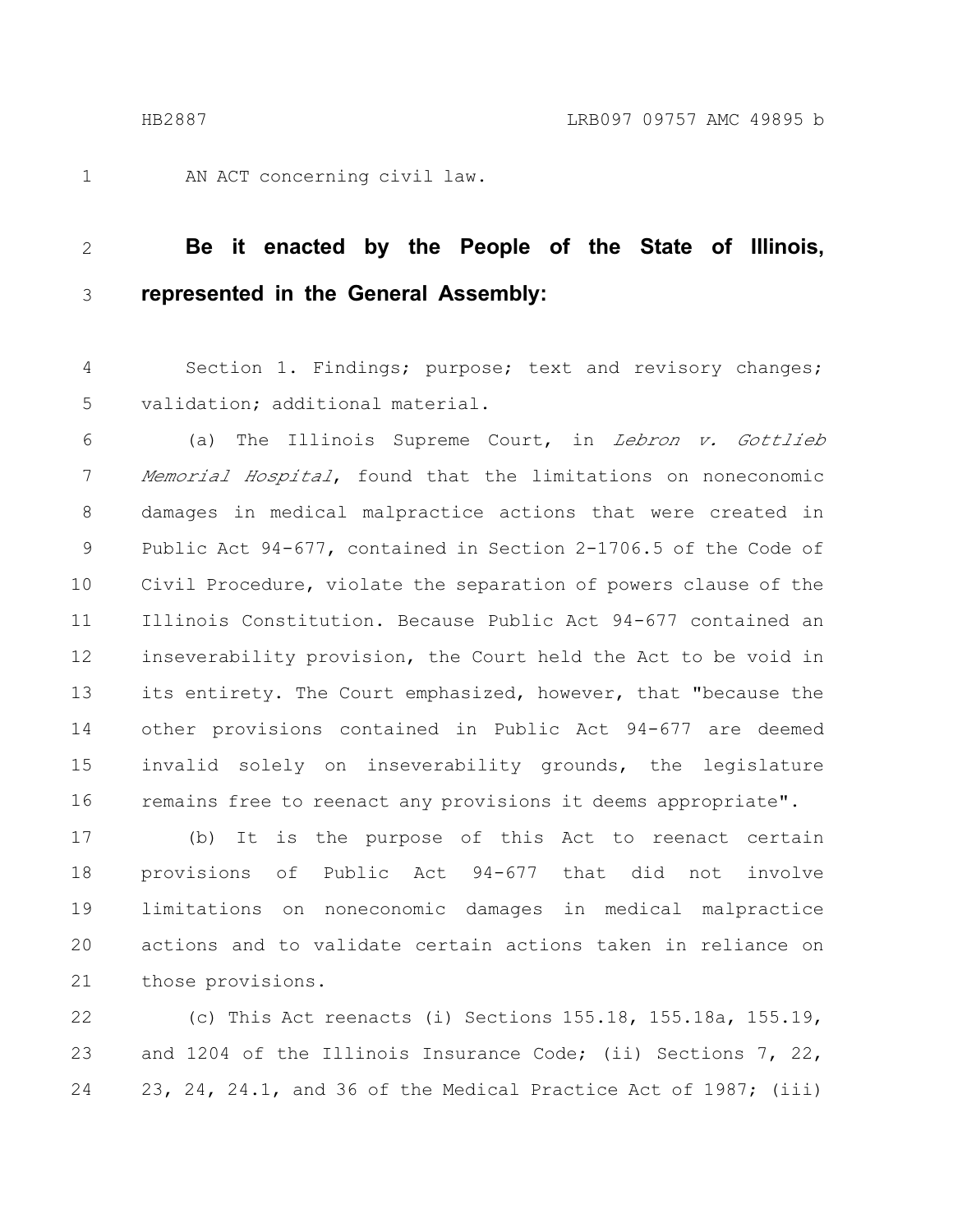Sections 2-622, 2-1704.5, 8-1901, and 8-2501 of the Code of Civil Procedure; and (iv) Section 30 of the Good Samaritan Act. In those Sections, certain effective date references and applicability provisions have been changed to reflect the reenactment. This Act does not reenact any other provisions of Public Act 94-677. 1 2 3 4 5 6

(d) Public Act 94-677 amended existing Sections 155.18, 155.19, and 1204 of the Illinois Insurance Code and added a new Section 155.18a. Section 1204 was subsequently amended by Public Act 95-331, which was a revisory bill that combined the changes made by Public Act 94-277 with those made by Public Act 94-677. Sections 155.18, 155.18a, and 155.19 have not been amended since the enactment of Public Act 94-677. 7 8 9 10 11 12 13

Executive Order No. 2004-6 changed the Department of Insurance into the Division of Insurance within the Department of Financial and Professional Regulation. In conformance with that executive order, Public Act 94-677 changed certain references in the affected Sections from the Director of Insurance to the Secretary of Financial and Professional Regulation. Public Act 96-811 superseded the executive order and re-established the Department of Insurance as a separate department, once again under the supervision of the Director of Insurance. Therefore, in reenacting these Sections, revisory changes have been included that conform the text to Public Act 96-811 by changing references to the Secretary back to the Director. A revisory change is also made in a reference to the 14 15 16 17 18 19 20 21 22 23 24 25 26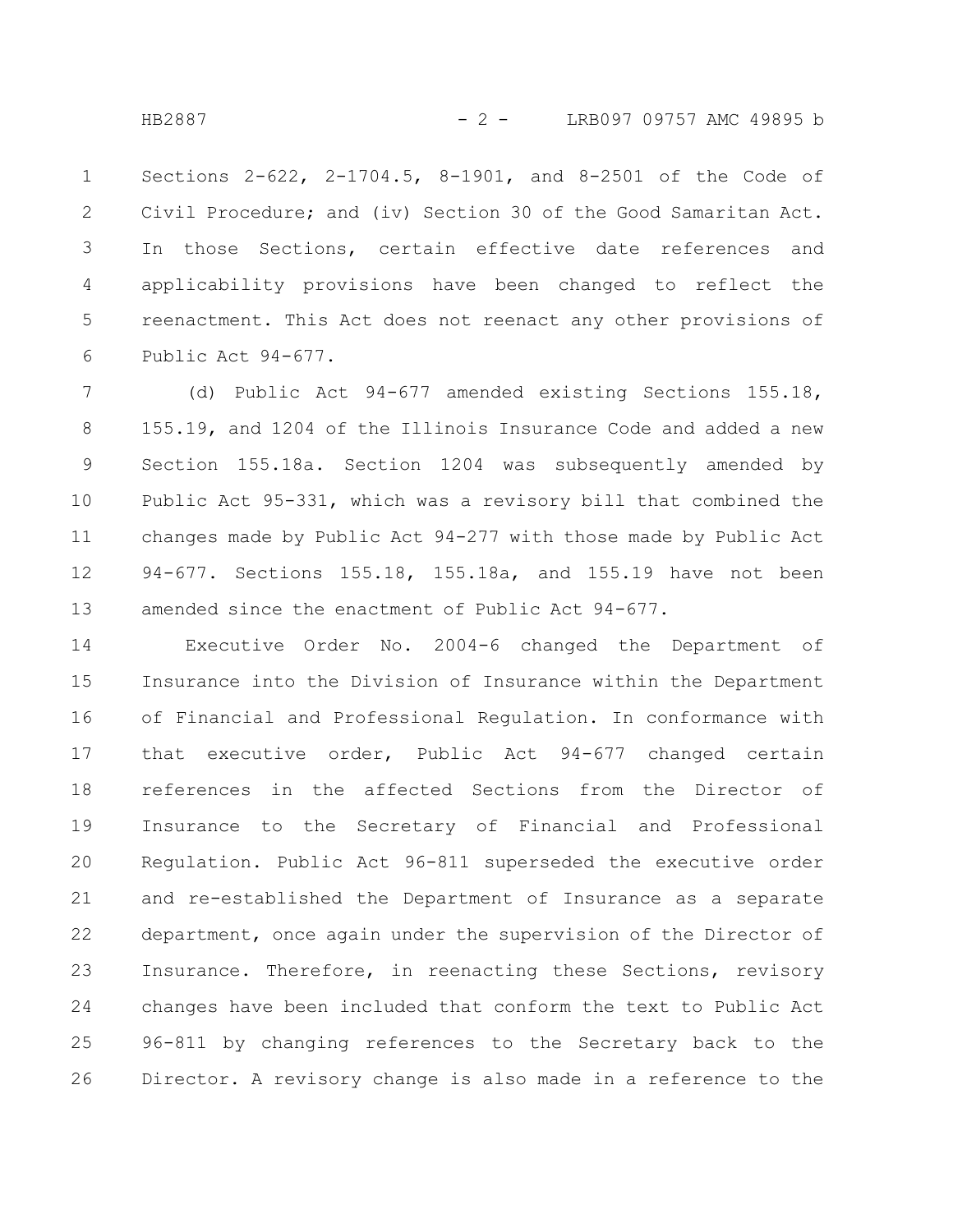effective date of Public Act 94-677, which is replaced by the actual date. 1 2

In this Act, the base text of the reenacted Sections is set forth as it existed at the time of the Supreme Court's decision, including any amendments that occurred after P.A. 94-677. Striking and underscoring is used only to show the changes being made to that base text. 3 4 5 6 7

(e) All otherwise lawful actions taken in reasonable reliance on or pursuant to the Sections reenacted by this Act, as set forth in Public Act 94-677 or subsequently amended, by any officer, employee, agency, or unit of State or local government or by any other person or entity, are hereby validated. 8 9 10 11 12 13

With respect to actions taken in relation to matters arising under the Sections reenacted by this Act, a person is rebuttably presumed to have acted in reasonable reliance on and pursuant to the provisions of Public Act 94-677, as those provisions had been amended at the time the action was taken. 14 15 16 17 18

With respect to their administration of matters arising under the Sections reenacted by this Act, officers, employees, agencies, and units of State and local government shall continue to apply the provisions of Public Act 94-677, as those provisions had been amended at the relevant time. 19 20 21 22 23

(f) This Act also contains material making new substantive changes. It amends Sections 2-1303 and 8-2006 of the Code of Civil Procedure to lower the rate of interest payable on 24 25 26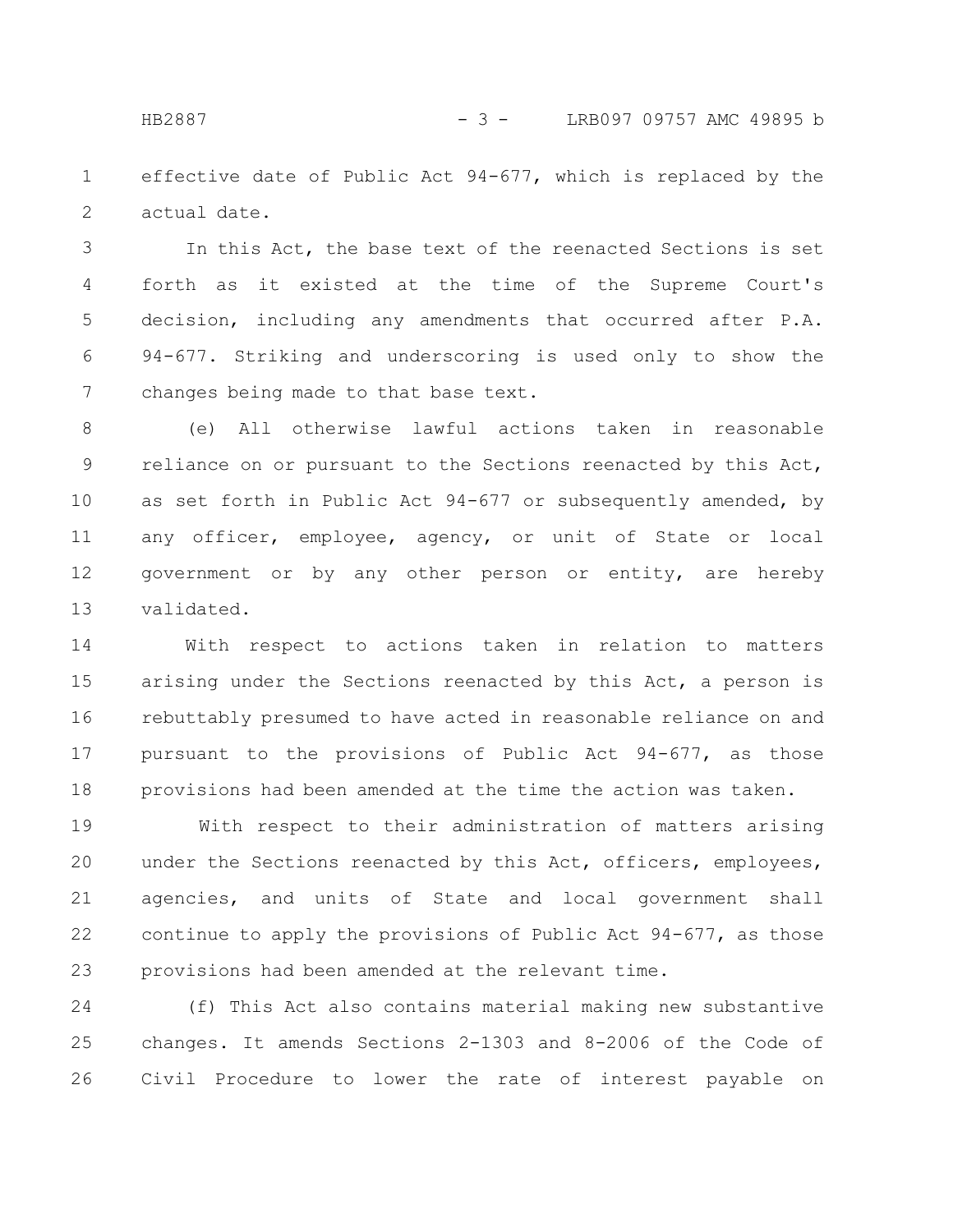HB2887 - 4 - LRB097 09757 AMC 49895 b

judgments; to provide for annual indexing of those rates; and to delay the accrual of interest in certain cases where a federal Medicare lien may exist against the judgment. 1 2 3

Section 5. The Illinois Insurance Code is amended by reenacting and changing Sections 155.18, 155.18a, 155.19, and 1204 as follows: 4 5 6

(215 ILCS 5/155.18) (from Ch. 73, par. 767.18) 7

Sec. 155.18. (a) This Section shall apply to insurance on risks based upon negligence by a physician, hospital or other health care provider, referred to herein as medical liability insurance. This Section shall not apply to contracts of reinsurance, nor to any farm, county, district or township mutual insurance company transacting business under an Act entitled "An Act relating to local mutual district, county and township insurance companies", approved March 13, 1936, as now or hereafter amended, nor to any such company operating under a special charter. 8 9 10 11 12 13 14 15 16 17

(b) The following standards shall apply to the making and use of rates pertaining to all classes of medical liability insurance: 18 19 20

(1) Rates shall not be excessive or inadequate nor shall they be unfairly discriminatory. 21 22

(2) Consideration shall be given, to the extent applicable, to past and prospective loss experience within 23 24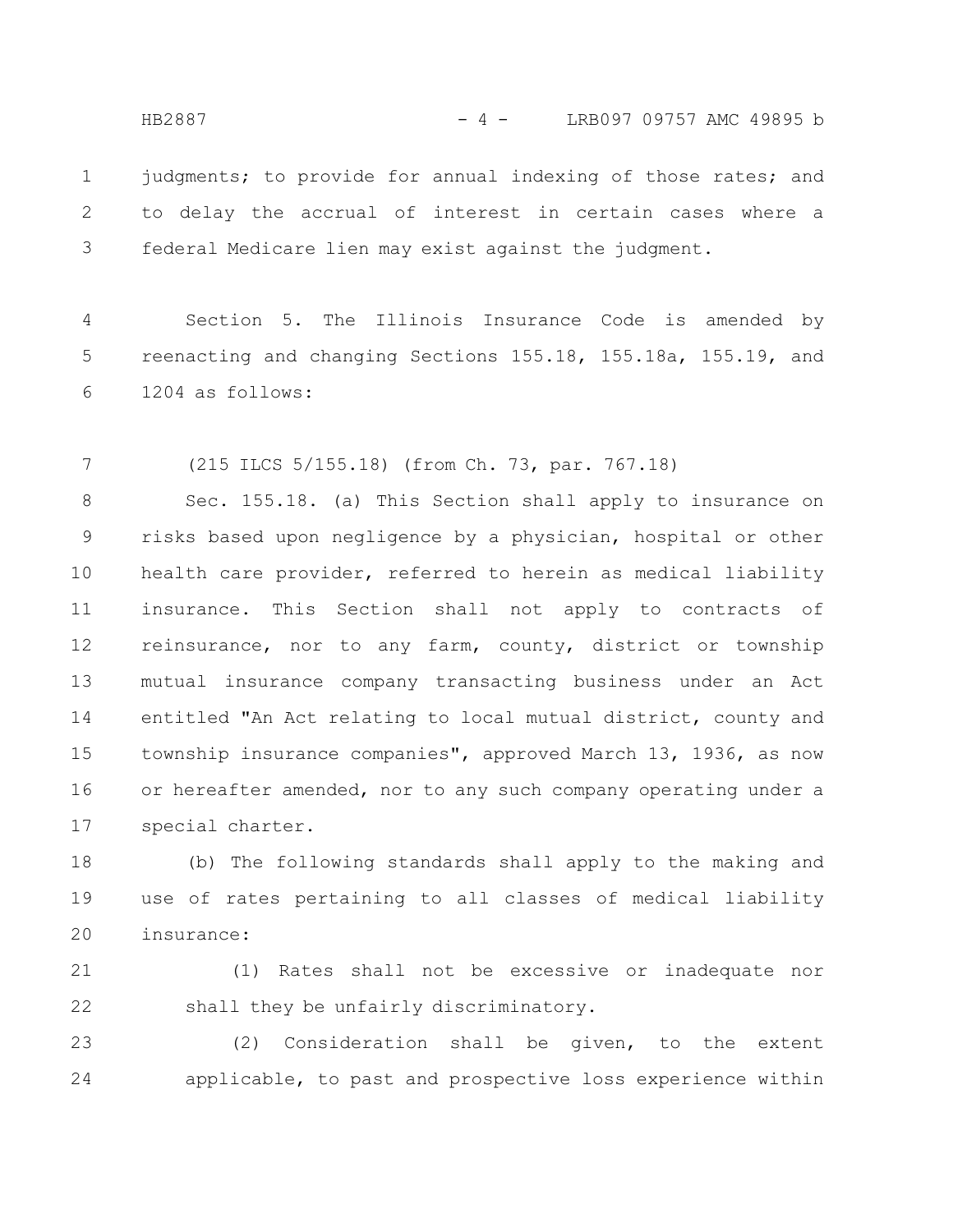and outside this State, to a reasonable margin for underwriting profit and contingencies, to past and prospective expenses both countrywide and those especially applicable to this State, and to all other factors, including judgment factors, deemed relevant within and outside this State. 1 2 3 4 5 6

Consideration may also be given in the making and use of rates to dividends, savings or unabsorbed premium deposits allowed or returned by companies to their policyholders, members or subscribers. 7 8 9 10

(3) The systems of expense provisions included in the rates for use by any company or group of companies may differ from those of other companies or groups of companies to reflect the operating methods of any such company or group with respect to any kind of insurance, or with respect to any subdivision or combination thereof. 11 12 13 14 15 16

(4) Risks may be grouped by classifications for the establishment of rates and minimum premiums. Classification rates may be modified to produce rates for individual risks in accordance with rating plans which establish standards for measuring variations in hazards or expense provisions, or both. Such standards may measure any difference among risks that have a probable effect upon losses or expenses. Such classifications or modifications of classifications of risks may be established based upon size, expense, management, individual experience, location 17 18 19 20 21 22 23 24 25 26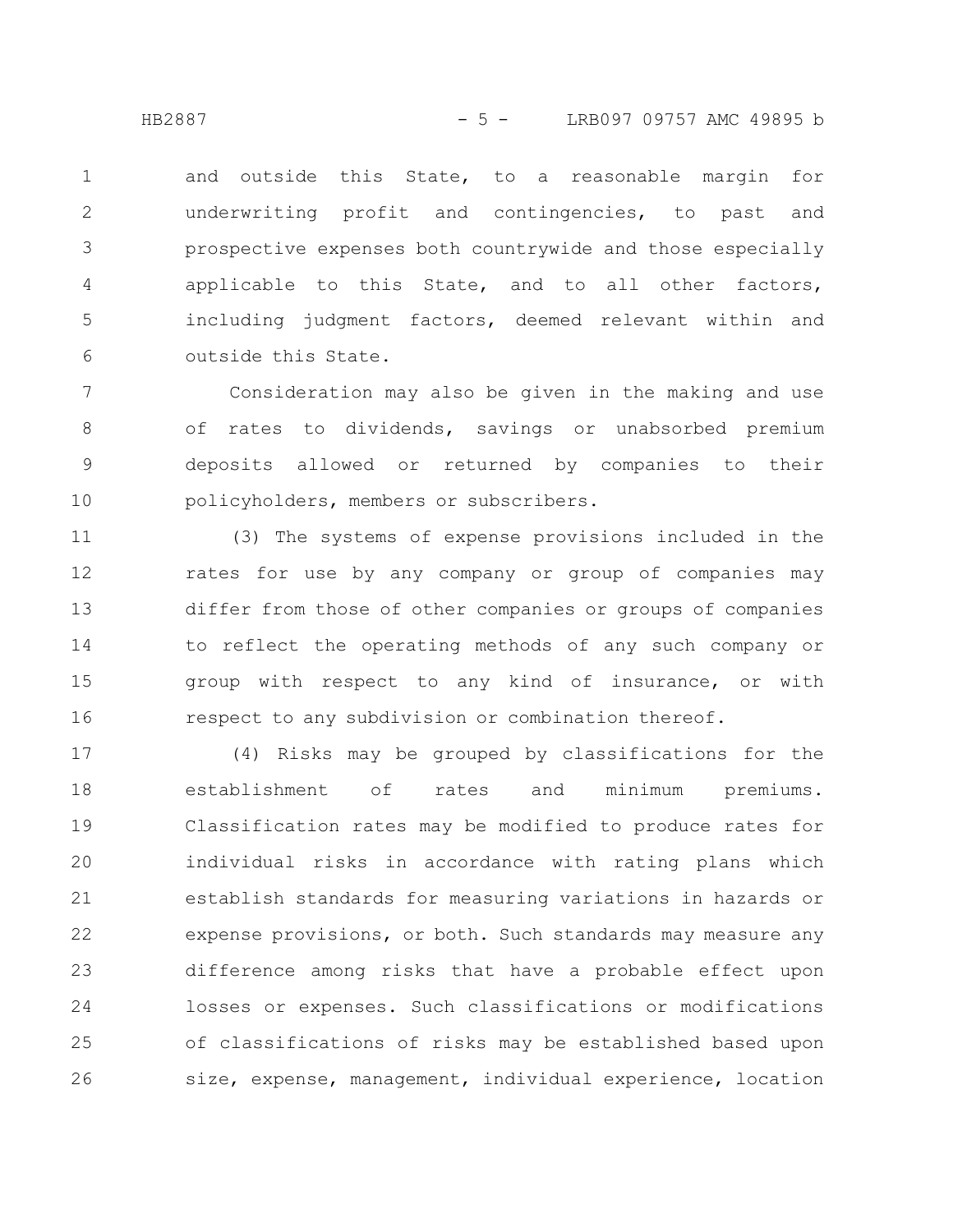or dispersion of hazard, or any other reasonable considerations and shall apply to all risks under the same or substantially the same circumstances or conditions. The rate for an established classification should be related generally to the anticipated loss and expense factors of the class. 1 2 3 4 5 6

(c) (1) Every company writing medical liability insurance shall file with the Director of Insurance Secretary of Financial and Professional Regulation the rates and rating schedules it uses for medical liability insurance. A rate shall go into effect upon filing, except as otherwise provided in this Section. 7 8 9 10 11 12

(2) If (i) 1% of a company's insureds within a specialty or 25 of the company's insureds (whichever is greater) request a public hearing, (ii) the Director Secretary at his or her discretion decides to convene a public hearing, or (iii) the percentage increase in a company's rate is greater than 6%, then the Director Secretary shall convene a public hearing in accordance with this paragraph (2). The Director Secretary shall notify the public of any application by an insurer for a rate increase to which this paragraph (2) applies. A public hearing under this paragraph (2) must be concluded within 90 days after the request, decision, or increase that gave rise to the hearing. The Director Secretary may, by order, adjust a rate or take any other appropriate action at the conclusion of the hearing. 13 14 15 16 17 18 19 20 21 22 23 24 25 26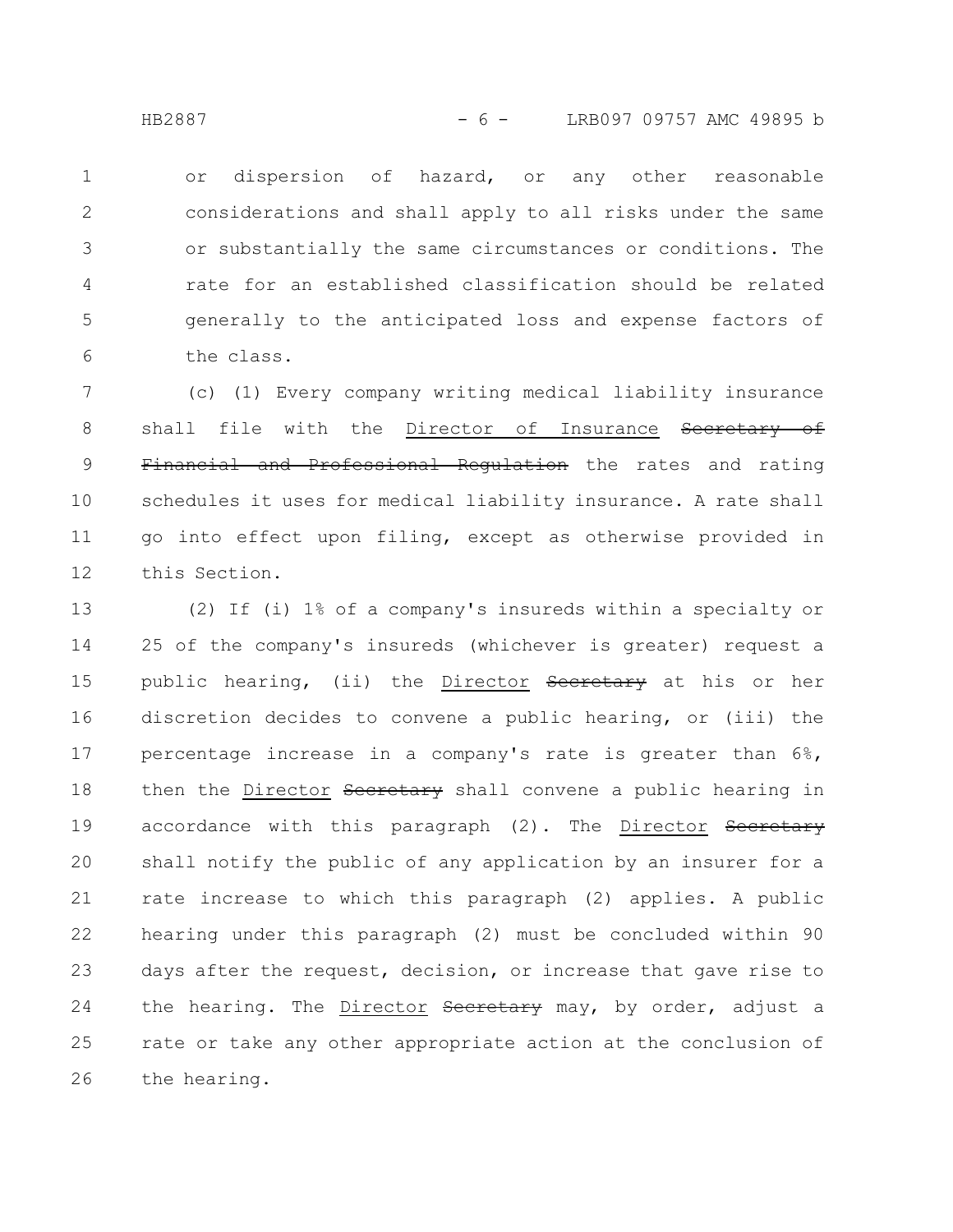(3) A rate filing shall occur upon a company's commencement of medical liability insurance business in this State and thereafter as often as the rates are changed or amended. 1 2 3

(4) For the purposes of this Section, any change in premium to the company's insureds as a result of a change in the company's base rates or a change in its increased limits factors shall constitute a change in rates and shall require a filing with the Director Secretary. 4 5 6 7 8

(5) It shall be certified in such filing by an officer of the company and a qualified actuary that the company's rates are based on sound actuarial principles and are not inconsistent with the company's experience. The Director Secretary may request any additional statistical data and other pertinent information necessary to determine the manner the company used to set the filed rates and the reasonableness of those rates. This data and information shall be made available, on a company-by-company basis, to the general public. 9 10 11 12 13 14 15 16 17

(d) If after a public hearing the Director Secretary finds: (1) that any rate, rating plan or rating system violates the provisions of this Section applicable to it, he shall issue an order to the company which has been the subject of the hearing specifying in what respects such violation exists and, in that order, may adjust the rate; 18 19 20 21 22 23

(2) that the violation of any of the provisions of this Section by any company which has been the subject of the hearing was wilful or that any company has repeatedly 24 25 26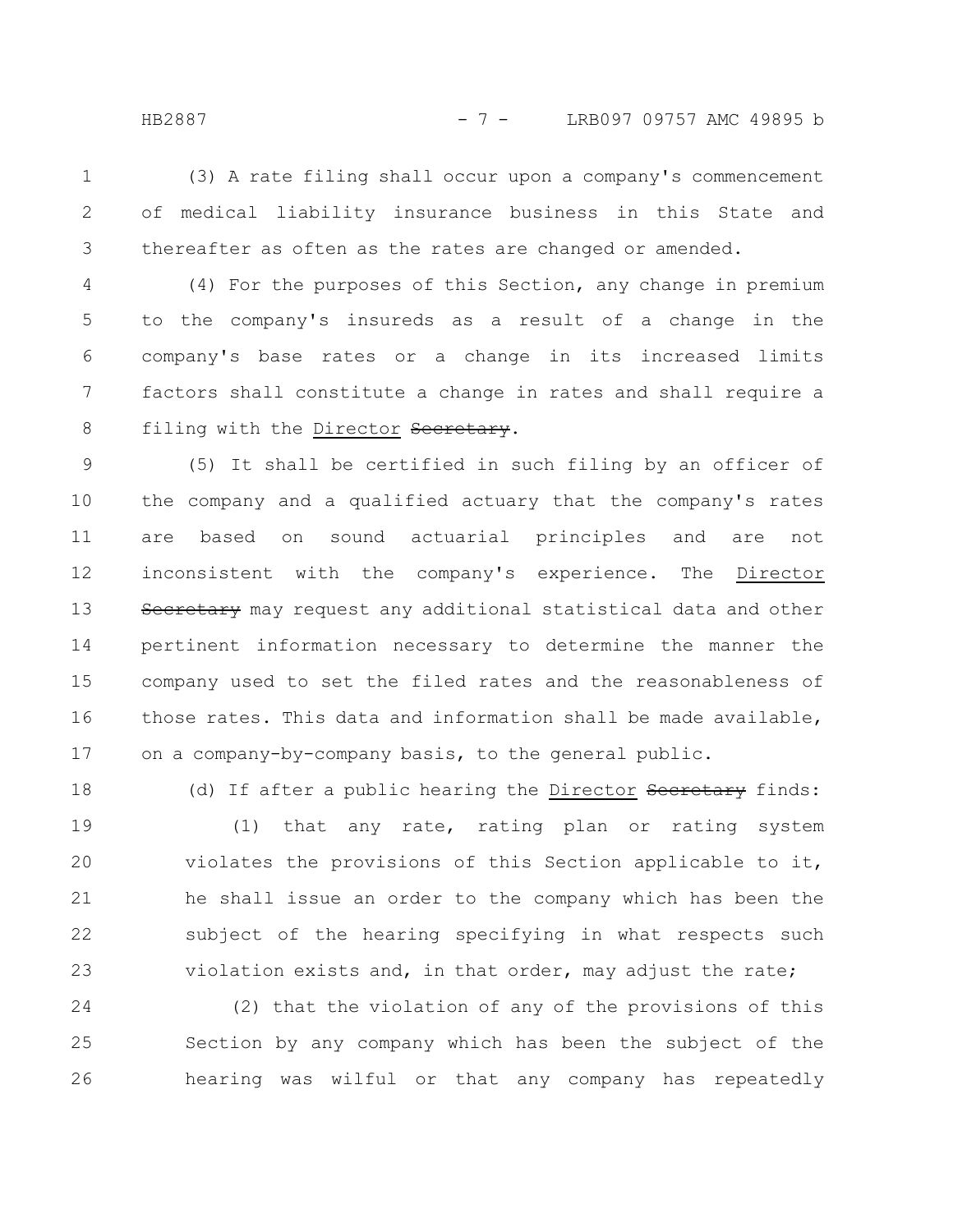- 
- 1 2

violated any provision of this Section, he may take either or both of the following actions:

(A) Suspend or revoke, in whole or in part, the certificate of authority of such company with respect to the class of insurance which has been the subject of the hearing. 3 4 5 6

(B) Impose a penalty of up to \$1,000 against the company for each violation. Each day during which a violation occurs constitutes a separate violation. 7 8 9

The burden is on the company to justify the rate or proposed rate at the public hearing. 10 11

(e) Every company writing medical liability insurance in this State shall offer to each of its medical liability insureds the option to make premium payments in quarterly installments as prescribed by and filed with the Director Secretary. This offer shall be included in the initial offer or in the first policy renewal occurring after August 25, 2005  $t$ he effective date of this amendatory Act of the 94th General Assembly, but no earlier than January 1, 2006. 12 13 14 15 16 17 18 19

(f) Every company writing medical liability insurance is encouraged, but not required, to offer the opportunity for participation in a plan offering deductibles to its medical liability insureds. Any plan to offer deductibles shall be filed with the Department. 20 21 22 23 24

(g) Every company writing medical liability insurance is encouraged, but not required, to offer their medical liability 25 26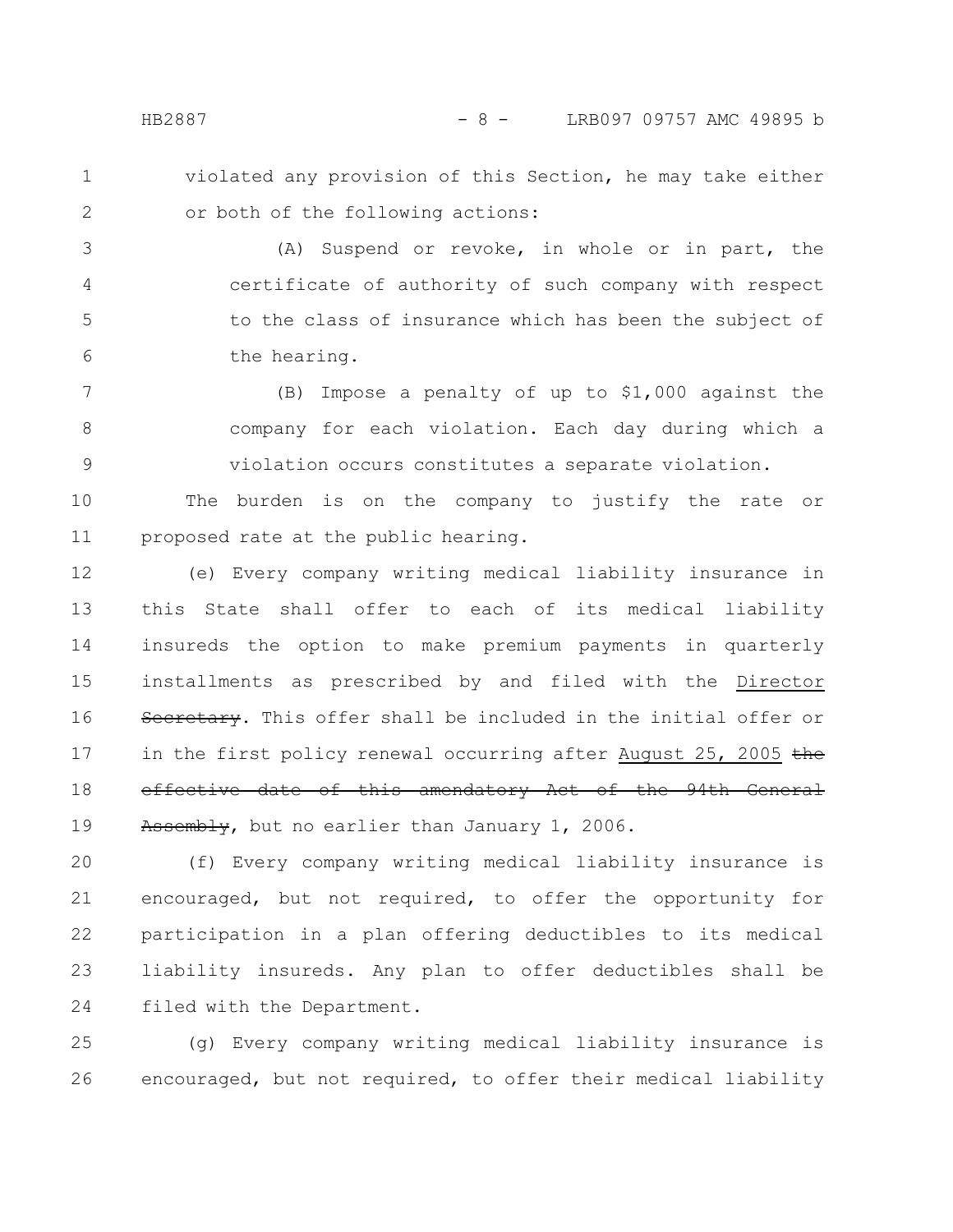insureds a plan providing premium discounts for participation in risk management activities. Any such plan shall be reported to the Department. 1 2 3

(h) A company writing medical liability insurance in Illinois must give 180 days' notice before the company discontinues the writing of medical liability insurance in Illinois. 4 5 6 7

(Source: P.A. 94-677, eff. 8-25-05.) 8

(215 ILCS 5/155.18a) 9

Sec. 155.18a. Professional Liability Insurance Resource Center. The Director of Insurance Secretary of Financial and Professional Regulation shall establish a Professional Liability Insurance Resource Center on the Department's Internet website containing the name, telephone number, and base rates of each licensed company providing medical liability insurance and the name, address, and telephone number of each producer who sells medical liability insurance and the name of each licensed company for which the producer sells medical liability insurance. Each company and producer shall submit the information to the Department on or before September 30 of each year in order to be listed on the website. Hyperlinks to company websites shall be included, if available. The publication of the information on the Department's website shall commence on January 1, 2006. The Department shall update the information on the Professional Liability Insurance 10 11 12 13 14 15 16 17 18 19 20 21 22 23 24 25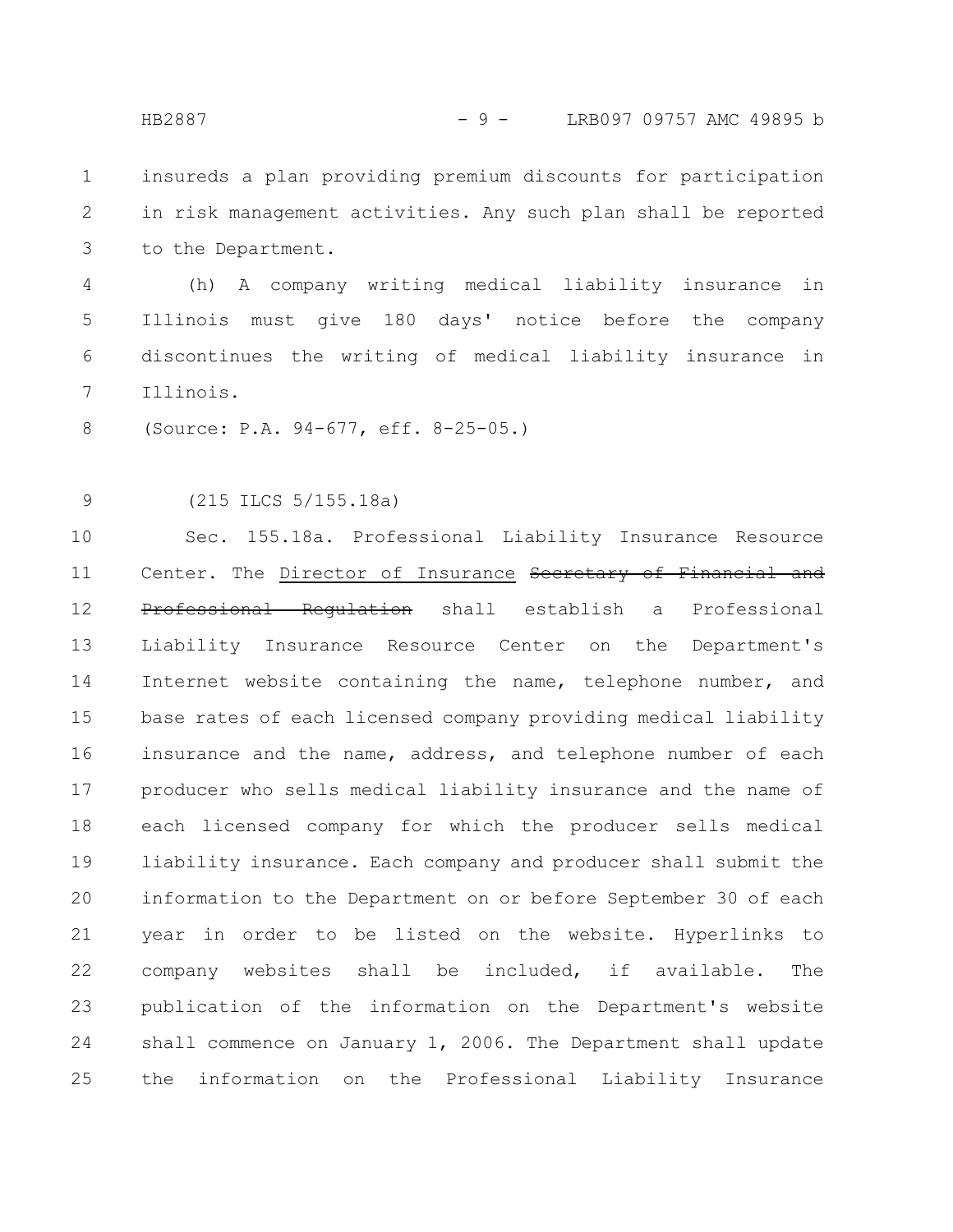HB2887 - 10 - LRB097 09757 AMC 49895 b

Resource Center at least annually. 1

(Source: P.A. 94-677, eff. 8-25-05.) 2

(215 ILCS 5/155.19) (from Ch. 73, par. 767.19) 3

Sec. 155.19. All claims filed after December 31, 1976 with any insurer and all suits filed after December 31, 1976 in any court in this State, alleging liability on the part of any physician, hospital or other health care provider for medically related injuries, shall be reported to the Director of Insurance Secretary of Financial and Professional Regulation in such form and under such terms and conditions as may be prescribed by the Director Secretary. In addition, and notwithstanding any other provision of law to the contrary, any insurer, stop loss insurer, captive insurer, risk retention group, county risk retention trust, religious or charitable risk pooling trust, surplus line insurer, or other entity authorized or permitted by law to provide medical liability insurance in this State shall report to the Director Secretary, in such form and under such terms and conditions as may be prescribed by the Director Secretary, all claims filed after December 31, 2005 and all suits filed after December 31, 2005 in any court in this State alleging liability on the part of any physician, hospital, or health care provider for medically related injuries. Each clerk of the circuit court shall provide to the Director Secretary such information as the Director Secretary may deem necessary to verify the accuracy and 4 5 6 7 8 9 10 11 12 13 14 15 16 17 18 19 20 21 22 23 24 25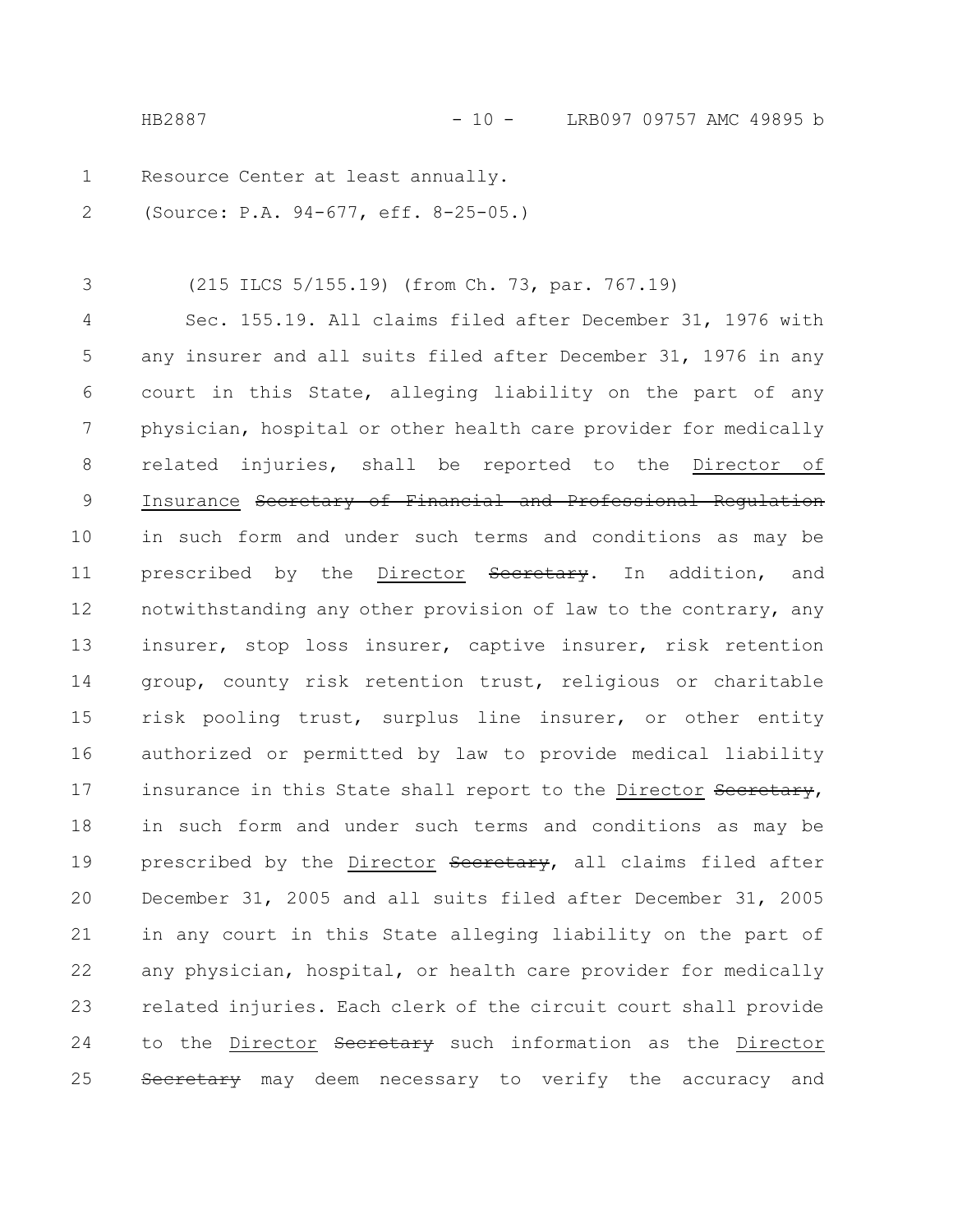completeness of reports made to the Director Secretary under this Section. The Director Secretary shall maintain complete and accurate records of all claims and suits including their nature, amount, disposition (categorized by verdict, settlement, dismissal, or otherwise and including disposition of any post-trial motions and types of damages awarded, if any, including but not limited to economic damages and non-economic damages) and other information as he may deem useful or desirable in observing and reporting on health care provider liability trends in this State. Records received by the Director Secretary under this Section shall be available to the general public; however, the records made available to the general public shall not include the names or addresses of the parties to any claims or suits. The Director Secretary shall release to appropriate disciplinary and licensing agencies any such data or information which may assist such agencies in improving the quality of health care or which may be useful to such agencies for the purpose of professional discipline. 1 2 3 4 5 6 7 8 9 10 11 12 13 14 15 16 17 18

With due regard for appropriate maintenance of the confidentiality thereof, the Director Secretary shall release, on an annual basis, to the Governor, the General Assembly and the general public statistical reports based on such data and information. 19 20 21 22 23

If the Director Secretary finds that any entity required to report information in its possession under this Section has violated any provision of this Section by filing late, 24 25 26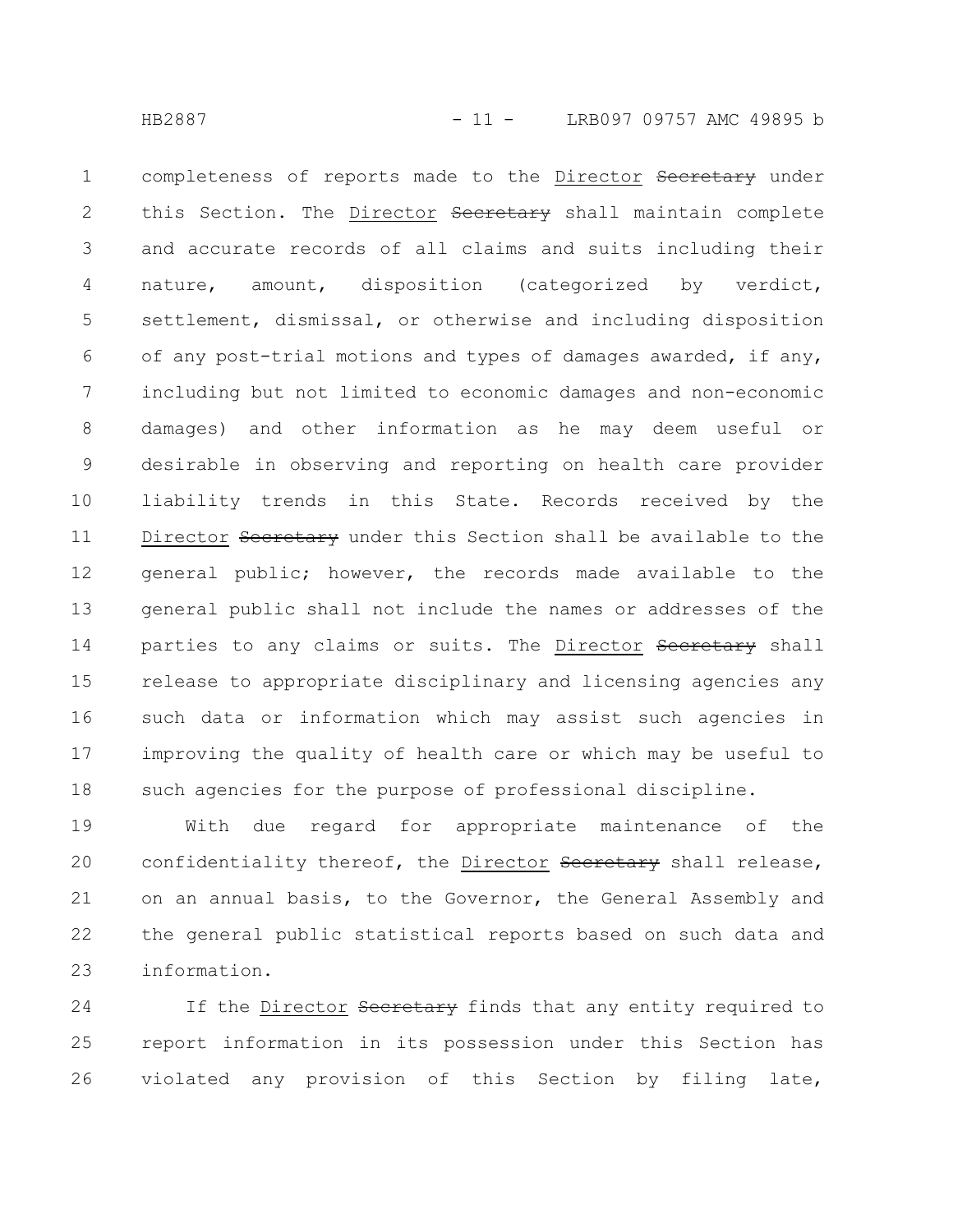incomplete, or inaccurate reports, the Director Secretary may fine the entity up to \$1,000 for each offense. Each day during which a violation occurs constitutes a separate offense. 1 2 3

The Director Secretary may promulgate such rules and regulations as may be necessary to carry out the provisions of this Section. 4 5 6

(Source: P.A. 94-677, eff. 8-25-05.) 7

(215 ILCS 5/1204) (from Ch. 73, par. 1065.904) 8

Sec. 1204. (A) The Director Secretary shall promulgate rules and regulations which shall require each insurer licensed to write property or casualty insurance in the State and each syndicate doing business on the Illinois Insurance Exchange to record and report its loss and expense experience and other data as may be necessary to assess the relationship of insurance premiums and related income as compared to insurance costs and expenses. The Director Secretary may designate one or more rate service organizations or advisory organizations to gather and compile such experience and data. The Director Secretary shall require each insurer licensed to write property or casualty insurance in this State and each syndicate doing business on the Illinois Insurance Exchange to submit a report, on a form furnished by the Director Secretary, showing its direct writings in this State and companywide. 9 10 11 12 13 14 15 16 17 18 19 20 21 22 23

(B) Such report required by subsection (A) of this Section may include, but not be limited to, the following specific 24 25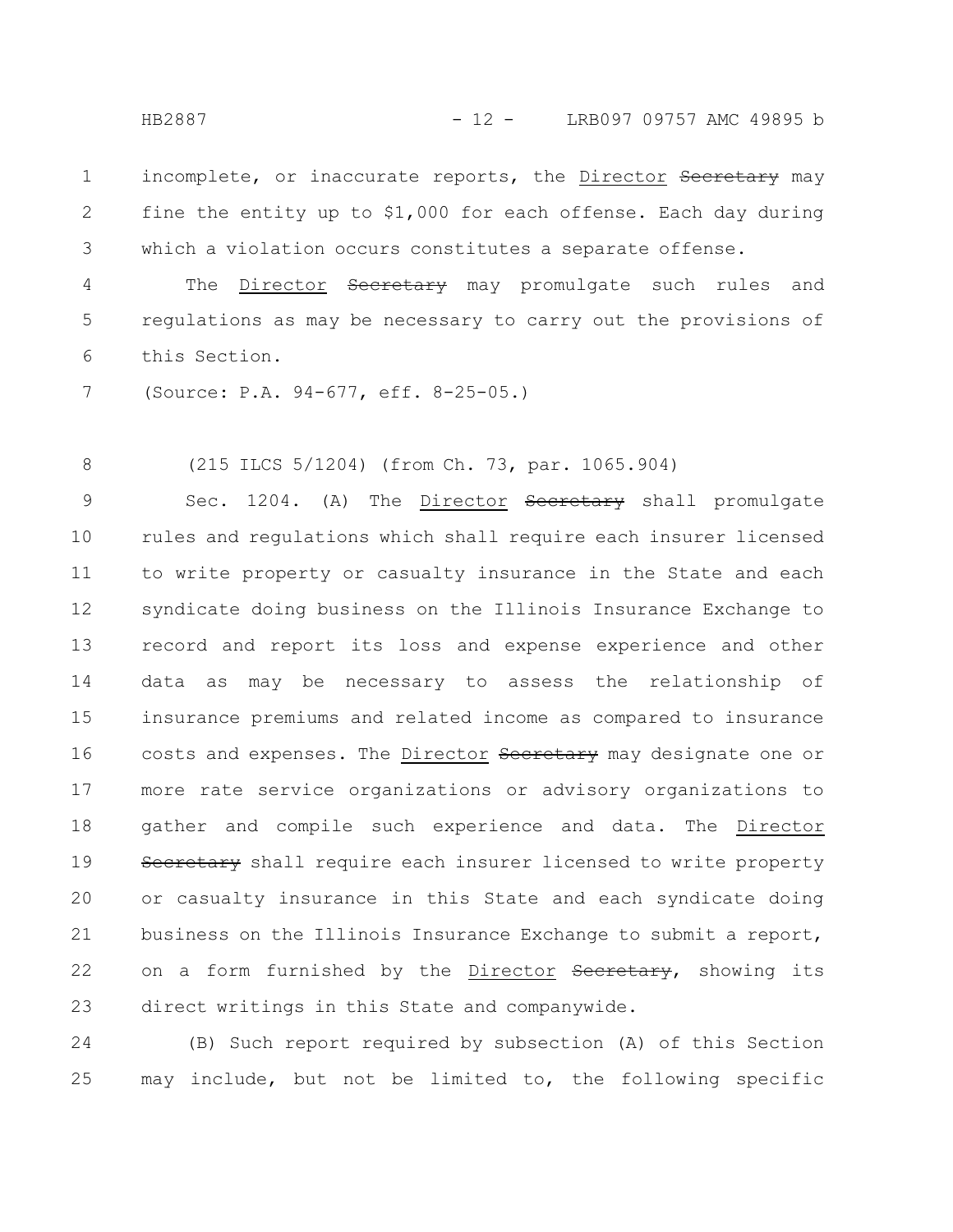|                | LRB097 09757 AMC 49895 b<br>$-13 -$<br>HB2887               |
|----------------|-------------------------------------------------------------|
| $\mathbf 1$    | types of insurance written by such insurer:                 |
| $\mathbf{2}$   | (1) Political subdivision liability insurance reported      |
| $\mathfrak{Z}$ | separately in the following categories:                     |
| 4              | (a) municipalities;                                         |
| 5              | (b) school districts;                                       |
| 6              | (c) other political subdivisions;                           |
| 7              | (2) Public official liability insurance;                    |
| $8\,$          | (3) Dram shop liability insurance;                          |
| $\mathcal{G}$  | (4) Day care center liability insurance;                    |
| 10             | Labor, fraternal or religious organizations<br>(5)          |
| 11             | liability insurance;                                        |
| 12             | (6) Errors and omissions liability insurance;               |
| 13             | (7)<br>Officers<br>and directors<br>liability insurance     |
| 14             | reported separately as follows:                             |
| 15             | (a) non-profit entities;                                    |
| 16             | (b) for-profit entities;                                    |
| 17             | (8) Products liability insurance;                           |
| 18             | (9) Medical malpractice insurance;                          |
| 19             | (10) Attorney malpractice insurance;                        |
| 20             | (11) Architects and engineers malpractice insurance;        |
| 21             | and                                                         |
| 22             | (12) Motor vehicle insurance reported separately for        |
| 23             | commercial and private passenger vehicles as follows:       |
| 24             | (a) motor vehicle physical damage insurance;                |
| 25             | (b) motor vehicle liability insurance.                      |
| 26             | (C) Such report may include, but need not be limited to the |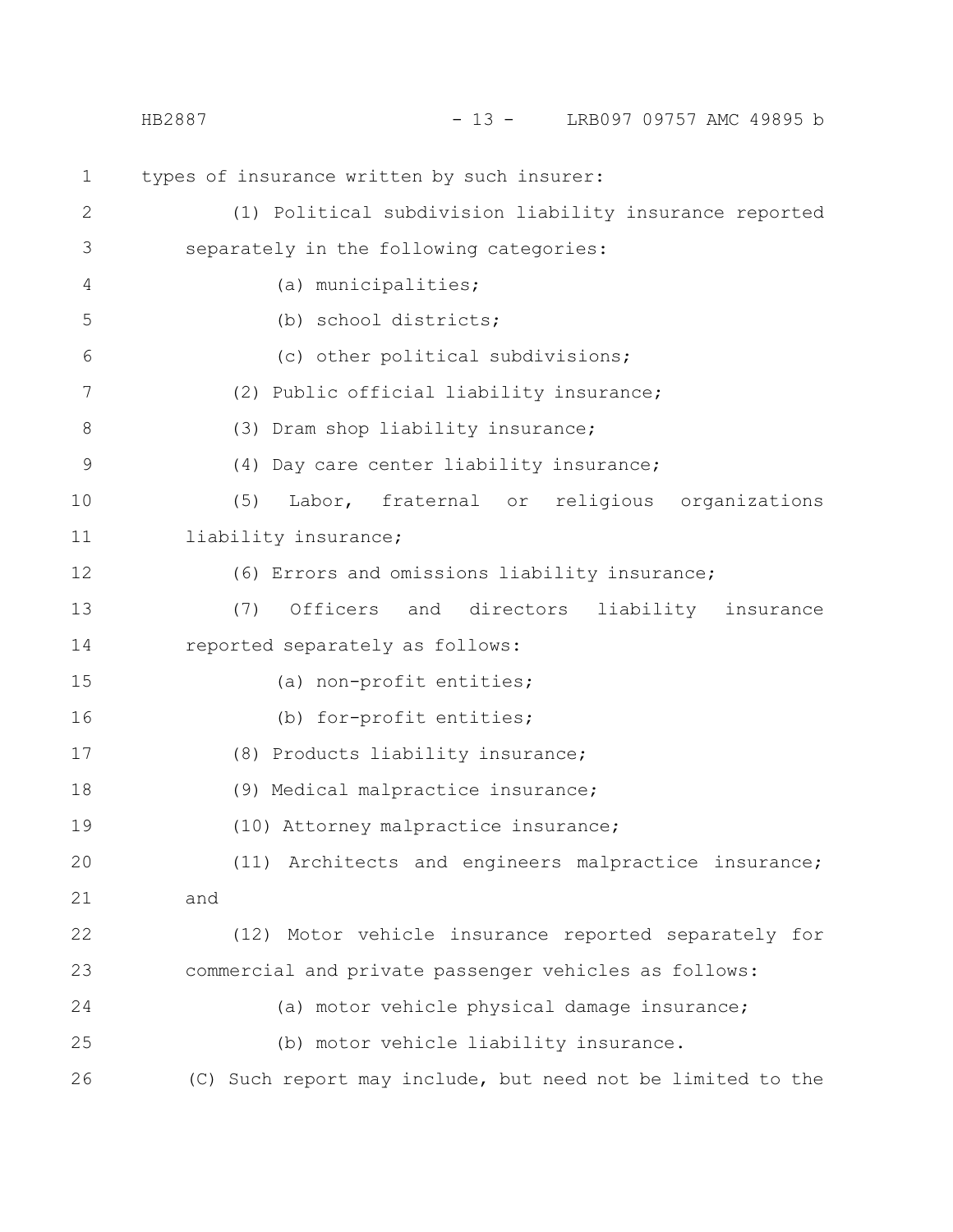following data, both specific to this State and companywide, in the aggregate or by type of insurance for the previous year on a calendar year basis: (1) Direct premiums written; (2) Direct premiums earned; (3) Number of policies; (4) Net investment income, using appropriate estimates where necessary; (5) Losses paid; (6) Losses incurred; (7) Loss reserves: (a) Losses unpaid on reported claims; (b) Losses unpaid on incurred but not reported claims; (8) Number of claims: (a) Paid claims; (b) Arising claims; (9) Loss adjustment expenses: (a) Allocated loss adjustment expenses; (b) Unallocated loss adjustment expenses; (10) Net underwriting gain or loss; (11) Net operation gain or loss, including net investment income; (12) Any other information requested by the Director Secretary. (C-3) Additional information by an advisory organization 1 2 3 4 5 6 7 8 9 10 11 12 13 14 15 16 17 18 19 20 21 22 23 24 25 26 HB2887 - 14 - LRB097 09757 AMC 49895 b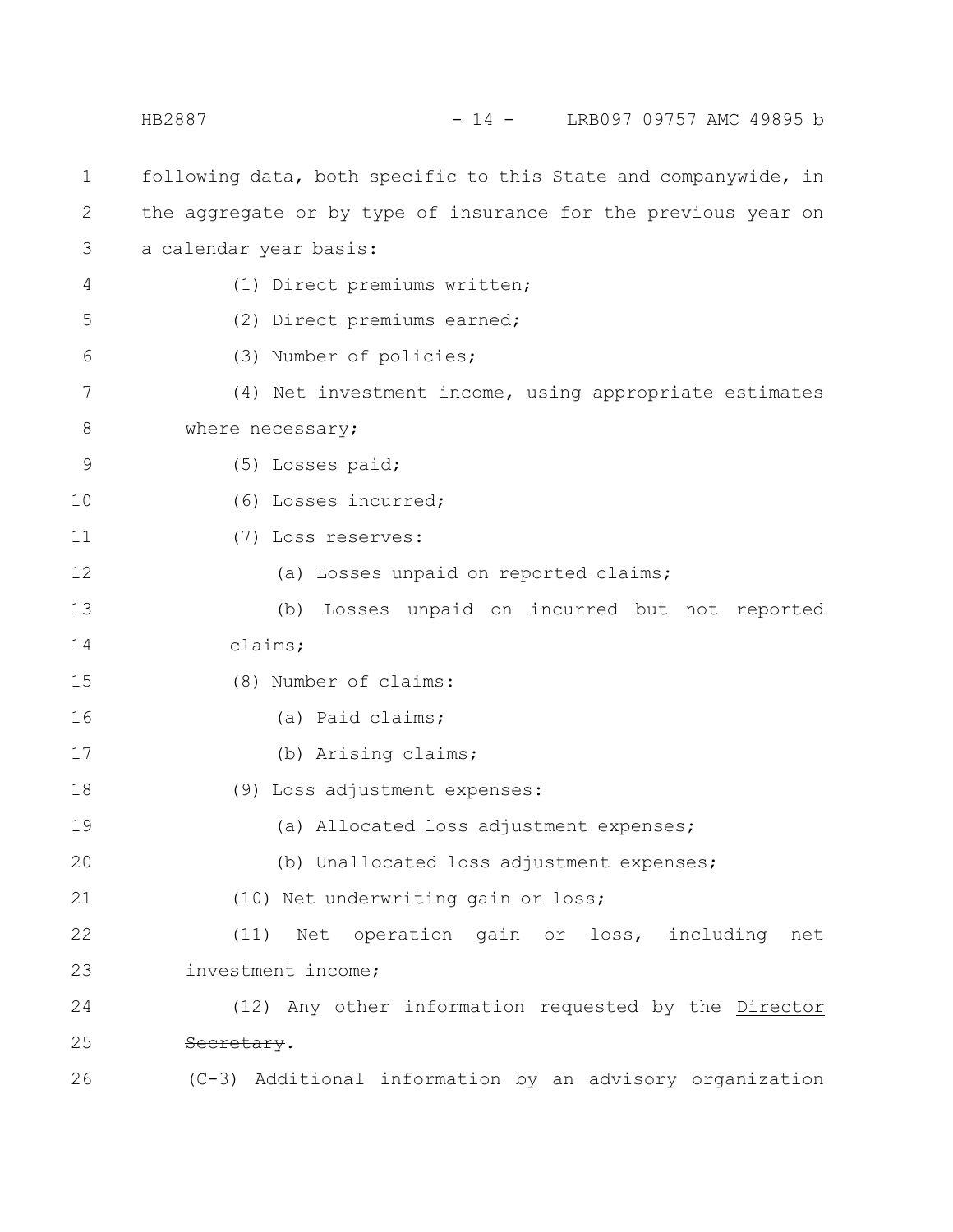HB2887 - 15 - LRB097 09757 AMC 49895 b

as defined in Section 463 of this Code. 1

(1) An advisory organization as defined in Section 463 of this Code shall report annually the following information in such format as may be prescribed by the Director Secretary: 2 3 4 5

(a) paid and incurred losses for each of the past 10 years;

(b) medical payments and medical charges, if collected, for each of the past 10 years; 8 9

(c) the following indemnity payment information: cumulative payments by accident year by calendar year of development. This array will show payments made and frequency of claims in the following categories: medical only, permanent partial disability (PPD), permanent total disability (PTD), temporary total disability (TTD), and fatalities; 10 11 12 13 14 15 16

17

6

7

18

(d) injuries by frequency and severity;

(e) by class of employee.

(2) The report filed with the Director Secretary of Financial and Professional Regulation under paragraph (1) of this subsection (C-3) shall be made available, on an aggregate basis, to the General Assembly and to the general public. The identity of the petitioner, the respondent, the attorneys, and the insurers shall not be disclosed. 19 20 21 22 23 24

(3) Reports required under this subsection (C-3) shall be filed with the Director Secretary no later than 25 26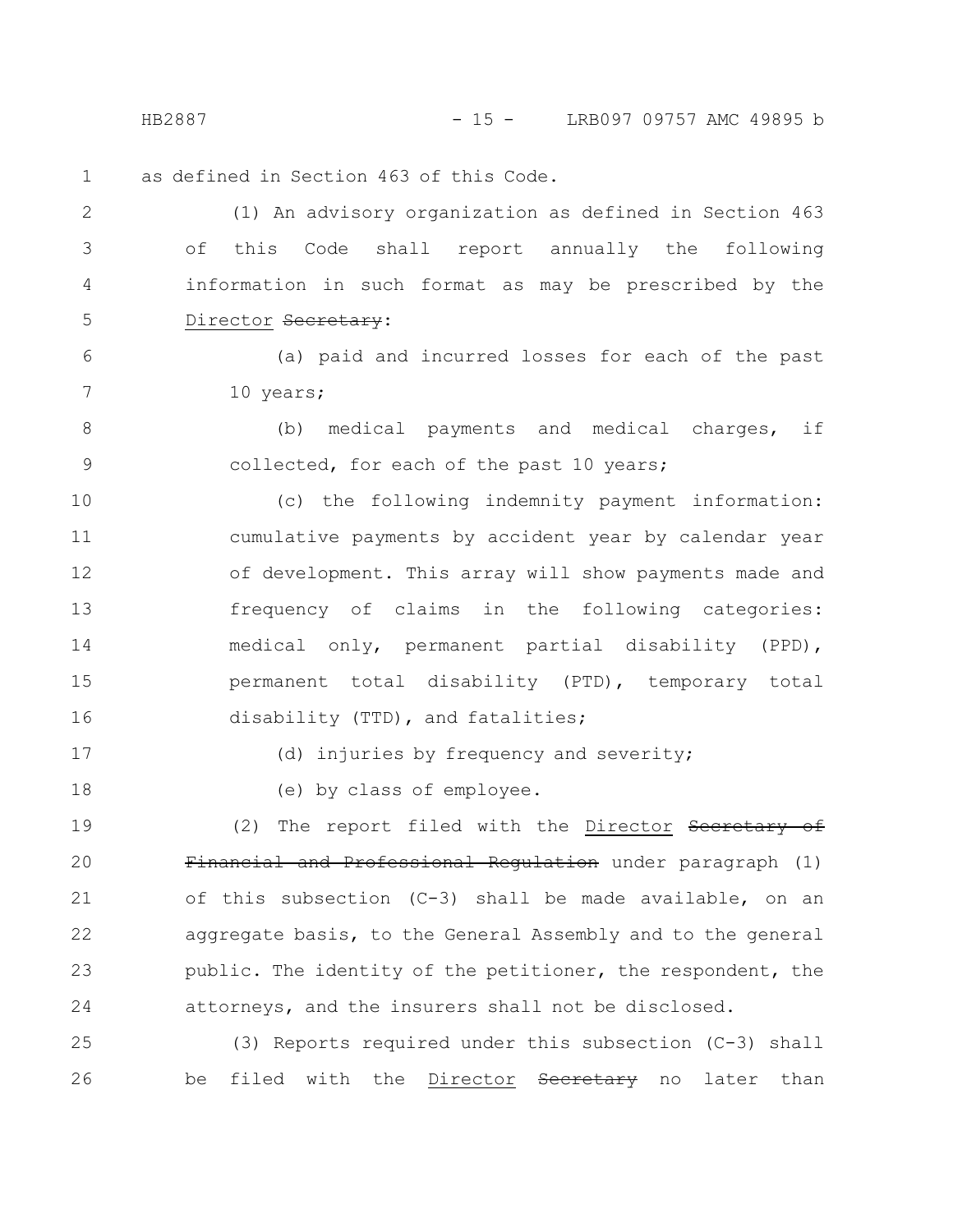| $\mathbf 1$    | September 1 in 2006 and no later than September 1 of each   |
|----------------|-------------------------------------------------------------|
| $\overline{2}$ | year thereafter.                                            |
| 3              | (C-5) Additional information required from medical          |
| 4              | malpractice insurers.                                       |
| 5              | In addition to the other requirements of this<br>(1)        |
| 6              | Section, the following information shall be included in the |
| 7              | report required by subsection (A) of this Section in such   |
| 8              | form and under such terms and conditions as may be          |
| $\mathcal{G}$  | prescribed by the Director Secretary:                       |
| 10             | (a) paid and incurred losses by county for each of          |
| 11             | the past 10 policy years;                                   |
| 12             | (b) earned exposures by ISO code, policy type, and          |
| 13             | policy year by county for each of the past 10 years;        |
| 14             | and                                                         |
| 15             | (c) the following actuarial information:                    |
| 16             | Base class and territory equivalent<br>(i)                  |
| 17             | exposures by report year by relative accident               |
| 18             | year.                                                       |
| 19             | (ii) Cumulative loss array by accident year by              |
| 20             | calendar year of development. This array will show          |
| 21             | frequency of claims in the following categories:            |
| 22             | open, closed with indemnity (CWI), closed with              |
| 23             | expense (CWE), and closed no pay (CNP); paid                |
| 24             | severity in the following categories: indemnity             |
| 25             | and allocated loss adjustment expenses (ALAE) on            |
|                |                                                             |

closed claims; and indemnity and expense reserves

26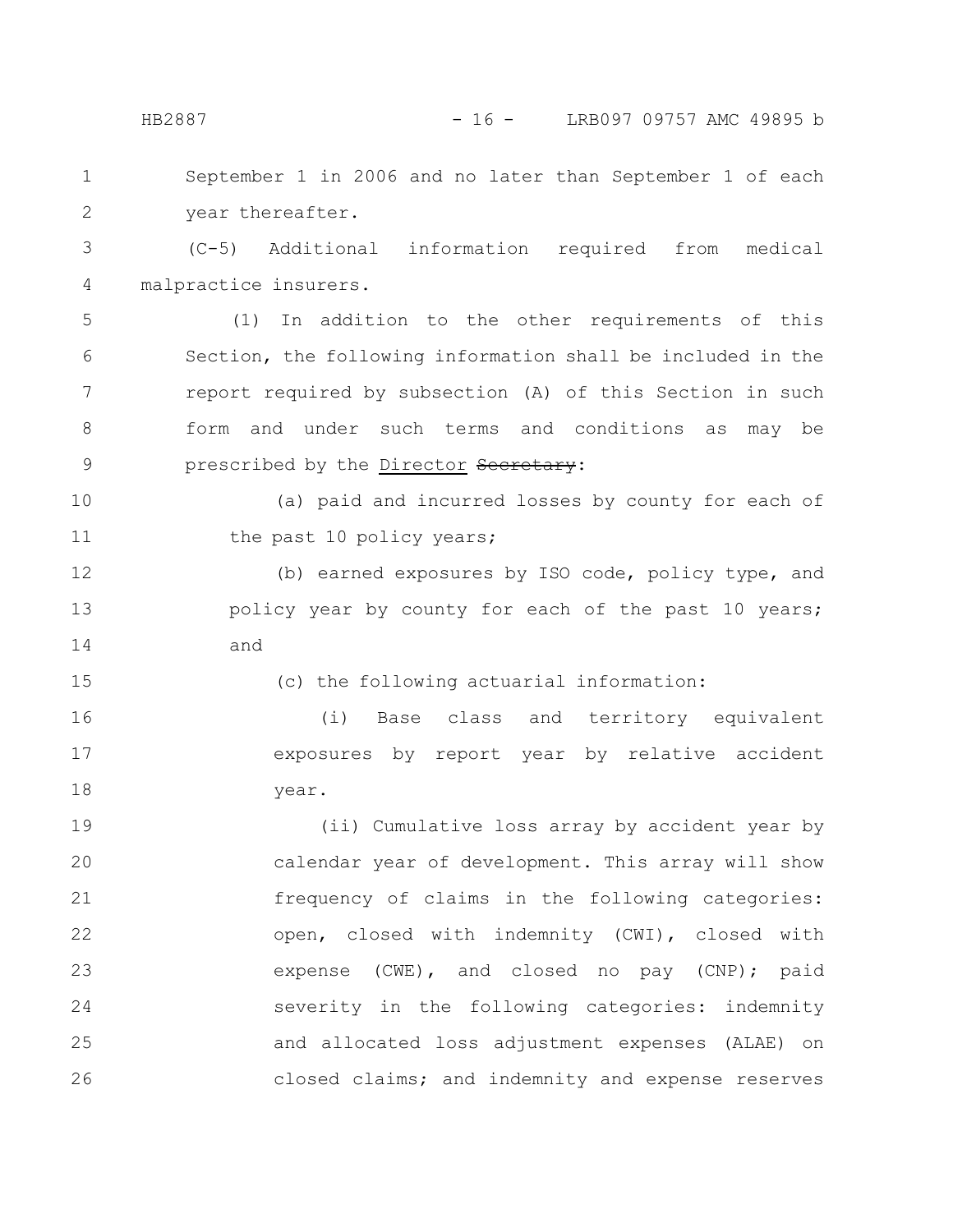on pending claims.

(iii) Cumulative loss array by report year by calendar year of development. This array will show frequency of claims in the following categories: open, closed with indemnity (CWI), closed with expense (CWE), and closed no pay (CNP); paid severity in the following categories: indemnity and allocated loss adjustment expenses (ALAE) on closed claims; and indemnity and expense reserves on pending claims. 2 3 4 5 6 7 8 9 10

11

1

(iv) Maturity year and tail factors.

(v) Any expense, contingency ddr (death, disability, and retirement), commission, tax, and/or off-balance factors. 12 13 14

(2) The following information must also be annually provided to the Department: 15 16

(a) copies of the company's reserve and surplus studies; and 17 18

(b) consulting actuarial report and data supporting the company's rate filing. 19 20

(3) All information collected by the Director Secretary under paragraphs (1) and (2) shall be made available, on a company-by-company basis, to the General Assembly and the general public. This provision shall supersede any other provision of State law that may otherwise protect such information from public disclosure 21 22 23 24 25 26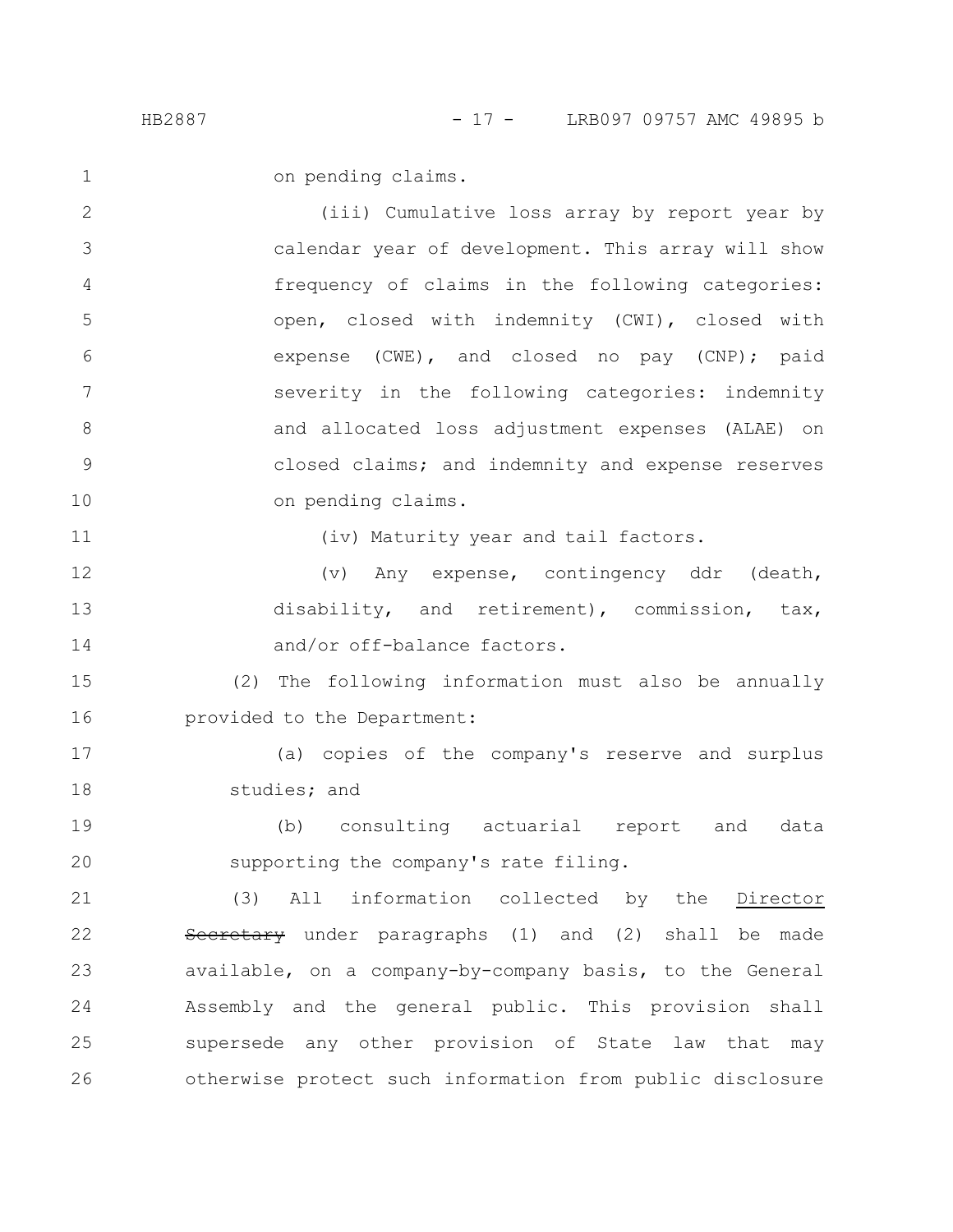as confidential. 1

(D) In addition to the information which may be requested under subsection (C), the Director Secretary may also request on a companywide, aggregate basis, Federal Income Tax recoverable, net realized capital gain or loss, net unrealized capital gain or loss, and all other expenses not requested in subsection (C) above. 2 3 4 5 6 7

8

(E) Violations - Suspensions - Revocations.

(1) Any company or person subject to this Article, who willfully or repeatedly fails to observe or who otherwise violates any of the provisions of this Article or any rule or regulation promulgated by the Director Secretary under authority of this Article or any final order of the Director Secretary entered under the authority of this Article shall by civil penalty forfeit to the State of Illinois a sum not to exceed \$2,000. Each day during which a violation occurs constitutes a separate offense. 9 10 11 12 13 14 15 16 17

(2) No forfeiture liability under paragraph (1) of this subsection may attach unless a written notice of apparent liability has been issued by the Director Secretary and received by the respondent, or the Director Secretary sends written notice of apparent liability by registered or certified mail, return receipt requested, to the last known address of the respondent. Any respondent so notified must be granted an opportunity to request a hearing within 10 days from receipt of notice, or to show in writing, why he 18 19 20 21 22 23 24 25 26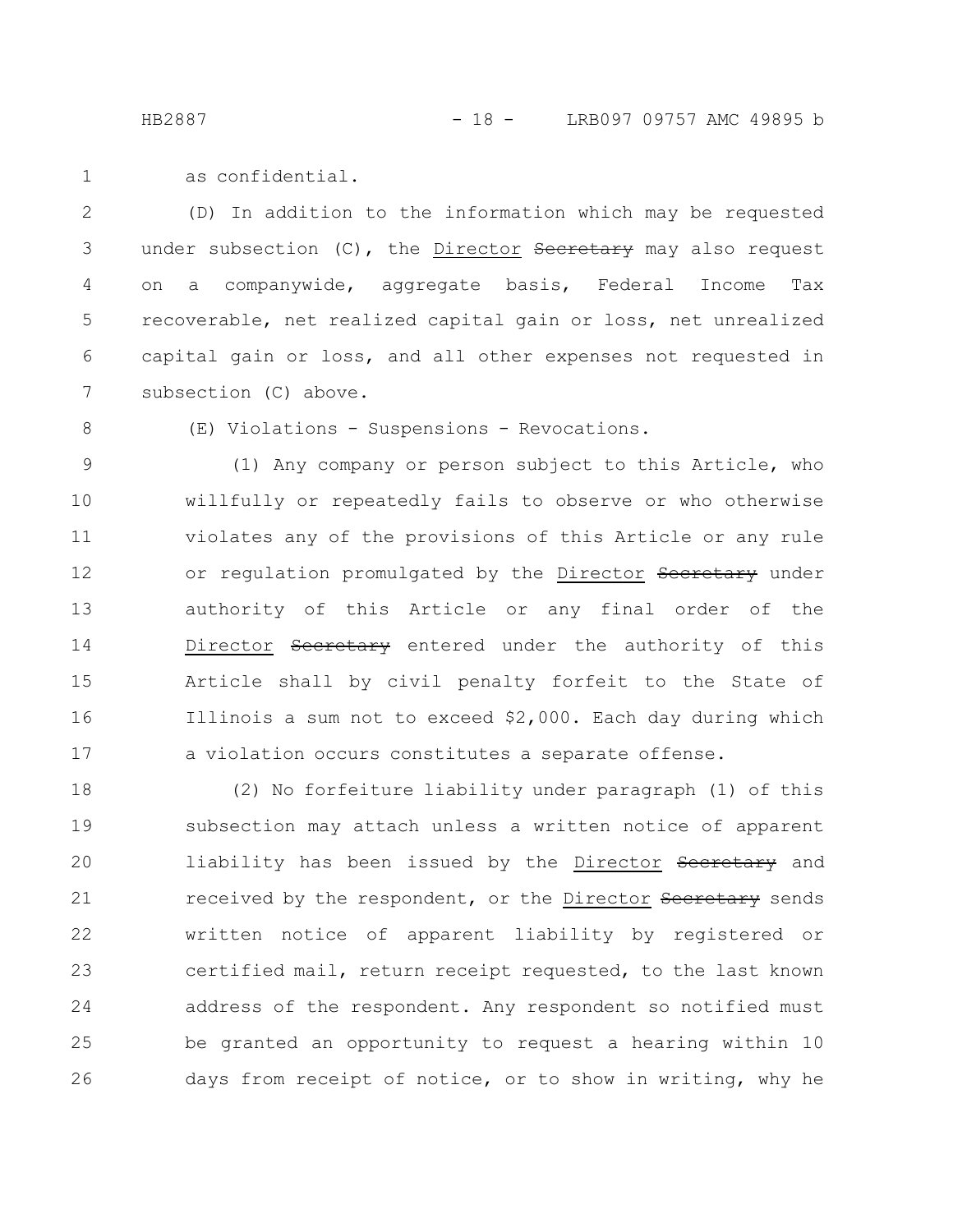should not be held liable. A notice issued under this Section must set forth the date, facts and nature of the act or omission with which the respondent is charged and must specifically identify the particular provision of this Article, rule, regulation or order of which a violation is charged. 1 2 3 4 5 6

(3) No forfeiture liability under paragraph (1) of this subsection may attach for any violation occurring more than 2 years prior to the date of issuance of the notice of apparent liability and in no event may the total civil penalty forfeiture imposed for the acts or omissions set forth in any one notice of apparent liability exceed \$100,000. 7 8 9 10 11 12 13

(4) All administrative hearings conducted pursuant to this Article are subject to 50 Ill. Adm. Code 2402 and all administrative hearings are subject to the Administrative Review Law. 14 15 16 17

(5) The civil penalty forfeitures provided for in this Section are payable to the General Revenue Fund of the State of Illinois, and may be recovered in a civil suit in the name of the State of Illinois brought in the Circuit Court in Sangamon County or in the Circuit Court of the county where the respondent is domiciled or has its principal operating office. 18 19 20 21 22 23 24

(6) In any case where the Director Secretary issues a notice of apparent liability looking toward the imposition 25 26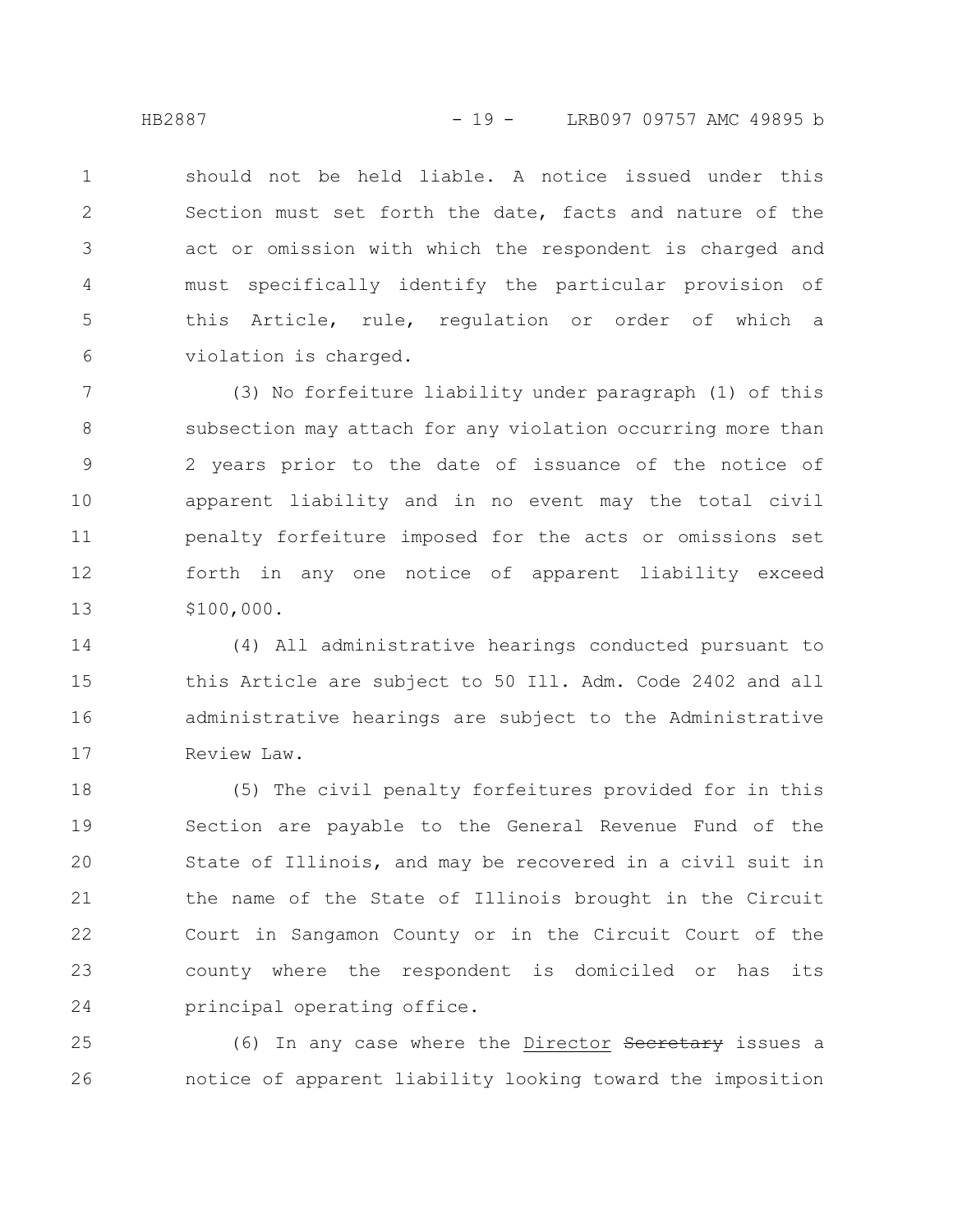of a civil penalty forfeiture under this Section that fact may not be used in any other proceeding before the Director Secretary to the prejudice of the respondent to whom the notice was issued, unless (a) the civil penalty forfeiture has been paid, or (b) a court has ordered payment of the civil penalty forfeiture and that order has become final. 1 2 3 4 5 6

(7) When any person or company has a license or certificate of authority under this Code and knowingly fails or refuses to comply with a lawful order of the Director Secretary requiring compliance with this Article, entered after notice and hearing, within the period of time specified in the order, the Director Secretary may, in addition to any other penalty or authority provided, revoke or refuse to renew the license or certificate of authority of such person or company, or may suspend the license or certificate of authority of such person or company until compliance with such order has been obtained. 7 8 9 10 11 12 13 14 15 16 17

(8) When any person or company has a license or certificate of authority under this Code and knowingly fails or refuses to comply with any provisions of this Article, the Director Seeretary may, after notice and hearing, in addition to any other penalty provided, revoke or refuse to renew the license or certificate of authority of such person or company, or may suspend the license or certificate of authority of such person or company, until compliance with such provision of this Article has been 18 19 20 21 22 23 24 25 26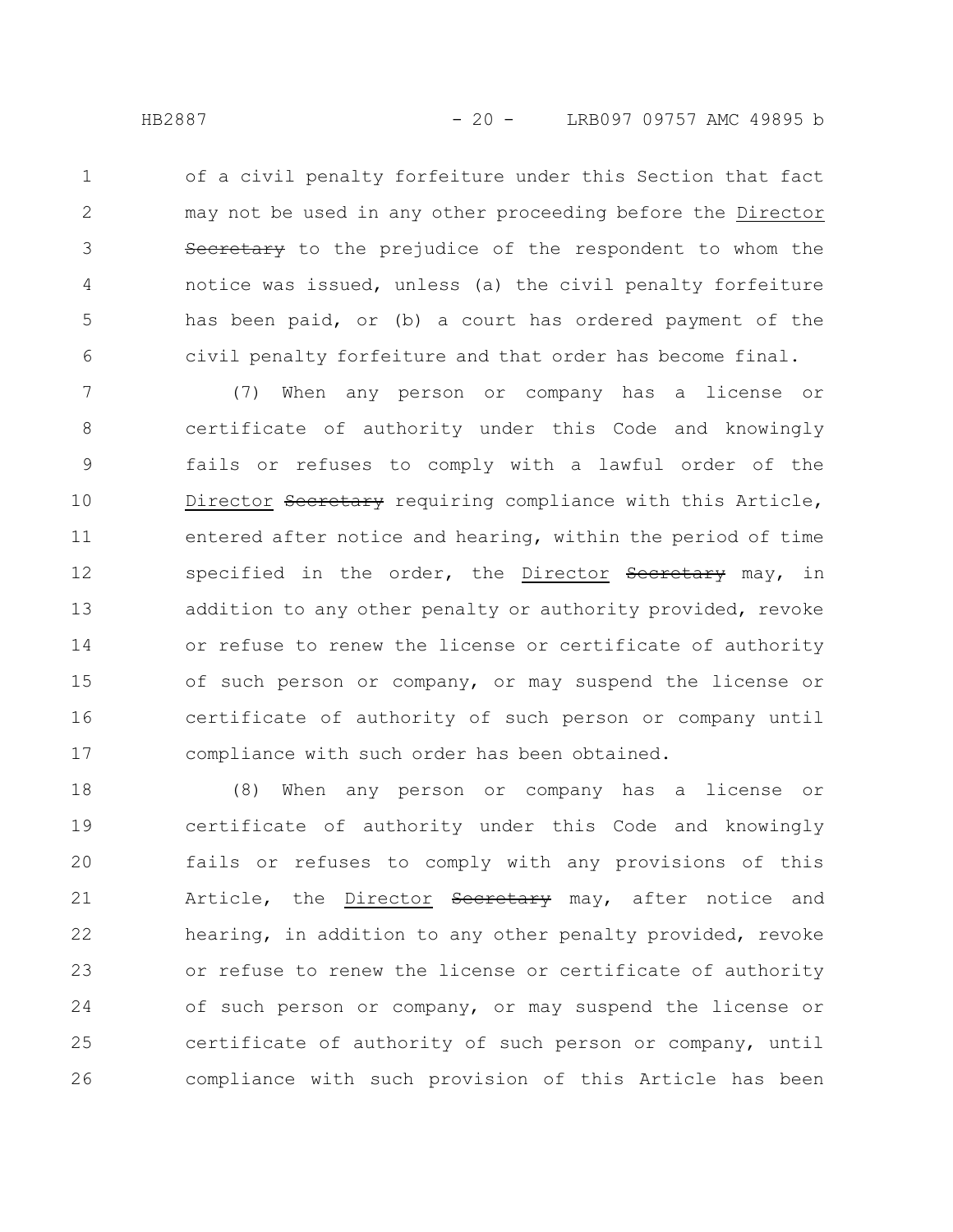1

obtained.

(9) No suspension or revocation under this Section may become effective until 5 days from the date that the notice of suspension or revocation has been personally delivered or delivered by registered or certified mail to the company or person. A suspension or revocation under this Section is stayed upon the filing, by the company or person, of a petition for judicial review under the Administrative Review Law. 2 3 4 5 6 7 8 9

(Source: P.A. 94-277, eff. 7-20-05; 94-677, eff. 8-25-05; 95-331, eff. 8-21-07.) 10 11

Section 10. The Medical Practice Act of 1987 is amended by reenacting and changing Sections 7, 22, 23, 24, 24.1, and 36 as follows: 12 13 14

(225 ILCS 60/7) (from Ch. 111, par. 4400-7) 15

(Section scheduled to be repealed on November 30, 2011) 16

Sec. 7. Medical Disciplinary Board. 17

(A) There is hereby created the Illinois State Medical Disciplinary Board (hereinafter referred to as the "Disciplinary Board"). The Disciplinary Board shall consist of 11 members, to be appointed by the Governor by and with the advice and consent of the Senate. All members shall be residents of the State, not more than 6 of whom shall be members of the same political party. All members shall be 18 19 20 21 22 23 24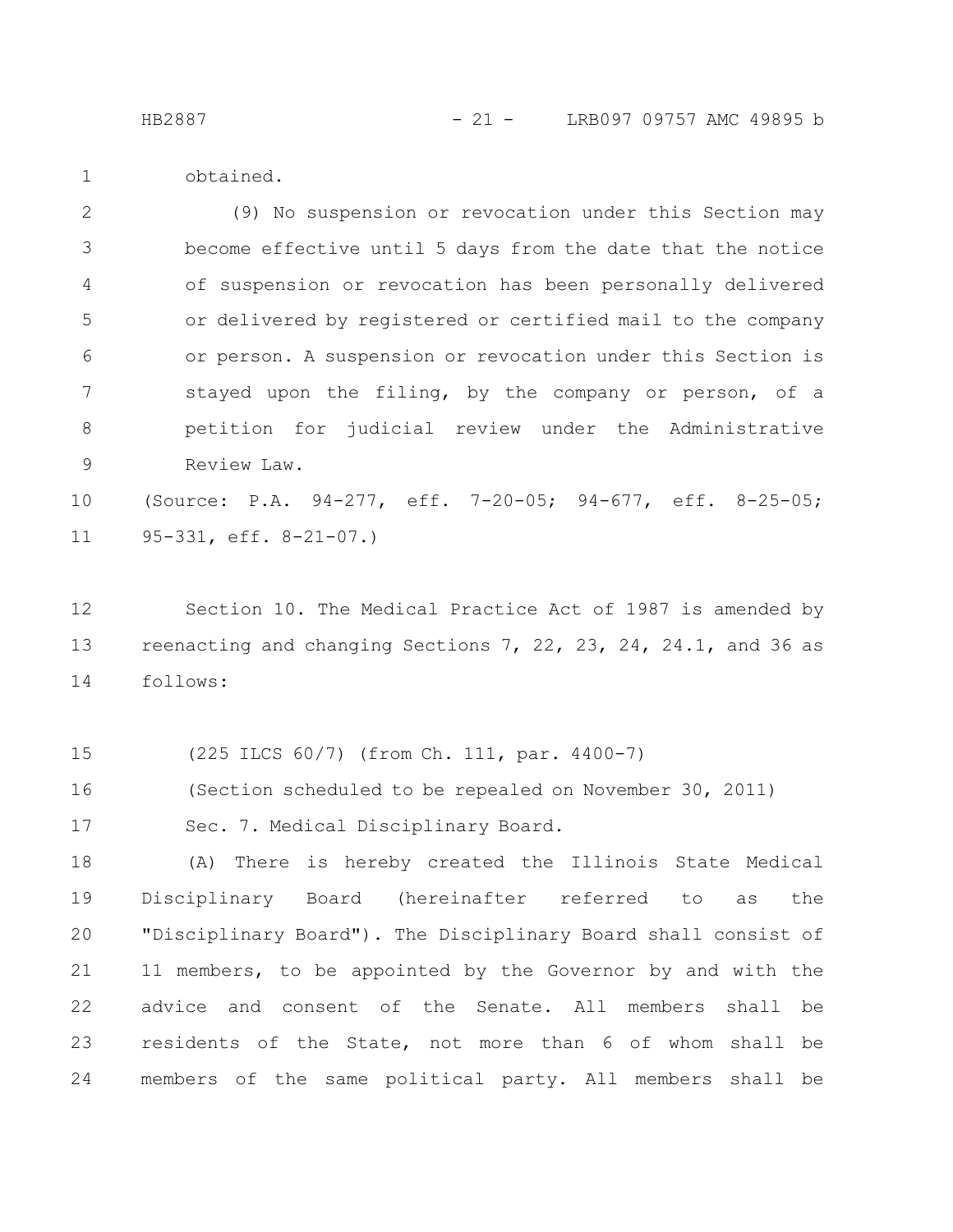voting members. Five members shall be physicians licensed to practice medicine in all of its branches in Illinois possessing the degree of doctor of medicine, and it shall be the goal that at least one of the members practice in the field of neurosurgery, one of the members practice in the field of obstetrics and gynecology, and one of the members practice in the field of cardiology. One member shall be a physician licensed to practice in Illinois possessing the degree of doctor of osteopathy or osteopathic medicine. One member shall be a physician licensed to practice in Illinois and possessing the degree of doctor of chiropractic. Four members shall be members of the public, who shall not be engaged in any way, directly or indirectly, as providers of health care. 1 2 3 4 5 6 7 8 9 10 11 12 13

(B) Members of the Disciplinary Board shall be appointed for terms of 4 years. Upon the expiration of the term of any member, their successor shall be appointed for a term of 4 years by the Governor by and with the advice and consent of the Senate. The Governor shall fill any vacancy for the remainder of the unexpired term by and with the advice and consent of the Senate. Upon recommendation of the Board, any member of the Disciplinary Board may be removed by the Governor for misfeasance, malfeasance, or wilful neglect of duty, after notice, and a public hearing, unless such notice and hearing shall be expressly waived in writing. Each member shall serve on the Disciplinary Board until their successor is appointed and qualified. No member of the Disciplinary Board shall serve 14 15 16 17 18 19 20 21 22 23 24 25 26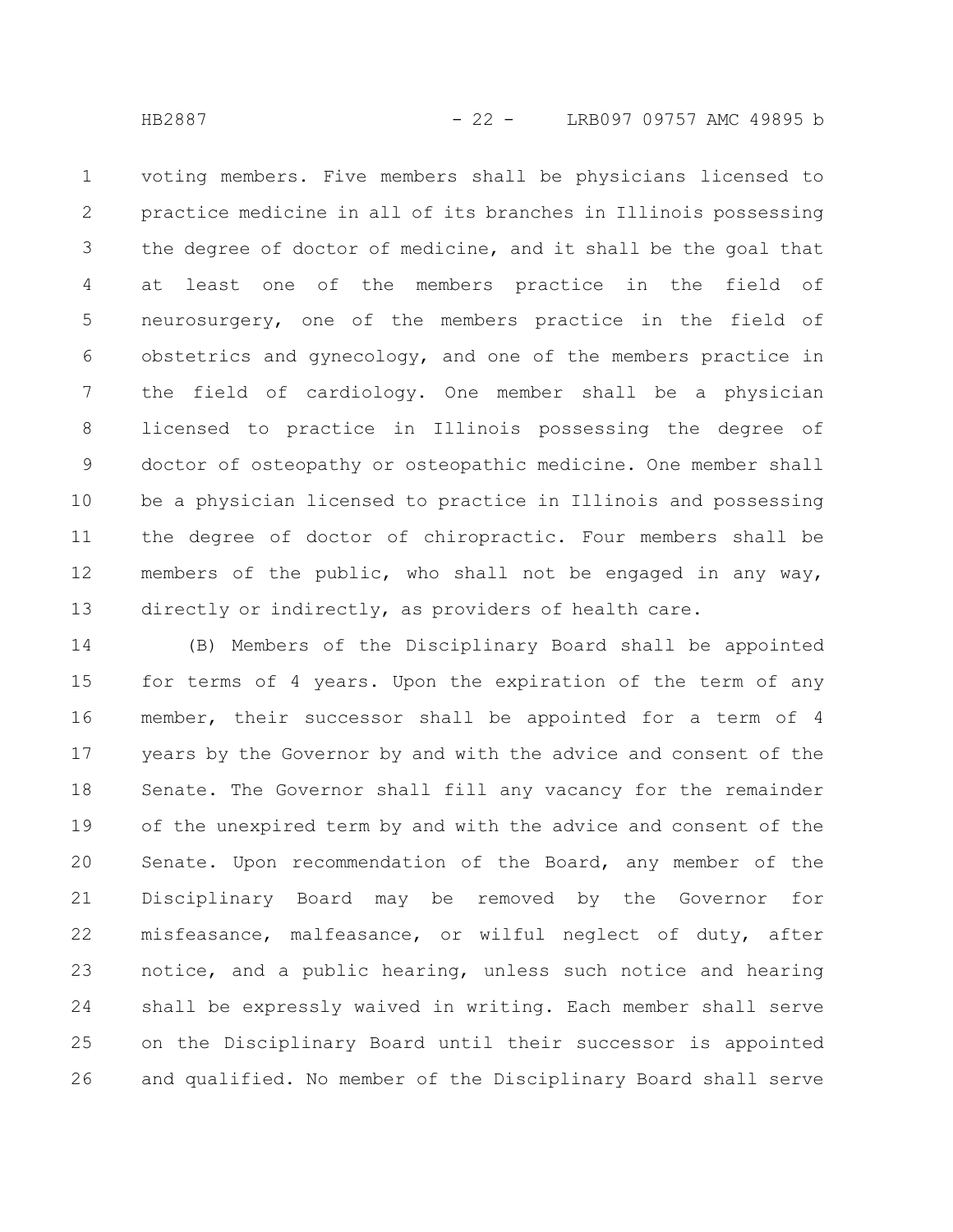more than 2 consecutive 4 year terms. 1

In making appointments the Governor shall attempt to insure that the various social and geographic regions of the State of Illinois are properly represented. 2 3 4

In making the designation of persons to act for the several professions represented on the Disciplinary Board, the Governor shall give due consideration to recommendations by members of the respective professions and by organizations therein. 5 6 7 8 9

(C) The Disciplinary Board shall annually elect one of its voting members as chairperson and one as vice chairperson. No officer shall be elected more than twice in succession to the same office. Each officer shall serve until their successor has been elected and qualified. 10 11 12 13 14

(D) (Blank). 15

(E) Six voting members of the Disciplinary Board, at least 4 of whom are physicians, shall constitute a quorum. A vacancy in the membership of the Disciplinary Board shall not impair the right of a quorum to exercise all the rights and perform all the duties of the Disciplinary Board. Any action taken by the Disciplinary Board under this Act may be authorized by resolution at any regular or special meeting and each such resolution shall take effect immediately. The Disciplinary Board shall meet at least quarterly. The Disciplinary Board is empowered to adopt all rules and regulations necessary and incident to the powers granted to it under this Act. 16 17 18 19 20 21 22 23 24 25 26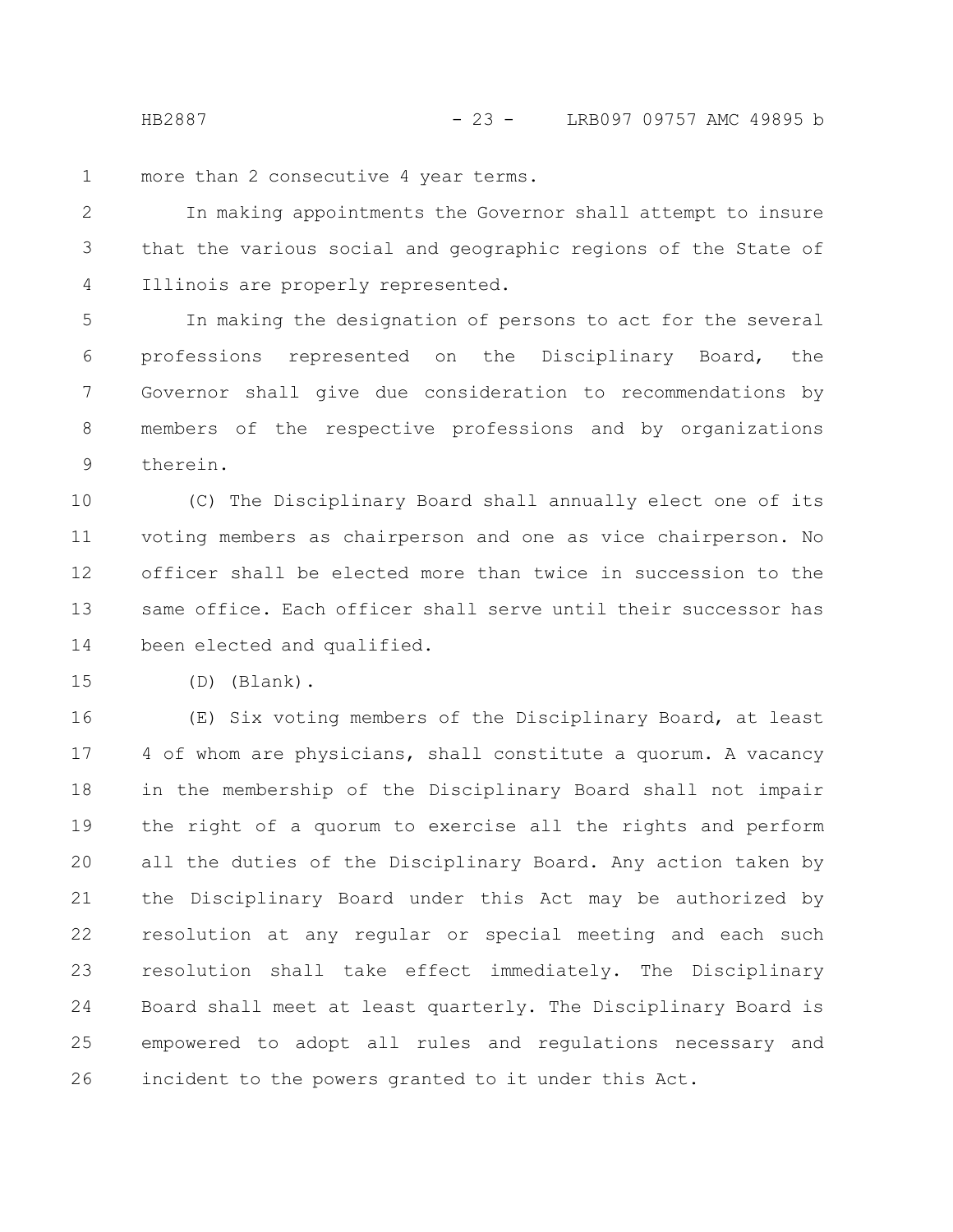(F) Each member, and member-officer, of the Disciplinary Board shall receive a per diem stipend as the Secretary of the Department, hereinafter referred to as the Secretary, shall determine. The Secretary shall also determine the per diem stipend that each ex-officio member shall receive. Each member shall be paid their necessary expenses while engaged in the performance of their duties. 1 2 3 4 5 6 7

(G) The Secretary shall select a Chief Medical Coordinator and not less than 2 Deputy Medical Coordinators who shall not be members of the Disciplinary Board. Each medical coordinator shall be a physician licensed to practice medicine in all of its branches, and the Secretary shall set their rates of compensation. The Secretary shall assign at least one medical coordinator to a region composed of Cook County and such other counties as the Secretary may deem appropriate, and such medical coordinator or coordinators shall locate their office in Chicago. The Secretary shall assign at least one medical coordinator to a region composed of the balance of counties in the State, and such medical coordinator or coordinators shall locate their office in Springfield. Each medical coordinator shall be the chief enforcement officer of this Act in his or her assigned region and shall serve at the will of the Disciplinary Board. 8 9 10 11 12 13 14 15 16 17 18 19 20 21 22 23

The Secretary shall employ, in conformity with the Personnel Code, not less than one full time investigator for every 2,500 physicians licensed in the State. Each investigator 24 25 26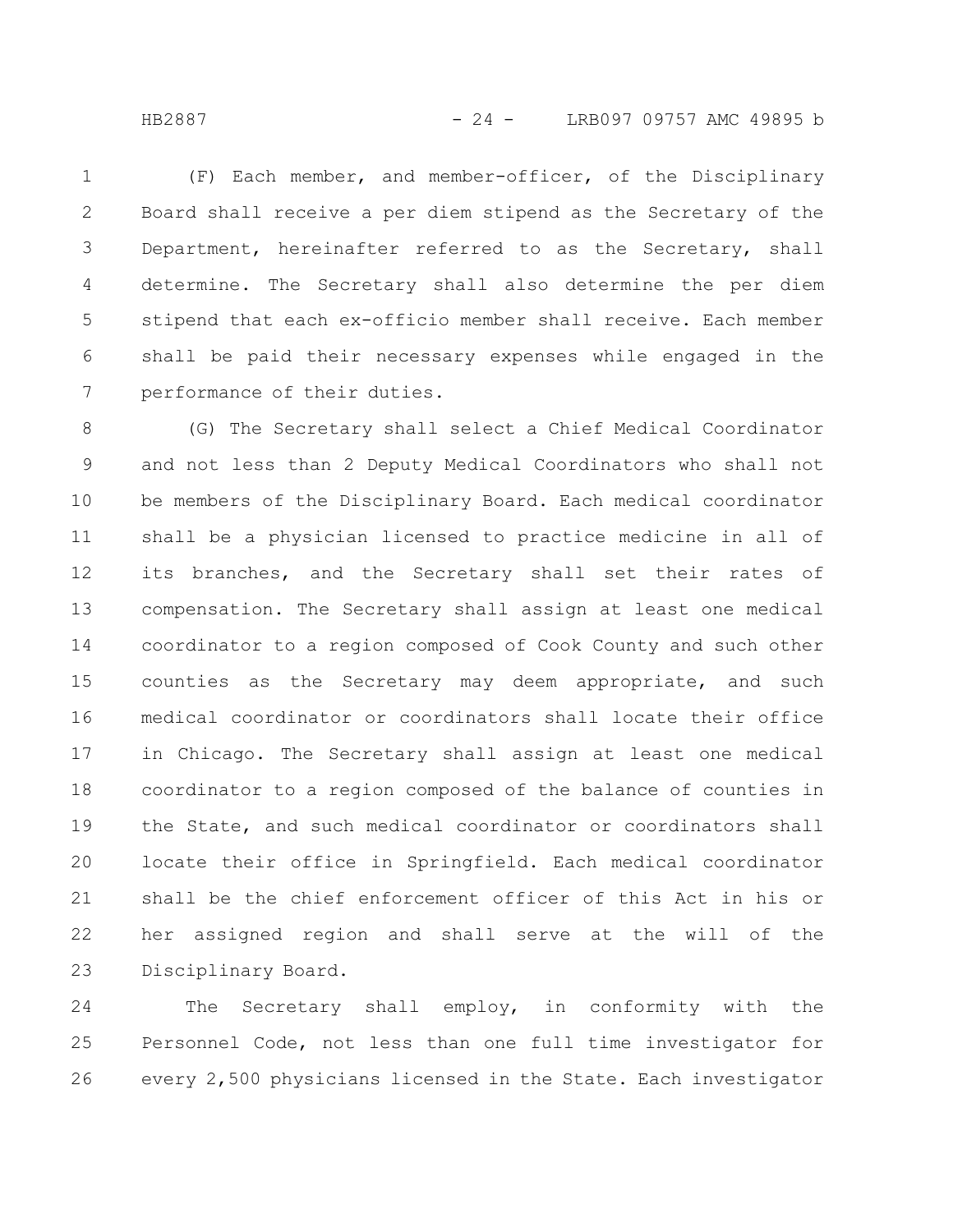shall be a college graduate with at least 2 years' investigative experience or one year advanced medical education. Upon the written request of the Disciplinary Board, the Secretary shall employ, in conformity with the Personnel Code, such other professional, technical, investigative, and clerical help, either on a full or part-time basis as the Disciplinary Board deems necessary for the proper performance of its duties. 1 2 3 4 5 6 7 8

(H) Upon the specific request of the Disciplinary Board, signed by either the chairman, vice chairman, or a medical coordinator of the Disciplinary Board, the Department of Human Services or the Department of State Police shall make available any and all information that they have in their possession regarding a particular case then under investigation by the Disciplinary Board. 9 10 11 12 13 14 15

(I) Members of the Disciplinary Board shall be immune from suit in any action based upon any disciplinary proceedings or other acts performed in good faith as members of the Disciplinary Board. 16 17 18 19

(J) The Disciplinary Board may compile and establish a statewide roster of physicians and other medical professionals, including the several medical specialties, of such physicians and medical professionals, who have agreed to serve from time to time as advisors to the medical coordinators. Such advisors shall assist the medical coordinators or the Disciplinary Board in their investigations 20 21 22 23 24 25 26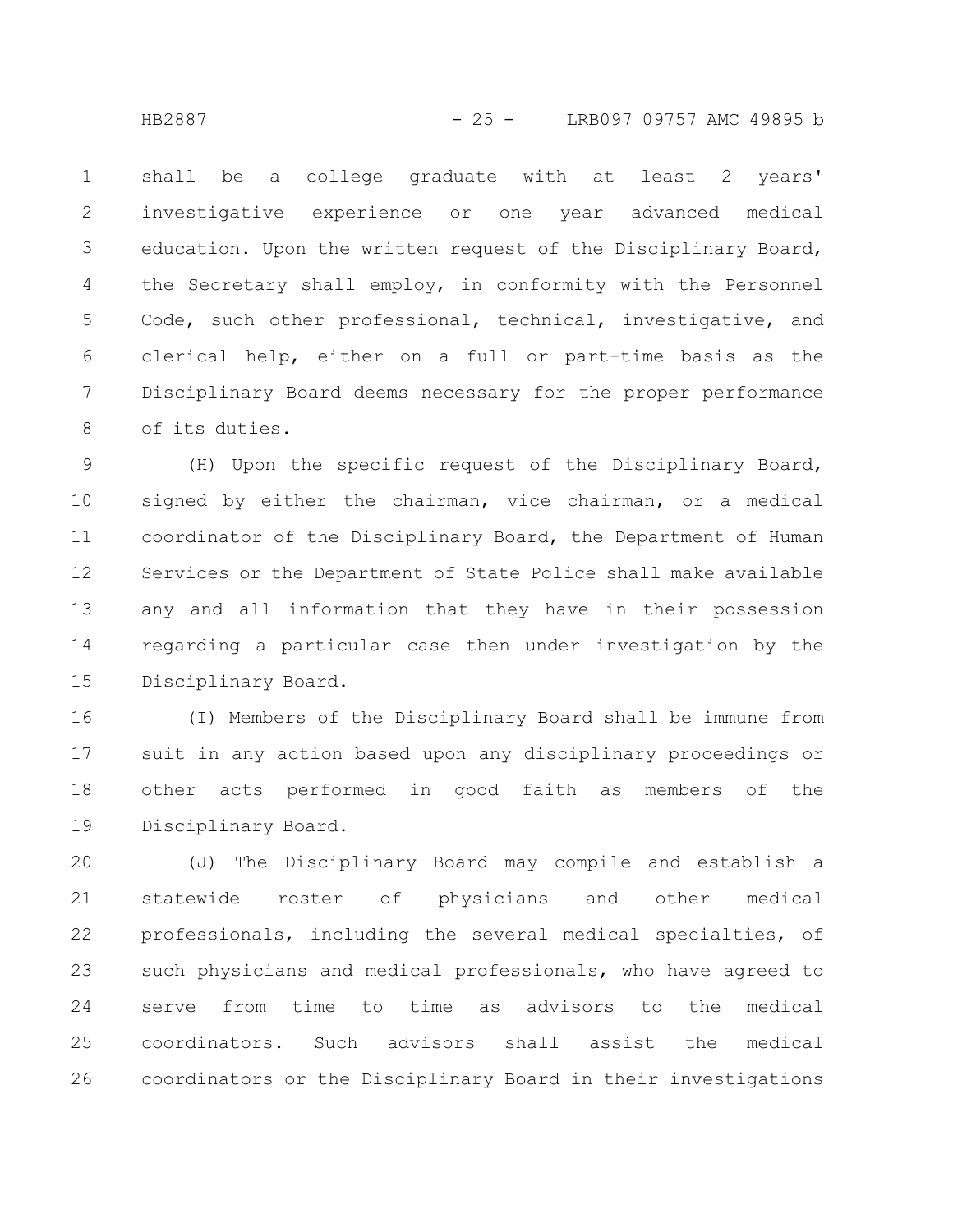and participation in complaints against physicians. Such advisors shall serve under contract and shall be reimbursed at a reasonable rate for the services provided, plus reasonable expenses incurred. While serving in this capacity, the advisor, for any act undertaken in good faith and in the conduct of their duties under this Section, shall be immune from civil suit. 1 2 3 4 5 6 7

(Source: P.A. 93-138, eff. 7-10-03; 94-677, eff. 8-25-05.) 8

(225 ILCS 60/22) (from Ch. 111, par. 4400-22) 9

(Section scheduled to be repealed on November 30, 2011) 10

Sec. 22. Disciplinary action. 11

(A) The Department may revoke, suspend, place on probationary status, refuse to renew, or take any other disciplinary action as the Department may deem proper with regard to the license or visiting professor permit of any person issued under this Act to practice medicine, or to treat human ailments without the use of drugs and without operative surgery upon any of the following grounds: 12 13 14 15 16 17 18

(1) Performance of an elective abortion in any place, locale, facility, or institution other than: 19 20

(a) a facility licensed pursuant to the Ambulatory Surgical Treatment Center Act; 21 22

(b) an institution licensed under the Hospital Licensing Act; 23 24

(c) an ambulatory surgical treatment center or

25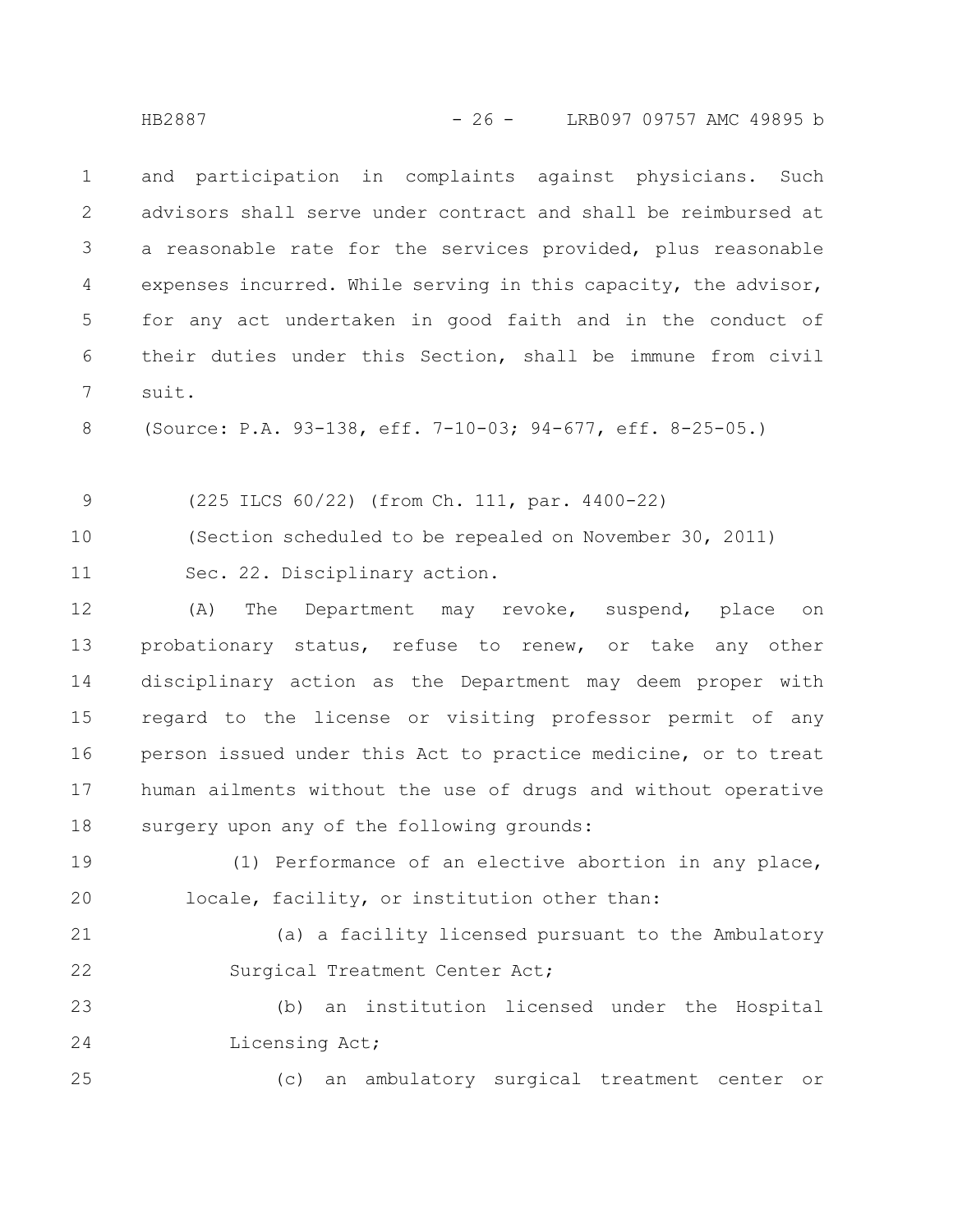hospitalization or care facility maintained by the State or any agency thereof, where such department or agency has authority under law to establish and enforce standards for the ambulatory surgical treatment centers, hospitalization, or care facilities under its management and control; 1 2 3 4 5 6

(d) ambulatory surgical treatment centers, hospitalization or care facilities maintained by the Federal Government; or 7 8 9

(e) ambulatory surgical treatment centers, hospitalization or care facilities maintained by any university or college established under the laws of this State and supported principally by public funds raised by taxation. 10 11 12 13 14

(2) Performance of an abortion procedure in a wilful and wanton manner on a woman who was not pregnant at the time the abortion procedure was performed. 15 16 17

(3) The conviction of a felony in this or any other jurisdiction, except as otherwise provided in subsection B of this Section, whether or not related to practice under this Act, or the entry of a guilty or nolo contendere plea to a felony charge. 18 19 20 21 22

23

(4) Gross negligence in practice under this Act.

(5) Engaging in dishonorable, unethical or unprofessional conduct of a character likely to deceive, defraud or harm the public. 24 25 26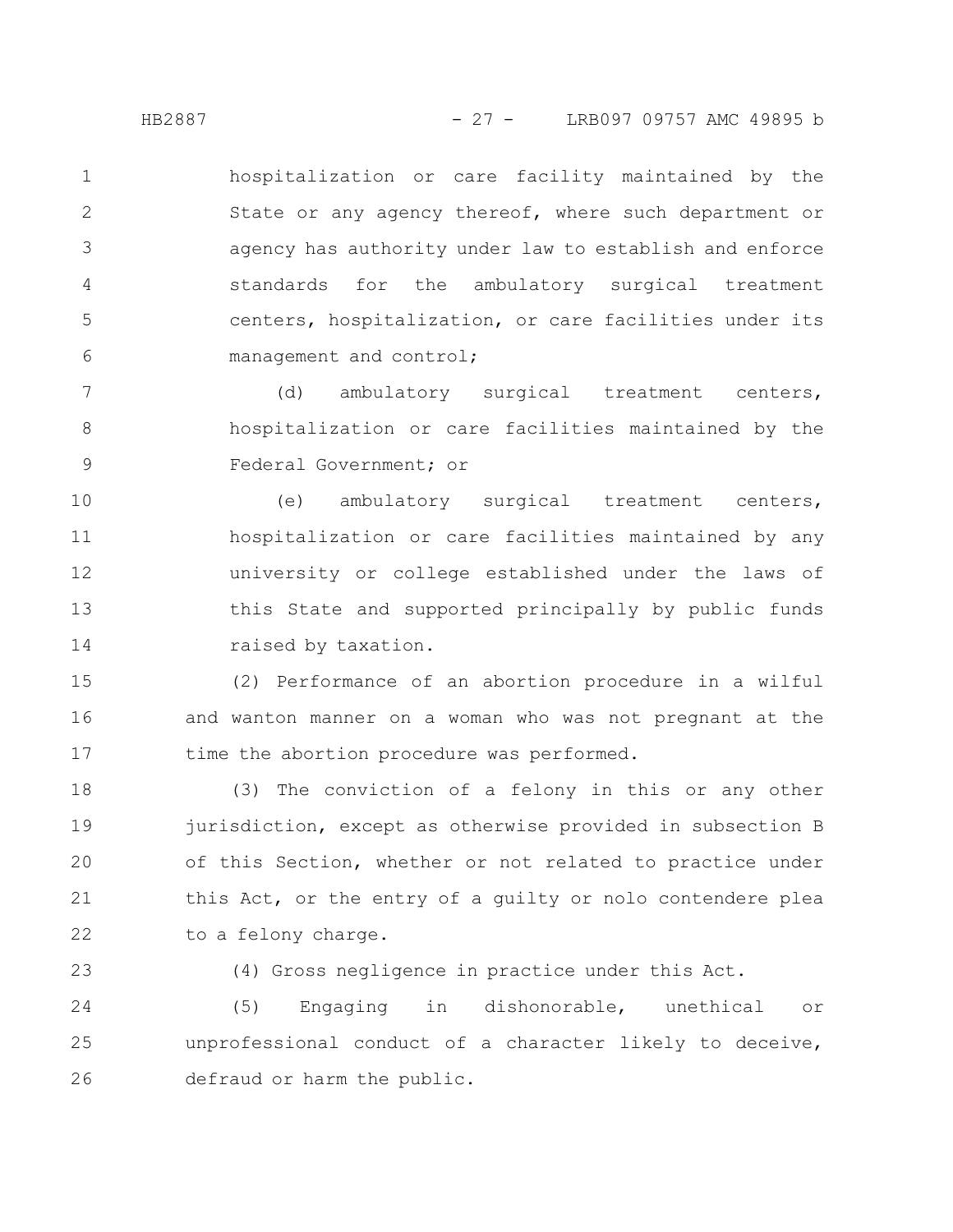(6) Obtaining any fee by fraud, deceit, or misrepresentation. 1 2

(7) Habitual or excessive use or abuse of drugs defined in law as controlled substances, of alcohol, or of any other substances which results in the inability to practice with reasonable judgment, skill or safety. 3 4 5 6

(8) Practicing under a false or, except as provided by law, an assumed name. 7 8

(9) Fraud or misrepresentation in applying for, or procuring, a license under this Act or in connection with applying for renewal of a license under this Act. 9 10 11

(10) Making a false or misleading statement regarding their skill or the efficacy or value of the medicine, treatment, or remedy prescribed by them at their direction in the treatment of any disease or other condition of the body or mind. 12 13 14 15 16

(11) Allowing another person or organization to use their license, procured under this Act, to practice. 17 18

(12) Disciplinary action of another state or jurisdiction against a license or other authorization to practice as a medical doctor, doctor of osteopathy, doctor of osteopathic medicine or doctor of chiropractic, a certified copy of the record of the action taken by the other state or jurisdiction being prima facie evidence thereof. 19 20 21 22 23 24 25

26

(13) Violation of any provision of this Act or of the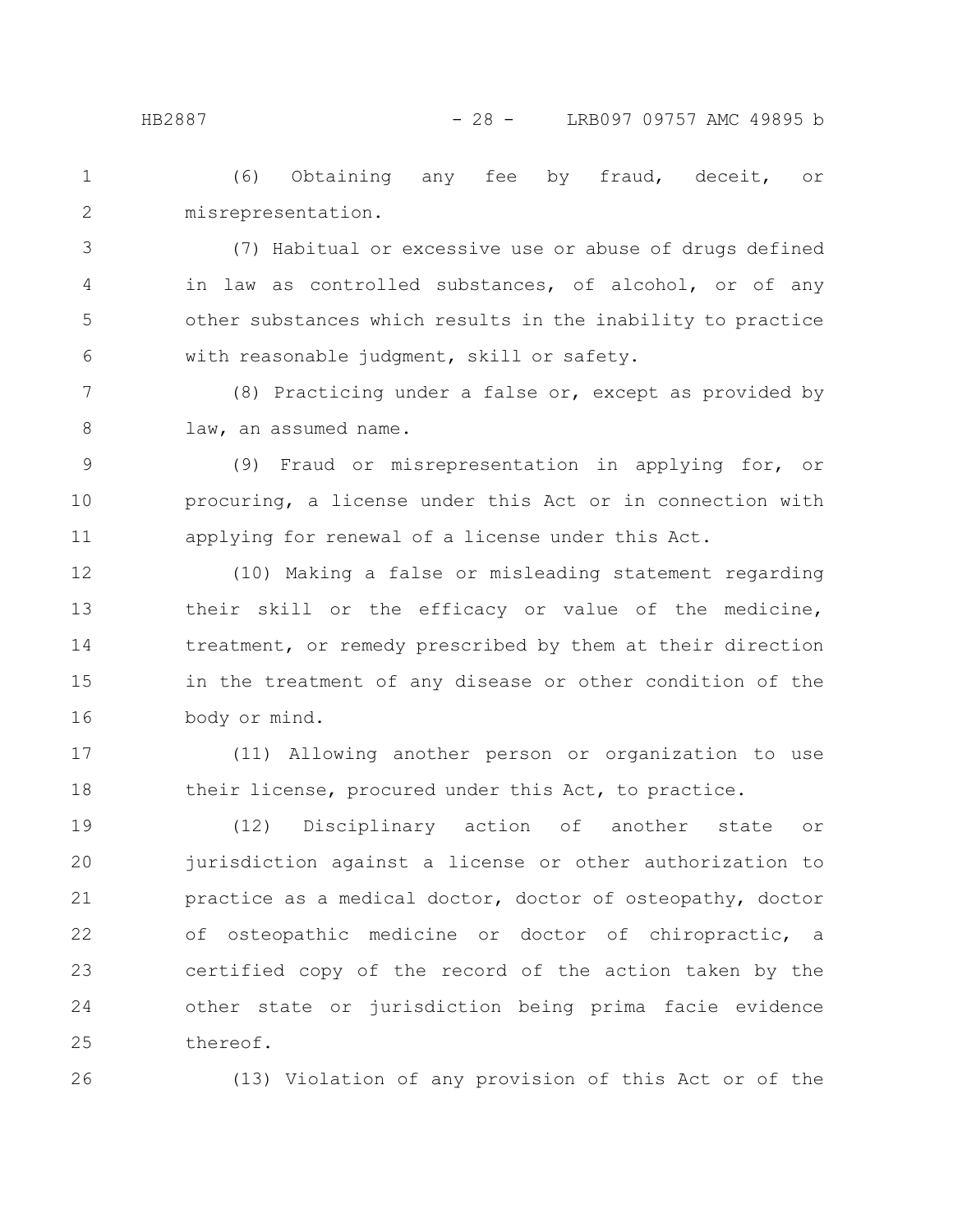Medical Practice Act prior to the repeal of that Act, or violation of the rules, or a final administrative action of the Secretary, after consideration of the recommendation of the Disciplinary Board. 1 2 3 4

(14) Violation of the prohibition against fee splitting in Section 22.2 of this Act. 5 6

(15) A finding by the Medical Disciplinary Board that the registrant after having his or her license placed on probationary status or subjected to conditions or restrictions violated the terms of the probation or failed to comply with such terms or conditions. 7 8 9 10 11

12

(16) Abandonment of a patient.

(17) Prescribing, selling, administering, distributing, giving or self-administering any drug classified as a controlled substance (designated product) or narcotic for other than medically accepted therapeutic purposes. 13 14 15 16 17

(18) Promotion of the sale of drugs, devices, appliances or goods provided for a patient in such manner as to exploit the patient for financial gain of the physician. 18 19 20 21

(19) Offering, undertaking or agreeing to cure or treat disease by a secret method, procedure, treatment or medicine, or the treating, operating or prescribing for any human condition by a method, means or procedure which the licensee refuses to divulge upon demand of the Department. 22 23 24 25 26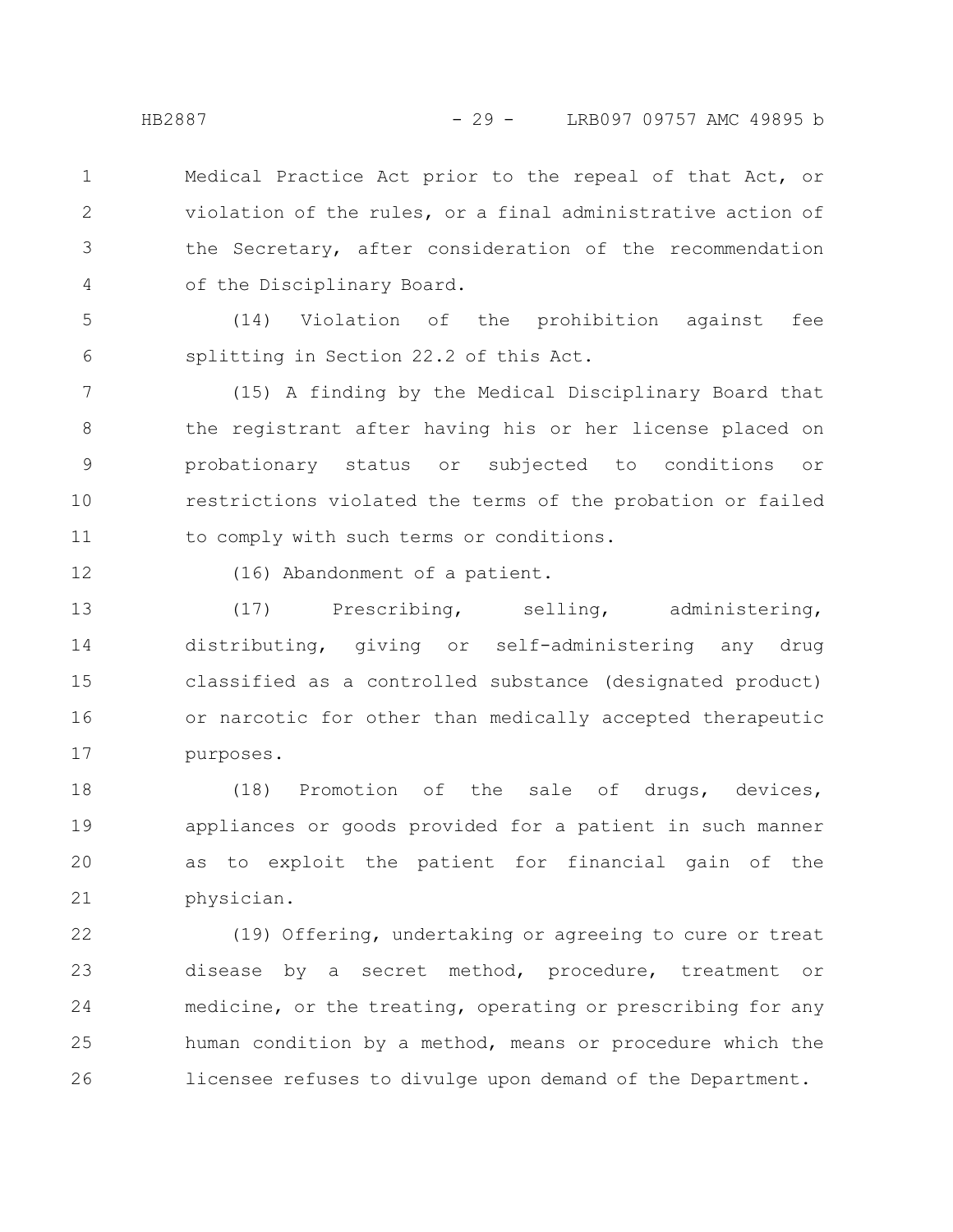2

3

1

including, but not limited to, commission of an act of sexual misconduct related to the licensee's practice.

(20) Immoral conduct in the commission of any act

(21) Wilfully making or filing false records or reports in his or her practice as a physician, including, but not limited to, false records to support claims against the medical assistance program of the Department of Healthcare and Family Services (formerly Department of Public Aid) under the Illinois Public Aid Code. 4 5 6 7 8 9

(22) Wilful omission to file or record, or wilfully impeding the filing or recording, or inducing another person to omit to file or record, medical reports as required by law, or wilfully failing to report an instance of suspected abuse or neglect as required by law. 10 11 12 13 14

(23) Being named as a perpetrator in an indicated report by the Department of Children and Family Services under the Abused and Neglected Child Reporting Act, and upon proof by clear and convincing evidence that the licensee has caused a child to be an abused child or neglected child as defined in the Abused and Neglected Child Reporting Act. 15 16 17 18 19 20 21

(24) Solicitation of professional patronage by any corporation, agents or persons, or profiting from those representing themselves to be agents of the licensee. 22 23 24

(25) Gross and wilful and continued overcharging for professional services, including filing false statements 25 26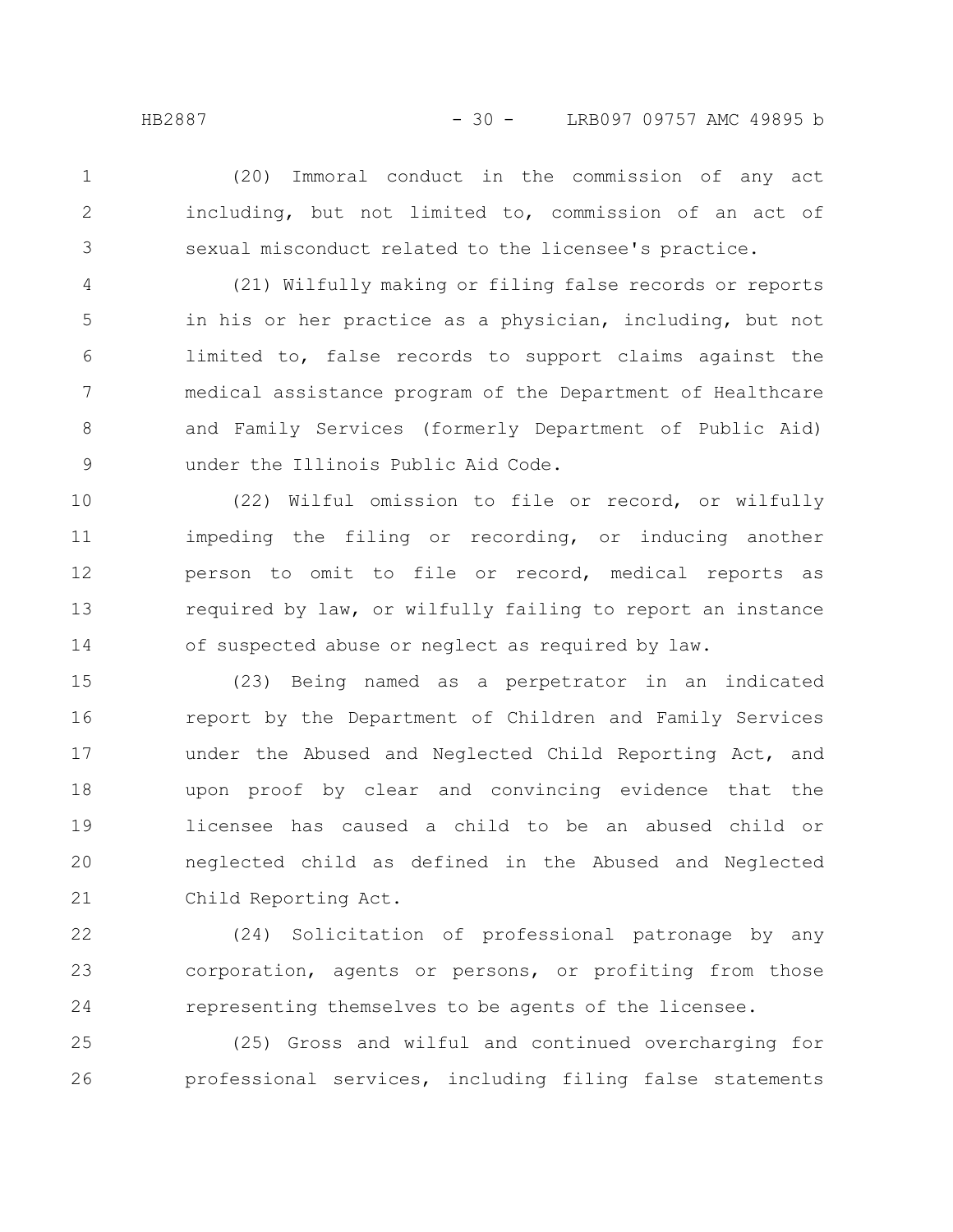for collection of fees for which services are not rendered, including, but not limited to, filing such false statements for collection of monies for services not rendered from the medical assistance program of the Department of Healthcare and Family Services (formerly Department of Public Aid) under the Illinois Public Aid Code. 1 2 3 4 5 6

(26) A pattern of practice or other behavior which demonstrates incapacity or incompetence to practice under this Act. 7 8 9

(27) Mental illness or disability which results in the inability to practice under this Act with reasonable judgment, skill or safety. 10 11 12

(28) Physical illness, including, but not limited to, deterioration through the aging process, or loss of motor skill which results in a physician's inability to practice under this Act with reasonable judgment, skill or safety. 13 14 15 16

(29) Cheating on or attempt to subvert the licensing examinations administered under this Act. 17 18

(30) Wilfully or negligently violating the confidentiality between physician and patient except as required by law. 19 20 21

(31) The use of any false, fraudulent, or deceptive statement in any document connected with practice under this Act. 22 23 24

(32) Aiding and abetting an individual not licensed under this Act in the practice of a profession licensed 25 26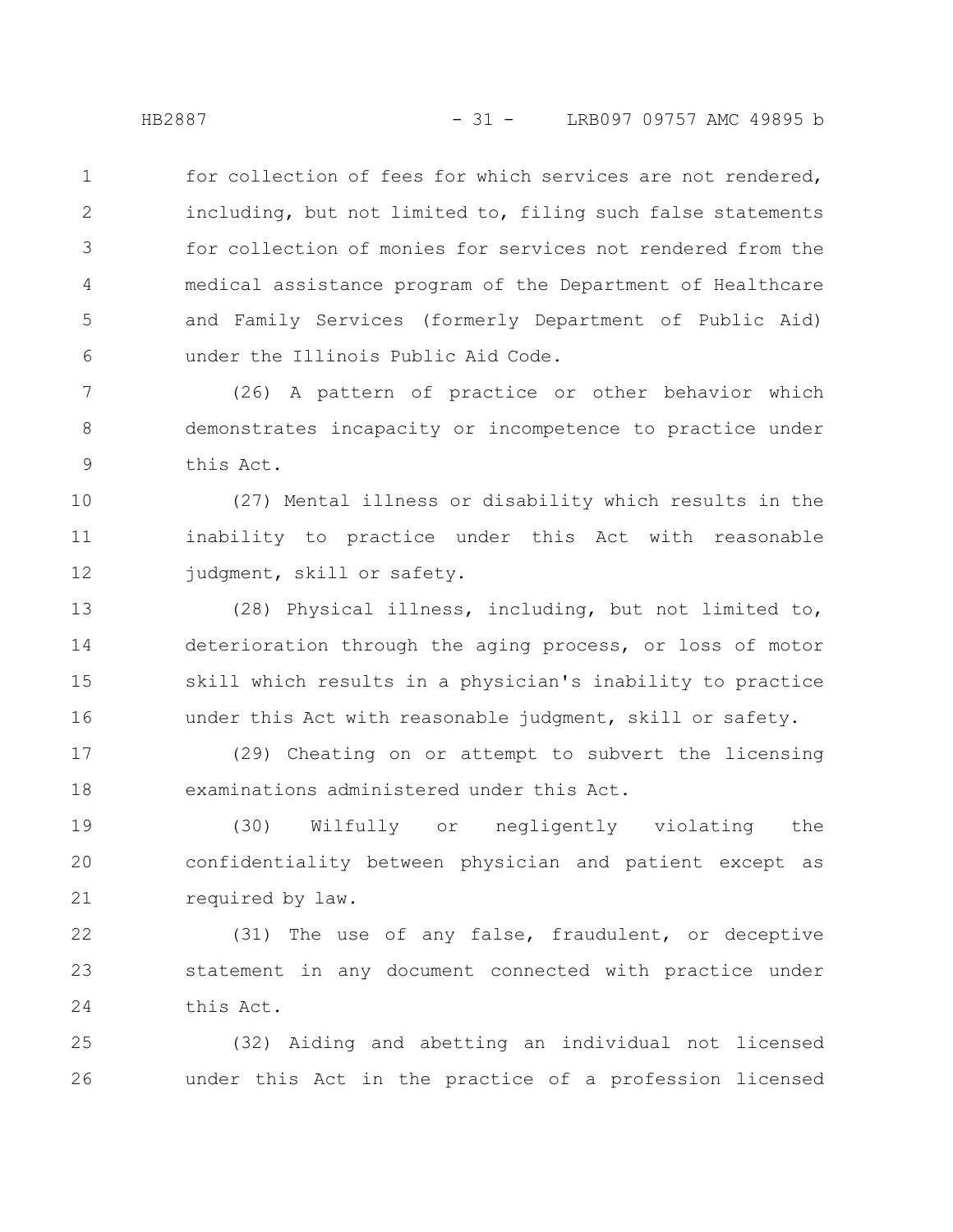under this Act. 1

(33) Violating state or federal laws or regulations relating to controlled substances, legend drugs, or ephedra, as defined in the Ephedra Prohibition Act. 2 3 4

(34) Failure to report to the Department any adverse final action taken against them by another licensing jurisdiction (any other state or any territory of the United States or any foreign state or country), by any peer review body, by any health care institution, by any professional society or association related to practice under this Act, by any governmental agency, by any law enforcement agency, or by any court for acts or conduct similar to acts or conduct which would constitute grounds for action as defined in this Section. 5 6 7 8 9 10 11 12 13 14

(35) Failure to report to the Department surrender of a license or authorization to practice as a medical doctor, a doctor of osteopathy, a doctor of osteopathic medicine, or doctor of chiropractic in another state or jurisdiction, or surrender of membership on any medical staff or in any medical or professional association or society, while under disciplinary investigation by any of those authorities or bodies, for acts or conduct similar to acts or conduct which would constitute grounds for action as defined in this Section. 15 16 17 18 19 20 21 22 23 24

(36) Failure to report to the Department any adverse judgment, settlement, or award arising from a liability 25 26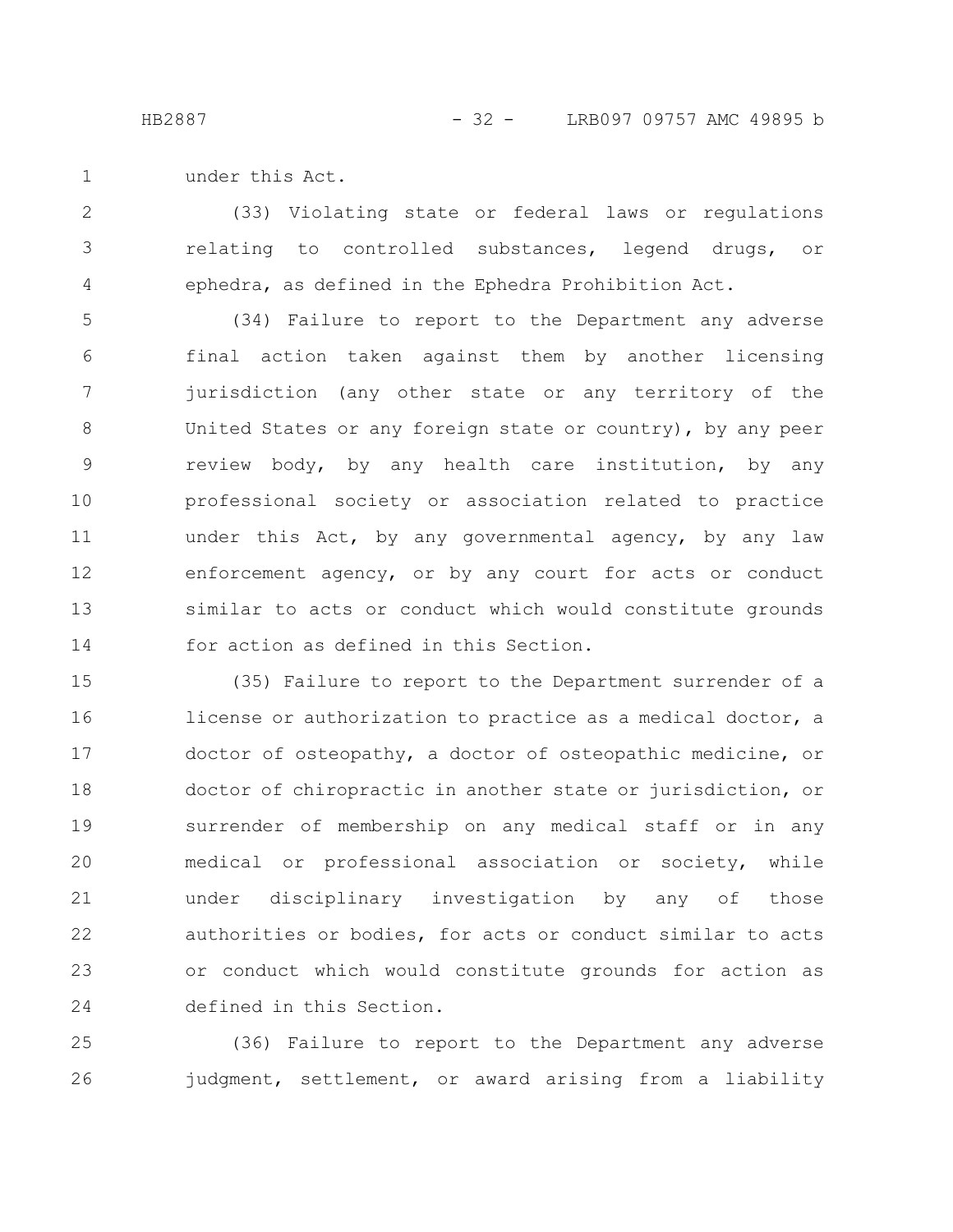claim related to acts or conduct similar to acts or conduct which would constitute grounds for action as defined in this Section. 1 2 3

(37) Failure to provide copies of medical records as required by law. 4 5

(38) Failure to furnish the Department, its investigators or representatives, relevant information, legally requested by the Department after consultation with the Chief Medical Coordinator or the Deputy Medical Coordinator. 6 7 8 9 10

(39) Violating the Health Care Worker Self-Referral Act. 11 12

(40) Willful failure to provide notice when notice is required under the Parental Notice of Abortion Act of 1995. 13 14

(41) Failure to establish and maintain records of patient care and treatment as required by this law. 15 16

(42) Entering into an excessive number of written collaborative agreements with licensed advanced practice nurses resulting in an inability to adequately collaborate. 17 18 19 20

(43) Repeated failure to adequately collaborate with a licensed advanced practice nurse. 21 22

Except for actions involving the ground numbered (26), all proceedings to suspend, revoke, place on probationary status, or take any other disciplinary action as the Department may deem proper, with regard to a license on any of the foregoing 23 24 25 26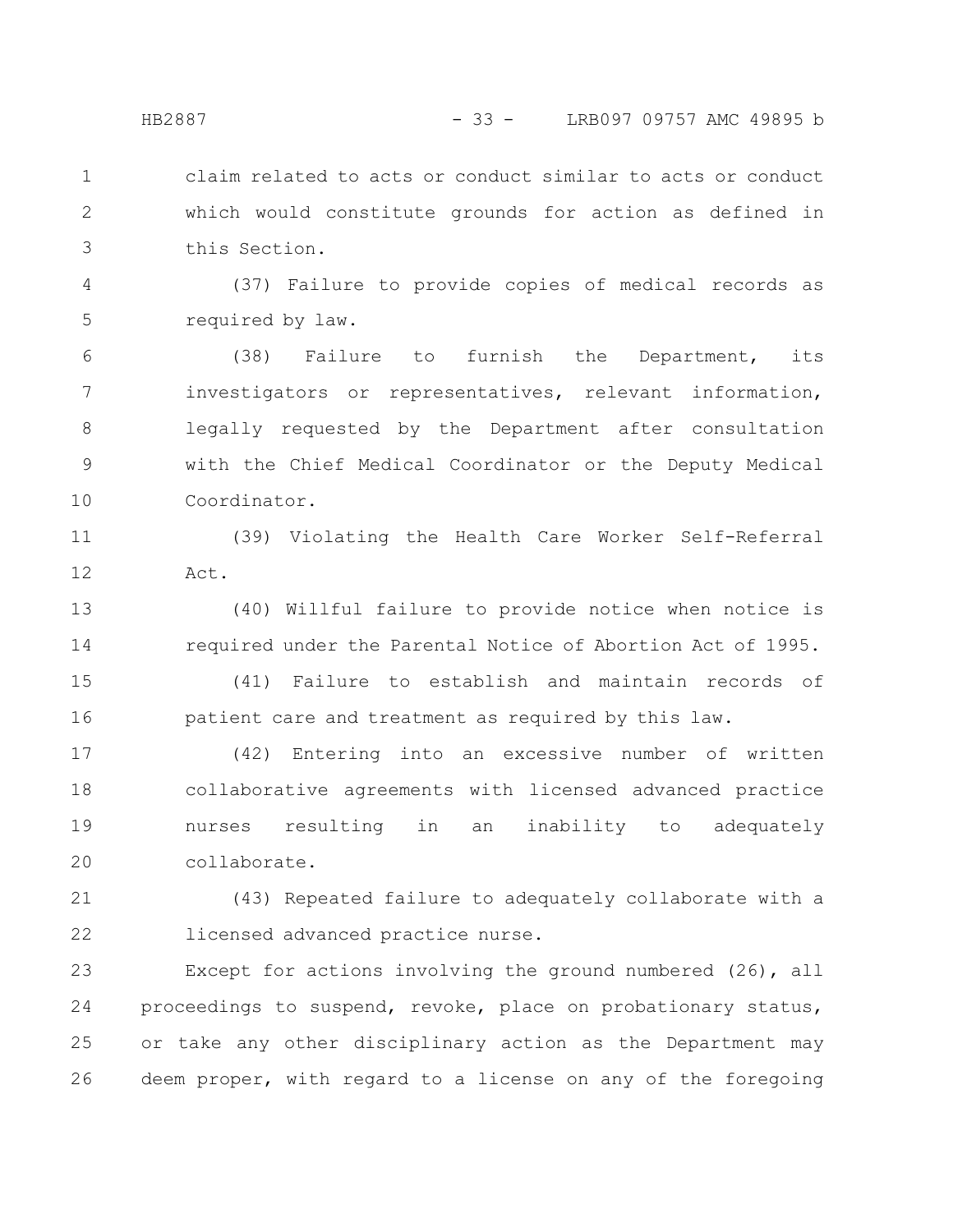grounds, must be commenced within 5 years next after receipt by the Department of a complaint alleging the commission of or notice of the conviction order for any of the acts described herein. Except for the grounds numbered  $(8)$ ,  $(9)$ ,  $(26)$ , and (29), no action shall be commenced more than 10 years after the date of the incident or act alleged to have violated this Section. For actions involving the ground numbered (26), a pattern of practice or other behavior includes all incidents alleged to be part of the pattern of practice or other behavior that occurred or a report pursuant to Section 23 of this Act received within the 10-year period preceding the filing of the complaint. In the event of the settlement of any claim or cause of action in favor of the claimant or the reduction to final judgment of any civil action in favor of the plaintiff, such claim, cause of action or civil action being grounded on the allegation that a person licensed under this Act was negligent in providing care, the Department shall have an additional period of 2 years from the date of notification to the Department under Section 23 of this Act of such settlement or final judgment in which to investigate and commence formal disciplinary proceedings under Section 36 of this Act, except as otherwise provided by law. The time during which the holder of the license was outside the State of Illinois shall not be included within any period of time limiting the commencement of disciplinary action by the Department. 1 2 3 4 5 6 7 8 9 10 11 12 13 14 15 16 17 18 19 20 21 22 23 24 25

26

The entry of an order or judgment by any circuit court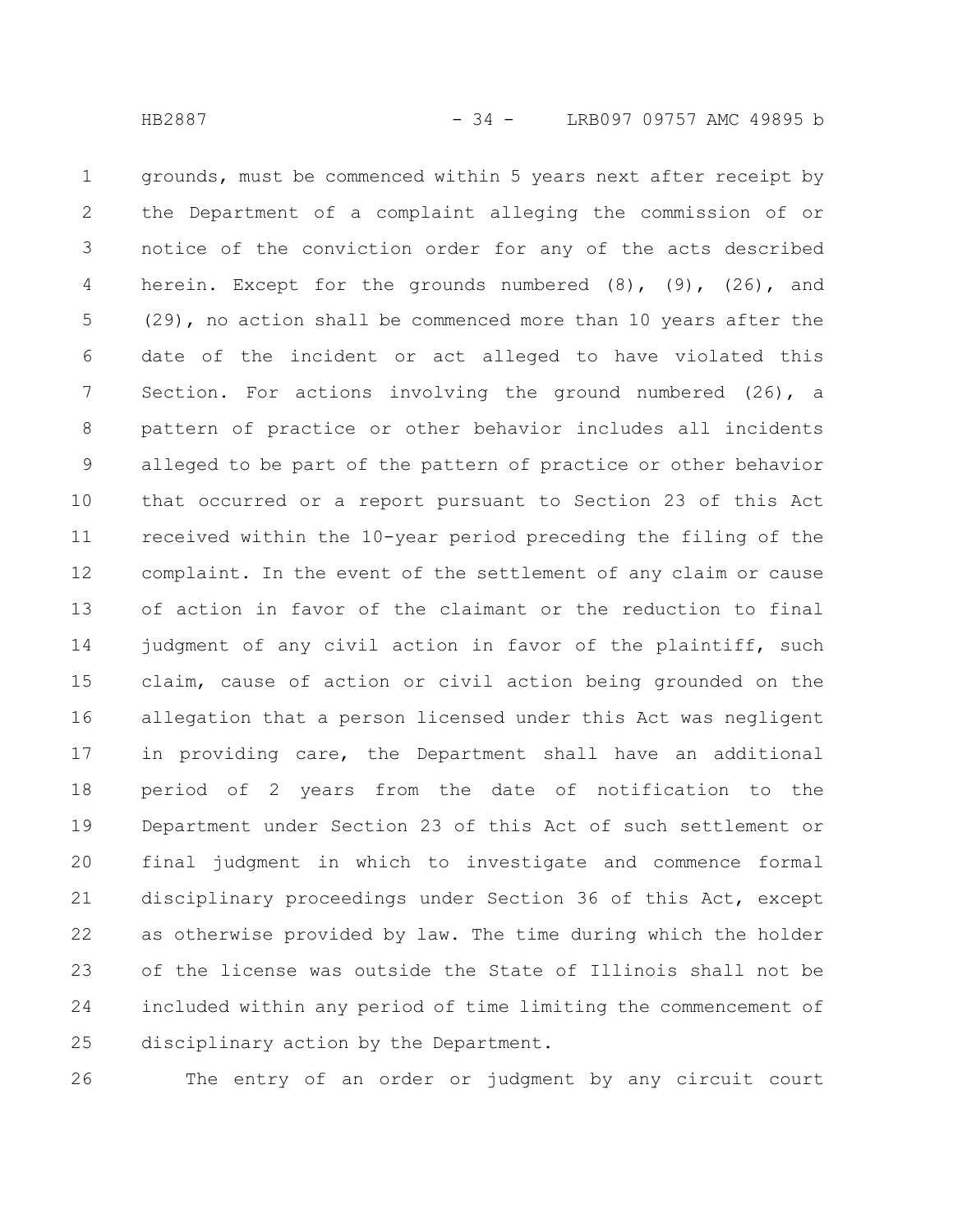establishing that any person holding a license under this Act is a person in need of mental treatment operates as a suspension of that license. That person may resume their practice only upon the entry of a Departmental order based upon a finding by the Medical Disciplinary Board that they have been determined to be recovered from mental illness by the court and upon the Disciplinary Board's recommendation that they be permitted to resume their practice. 1 2 3 4 5 6 7 8

The Department may refuse to issue or take disciplinary action concerning the license of any person who fails to file a return, or to pay the tax, penalty or interest shown in a filed return, or to pay any final assessment of tax, penalty or interest, as required by any tax Act administered by the Illinois Department of Revenue, until such time as the requirements of any such tax Act are satisfied as determined by the Illinois Department of Revenue. 9 10 11 12 13 14 15 16

The Department, upon the recommendation of the Disciplinary Board, shall adopt rules which set forth standards to be used in determining: 17 18 19

(a) when a person will be deemed sufficiently rehabilitated to warrant the public trust; 20 21

(b) what constitutes dishonorable, unethical or unprofessional conduct of a character likely to deceive, defraud, or harm the public; 22 23 24

(c) what constitutes immoral conduct in the commission of any act, including, but not limited to, commission of an 25 26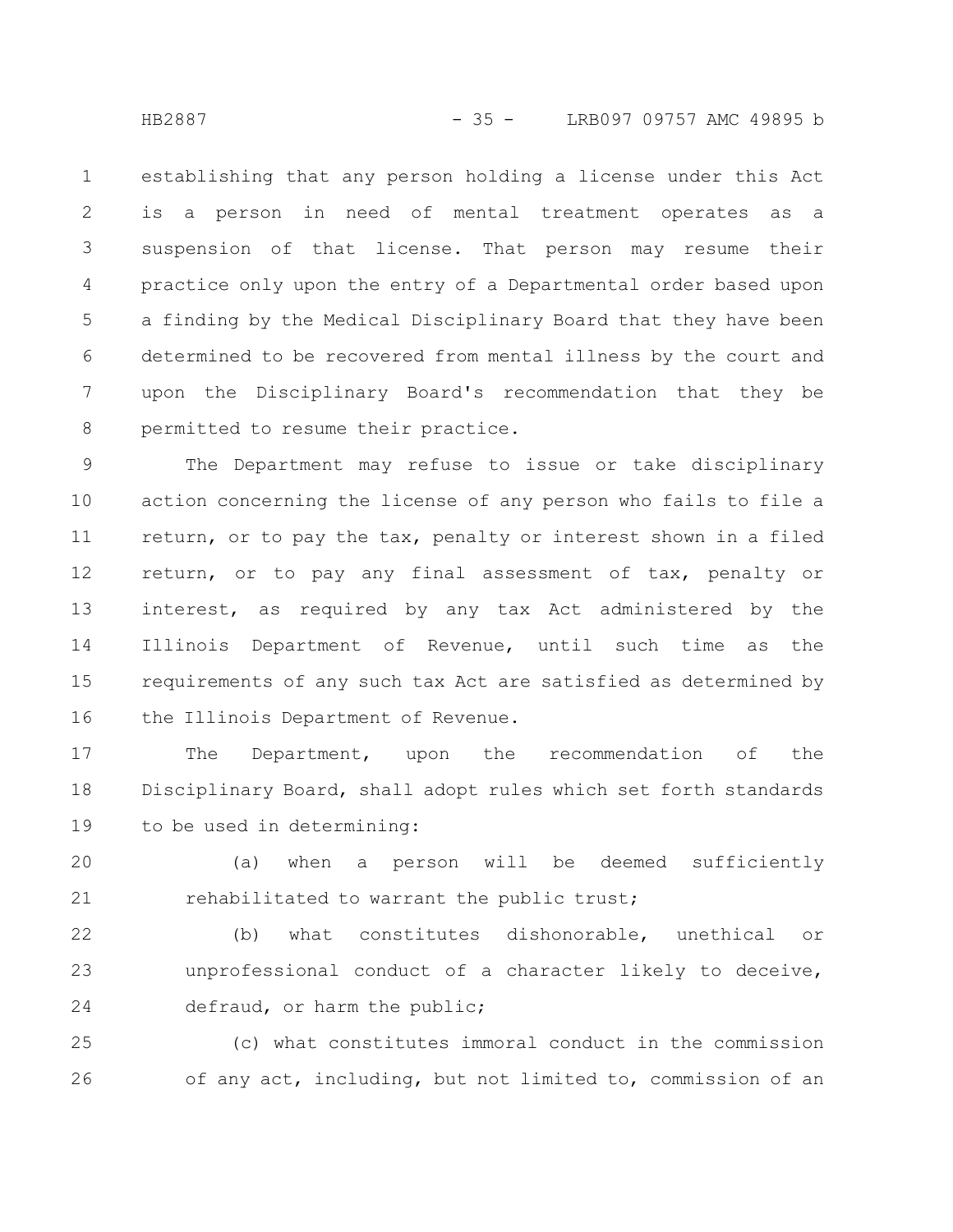act of sexual misconduct related to the licensee's practice; and 1 2

(d) what constitutes gross negligence in the practice of medicine. 3 4

However, no such rule shall be admissible into evidence in any civil action except for review of a licensing or other disciplinary action under this Act. 5 6 7

In enforcing this Section, the Medical Disciplinary Board, upon a showing of a possible violation, may compel any individual licensed to practice under this Act, or who has applied for licensure or a permit pursuant to this Act, to submit to a mental or physical examination, or both, as required by and at the expense of the Department. The examining physician or physicians shall be those specifically designated by the Disciplinary Board. The Medical Disciplinary Board or the Department may order the examining physician to present testimony concerning this mental or physical examination of the licensee or applicant. No information shall be excluded by reason of any common law or statutory privilege relating to communication between the licensee or applicant and the examining physician. The individual to be examined may have, at his or her own expense, another physician of his or her choice present during all aspects of the examination. Failure of any individual to submit to mental or physical examination, when directed, shall be grounds for suspension of his or her license until such time as the individual submits to the examination if 8 9 10 11 12 13 14 15 16 17 18 19 20 21 22 23 24 25 26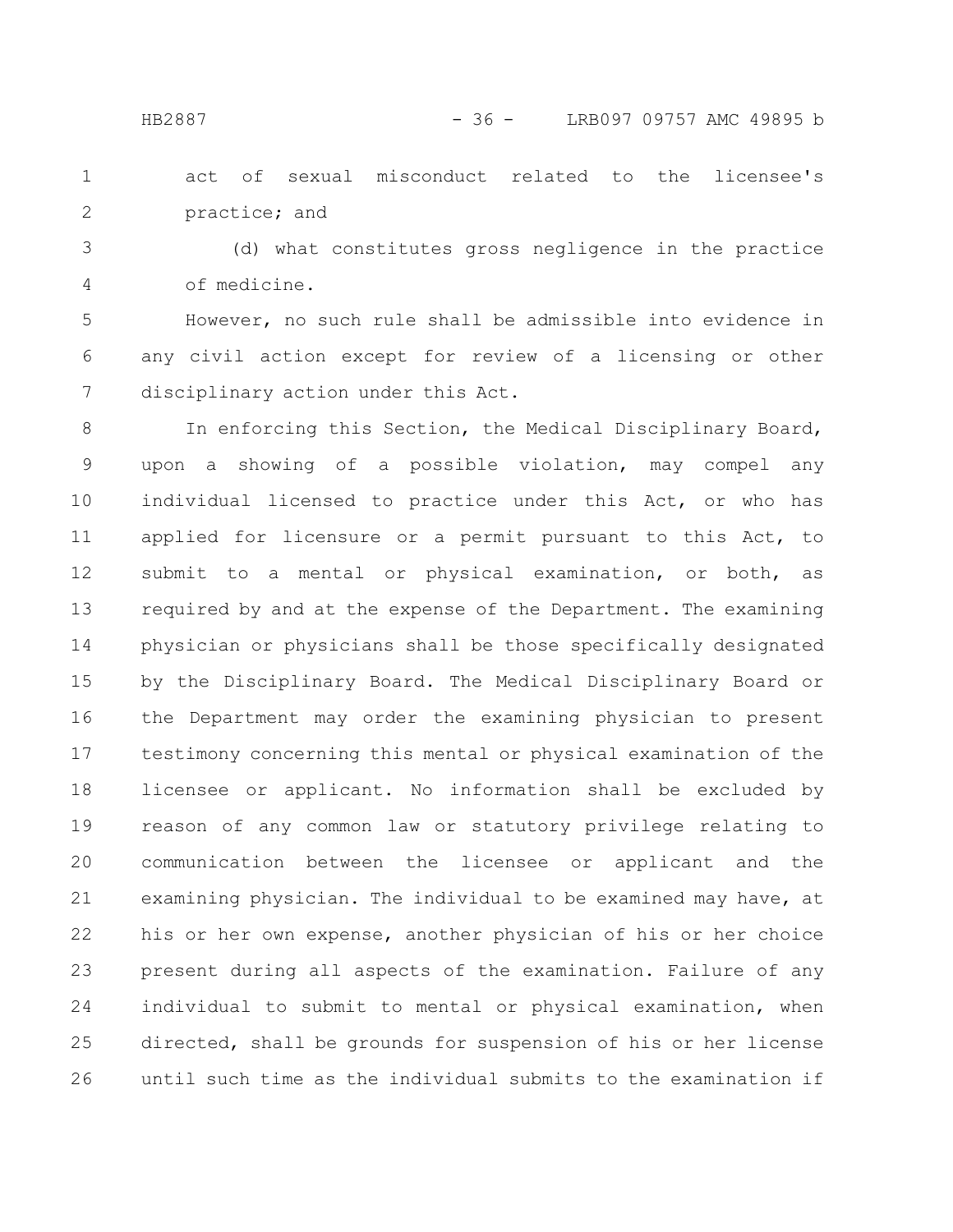the Disciplinary Board finds, after notice and hearing, that the refusal to submit to the examination was without reasonable cause. If the Disciplinary Board finds a physician unable to practice because of the reasons set forth in this Section, the Disciplinary Board shall require such physician to submit to care, counseling, or treatment by physicians approved or designated by the Disciplinary Board, as a condition for continued, reinstated, or renewed licensure to practice. Any physician, whose license was granted pursuant to Sections 9, 17, or 19 of this Act, or, continued, reinstated, renewed, disciplined or supervised, subject to such terms, conditions or restrictions who shall fail to comply with such terms, conditions or restrictions, or to complete a required program of care, counseling, or treatment, as determined by the Chief Medical Coordinator or Deputy Medical Coordinators, shall be referred to the Secretary for a determination as to whether the licensee shall have their license suspended immediately, pending a hearing by the Disciplinary Board. In instances in which the Secretary immediately suspends a license under this Section, a hearing upon such person's license must be convened by the Disciplinary Board within 15 days after such suspension and completed without appreciable delay. The Disciplinary Board shall have the authority to review the subject physician's record of treatment and counseling regarding the impairment, to the extent permitted by applicable federal statutes and regulations safeguarding the confidentiality of 1 2 3 4 5 6 7 8 9 10 11 12 13 14 15 16 17 18 19 20 21 22 23 24 25 26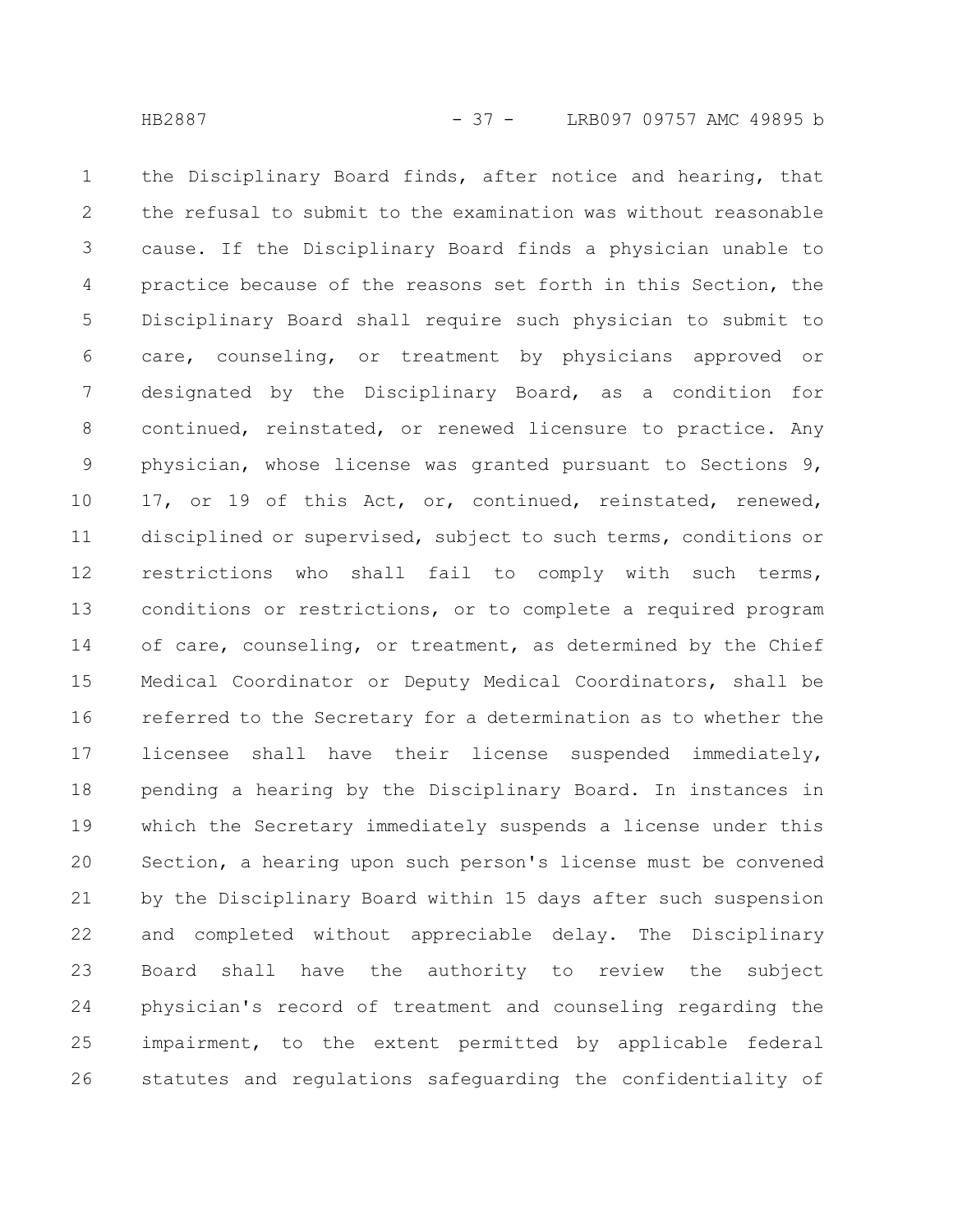medical records. 1

An individual licensed under this Act, affected under this Section, shall be afforded an opportunity to demonstrate to the Disciplinary Board that they can resume practice in compliance with acceptable and prevailing standards under the provisions of their license. 2 3 4 5 6

The Department may promulgate rules for the imposition of fines in disciplinary cases, not to exceed \$10,000 for each violation of this Act. Fines may be imposed in conjunction with other forms of disciplinary action, but shall not be the exclusive disposition of any disciplinary action arising out of conduct resulting in death or injury to a patient. Any funds collected from such fines shall be deposited in the Medical Disciplinary Fund. 7 8 9 10 11 12 13 14

(B) The Department shall revoke the license or visiting permit of any person issued under this Act to practice medicine or to treat human ailments without the use of drugs and without operative surgery, who has been convicted a second time of committing any felony under the Illinois Controlled Substances Act or the Methamphetamine Control and Community Protection Act, or who has been convicted a second time of committing a Class 1 felony under Sections 8A-3 and 8A-6 of the Illinois Public Aid Code. A person whose license or visiting permit is revoked under this subsection B of Section 22 of this Act shall be prohibited from practicing medicine or treating human ailments without the use of drugs and without operative 15 16 17 18 19 20 21 22 23 24 25 26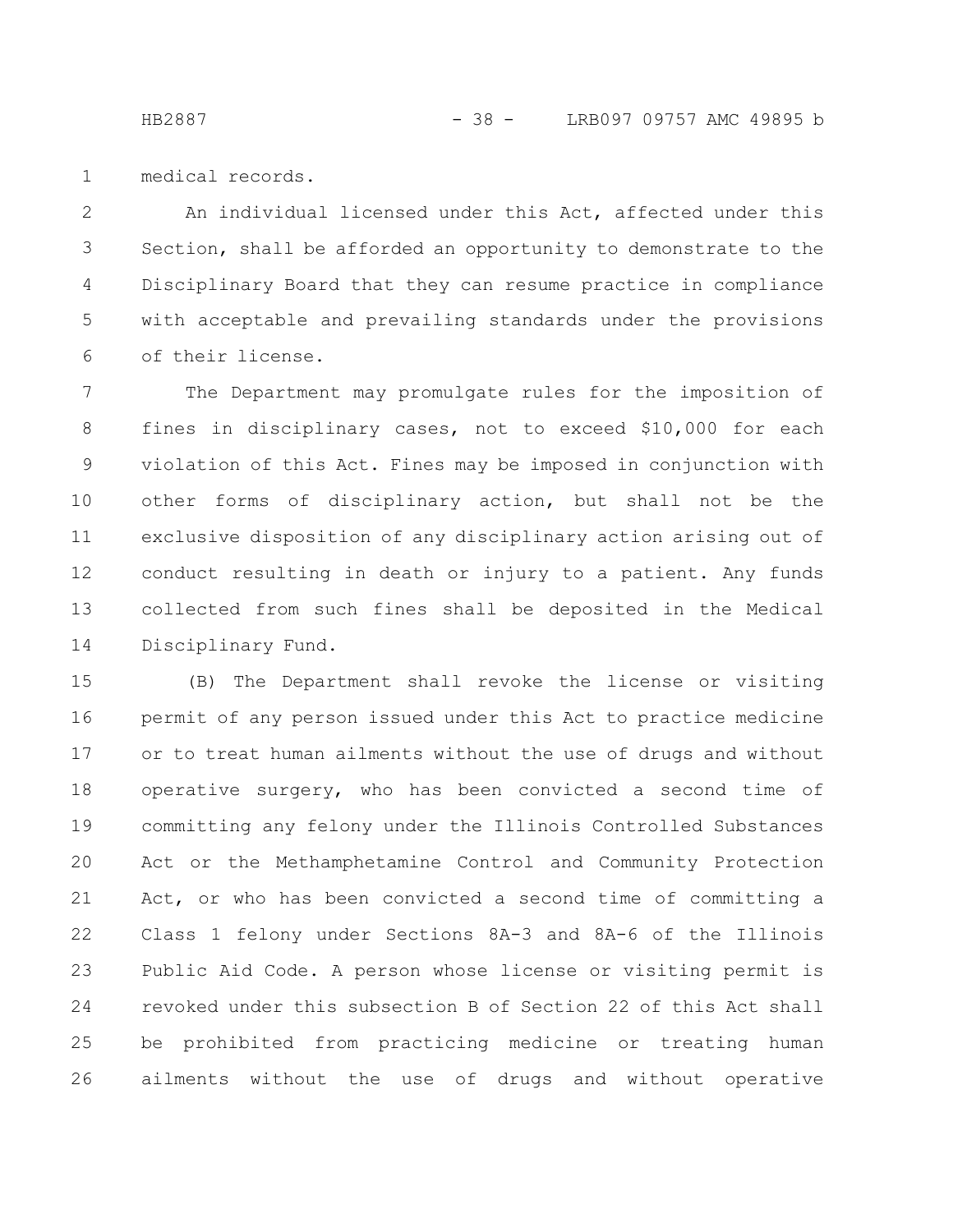HB2887 - 39 - LRB097 09757 AMC 49895 b

surgery. 1

(C) The Medical Disciplinary Board shall recommend to the Department civil penalties and any other appropriate discipline in disciplinary cases when the Board finds that a physician willfully performed an abortion with actual knowledge that the person upon whom the abortion has been performed is a minor or an incompetent person without notice as required under the Parental Notice of Abortion Act of 1995. Upon the Board's recommendation, the Department shall impose, for the first violation, a civil penalty of \$1,000 and for a second or subsequent violation, a civil penalty of \$5,000. (Source: P.A. 94-566, eff. 9-11-05; 94-677, eff. 8-25-05; 95-331, eff. 8-21-07; 96-608, eff. 8-24-09; 96-1000, eff.  $7 - 2 - 10.$ 2 3 4 5 6 7 8 9 10 11 12 13 14

(225 ILCS 60/23) (from Ch. 111, par. 4400-23) 15

(Section scheduled to be repealed on November 30, 2011) Sec. 23. Reports relating to professional conduct and capacity. 16 17 18

(A) Entities required to report. 19

(1) Health care institutions. The chief administrator or executive officer of any health care institution licensed by the Illinois Department of Public Health shall report to the Disciplinary Board when any person's clinical privileges are terminated or are restricted based on a final determination, in accordance with that institution's 20 21 22 23 24 25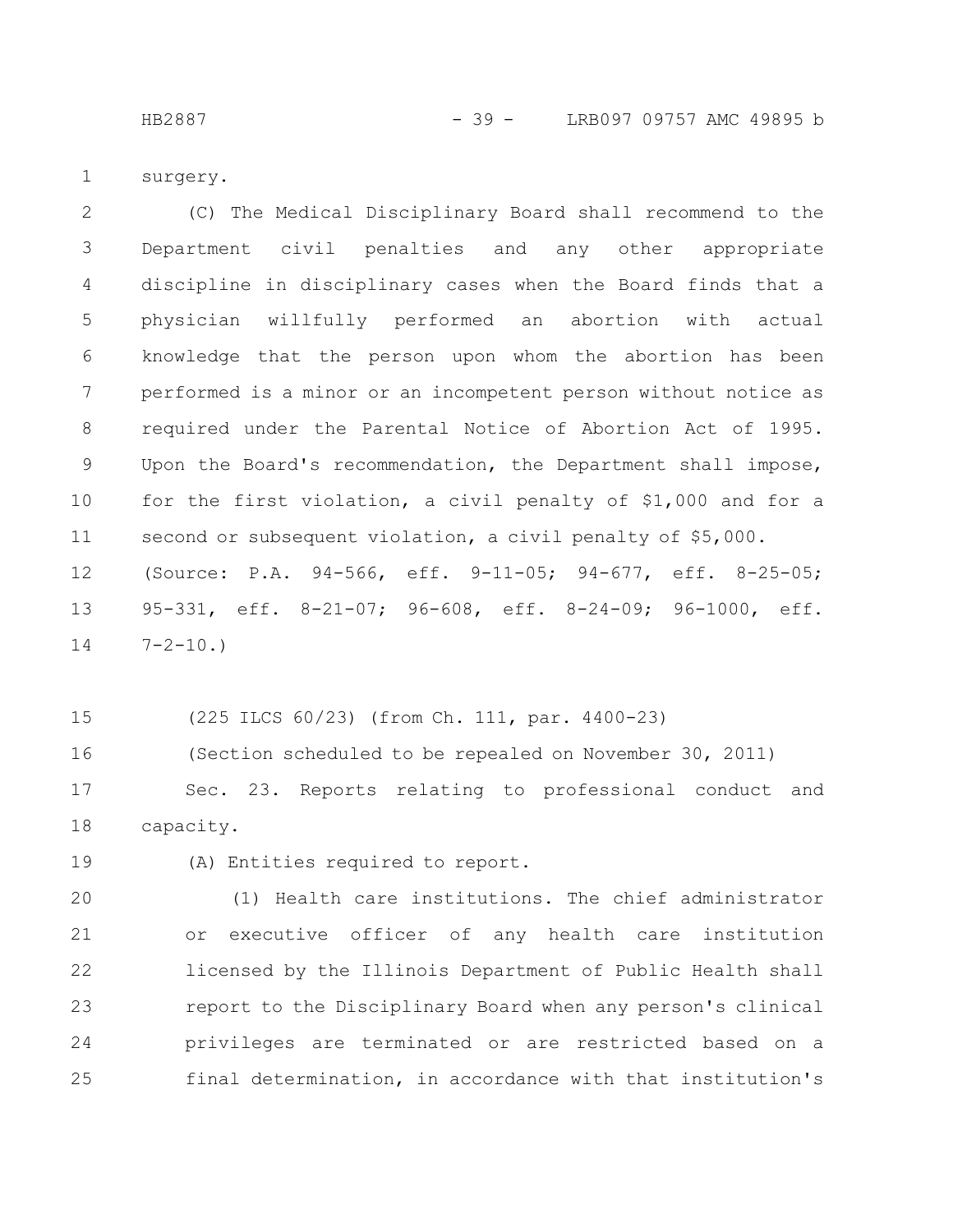by-laws or rules and regulations, that a person has either committed an act or acts which may directly threaten patient care, and not of an administrative nature, or that a person may be mentally or physically disabled in such a manner as to endanger patients under that person's care. Such officer also shall report if a person accepts voluntary termination or restriction of clinical privileges in lieu of formal action based upon conduct related directly to patient care and not of an administrative nature, or in lieu of formal action seeking to determine whether a person may be mentally or physically disabled in such a manner as to endanger patients under that person's care. The Medical Disciplinary Board shall, by rule, provide for the reporting to it of all instances in which a person, licensed under this Act, who is impaired by reason of age, drug or alcohol abuse or physical or mental impairment, is under supervision and, where appropriate, is in a program of rehabilitation. Such reports shall be strictly confidential and may be reviewed and considered only by the members of the Disciplinary Board, or by authorized staff as provided by rules of the Disciplinary Board. Provisions shall be made for the periodic report of the status of any such person not less than twice annually in order that the Disciplinary Board shall have current information upon which to determine the status of any such person. Such initial and periodic 1 2 3 4 5 6 7 8 9 10 11 12 13 14 15 16 17 18 19 20 21 22 23 24 25 26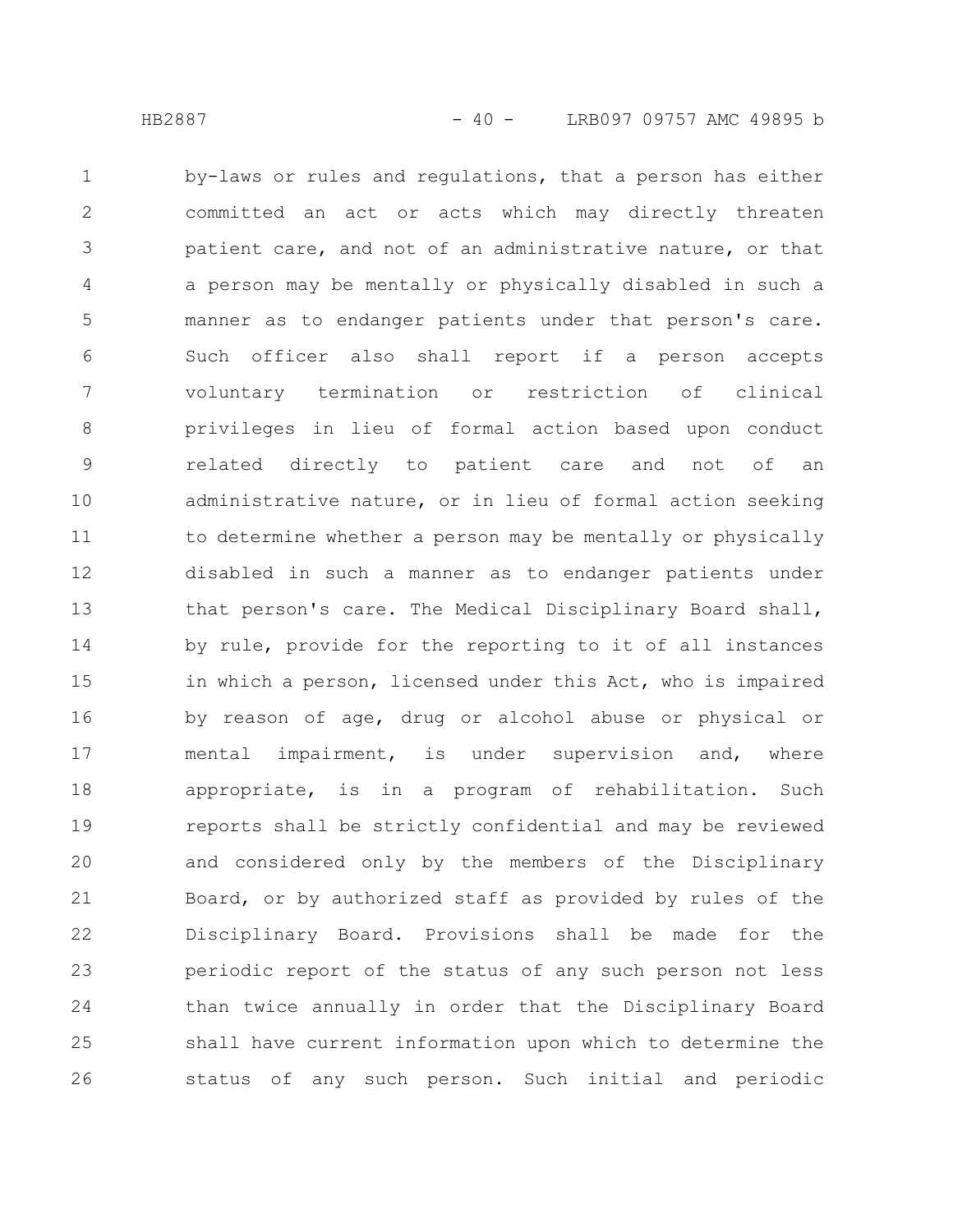reports of impaired physicians shall not be considered records within the meaning of The State Records Act and shall be disposed of, following a determination by the Disciplinary Board that such reports are no longer required, in a manner and at such time as the Disciplinary Board shall determine by rule. The filing of such reports shall be construed as the filing of a report for purposes of subsection (C) of this Section. 1 2 3 4 5 6 7 8

(2) Professional associations. The President or chief executive officer of any association or society, of persons licensed under this Act, operating within this State shall report to the Disciplinary Board when the association or society renders a final determination that a person has committed unprofessional conduct related directly to patient care or that a person may be mentally or physically disabled in such a manner as to endanger patients under that person's care. 9 10 11 12 13 14 15 16 17

(3) Professional liability insurers. Every insurance company which offers policies of professional liability insurance to persons licensed under this Act, or any other entity which seeks to indemnify the professional liability of a person licensed under this Act, shall report to the Disciplinary Board the settlement of any claim or cause of action, or final judgment rendered in any cause of action, which alleged negligence in the furnishing of medical care by such licensed person when such settlement or final 18 19 20 21 22 23 24 25 26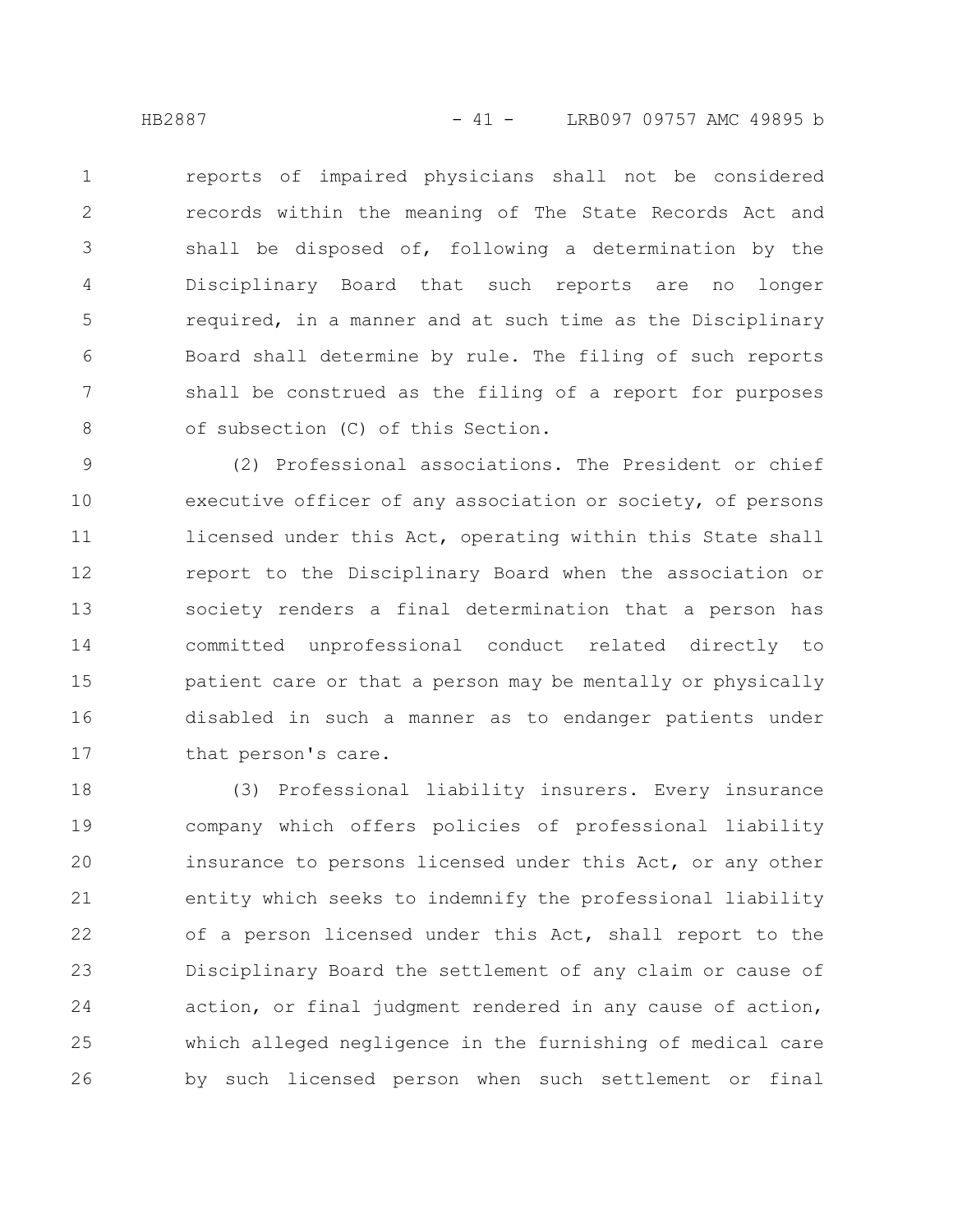1

judgment is in favor of the plaintiff.

(4) State's Attorneys. The State's Attorney of each county shall report to the Disciplinary Board all instances in which a person licensed under this Act is convicted or otherwise found guilty of the commission of any felony. The State's Attorney of each county may report to the Disciplinary Board through a verified complaint any instance in which the State's Attorney believes that a physician has willfully violated the notice requirements of the Parental Notice of Abortion Act of 1995. 2 3 4 5 6 7 8 9 10

(5) State agencies. All agencies, boards, commissions, departments, or other instrumentalities of the government of the State of Illinois shall report to the Disciplinary Board any instance arising in connection with the operations of such agency, including the administration of any law by such agency, in which a person licensed under this Act has either committed an act or acts which may be a violation of this Act or which may constitute unprofessional conduct related directly to patient care or which indicates that a person licensed under this Act may be mentally or physically disabled in such a manner as to endanger patients under that person's care. 11 12 13 14 15 16 17 18 19 20 21 22

(B) Mandatory reporting. All reports required by items (34), (35), and (36) of subsection (A) of Section 22 and by Section 23 shall be submitted to the Disciplinary Board in a timely fashion. The reports shall be filed in writing within 60 23 24 25 26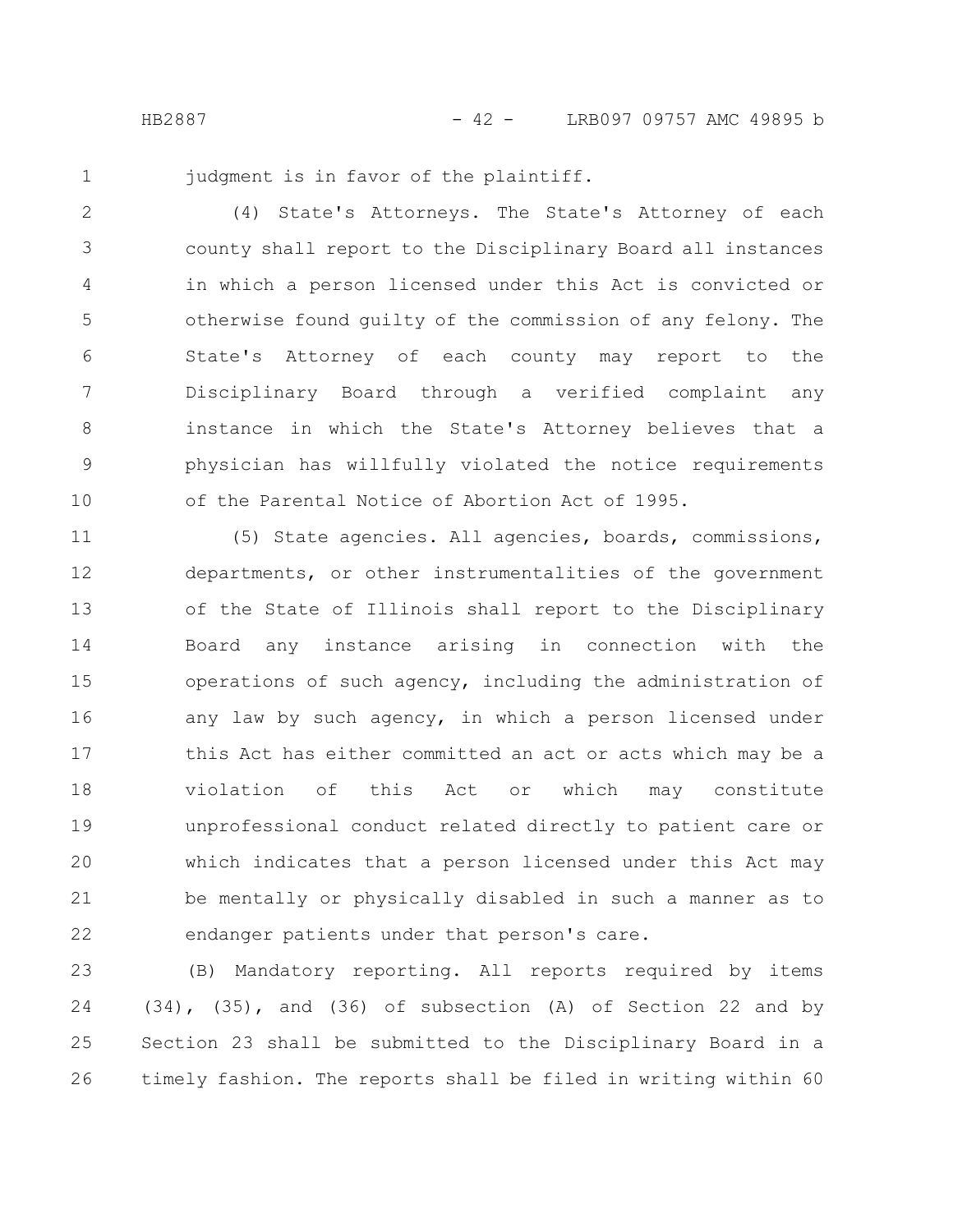- days after a determination that a report is required under this Act. All reports shall contain the following information: 1 2
- 3 4

(1) The name, address and telephone number of the person making the report.

(2) The name, address and telephone number of the person who is the subject of the report. 5 6

(3) The name and date of birth of any patient or patients whose treatment is a subject of the report, if available, or other means of identification if such information is not available, identification of the hospital or other healthcare facility where the care at issue in the report was rendered, provided, however, no medical records may be revealed. 7 8 9 10 11 12 13

(4) A brief description of the facts which gave rise to the issuance of the report, including the dates of any occurrences deemed to necessitate the filing of the report. 14 15 16

(5) If court action is involved, the identity of the court in which the action is filed, along with the docket number and date of filing of the action. 17 18 19

(6) Any further pertinent information which the reporting party deems to be an aid in the evaluation of the report. 20 21 22

The Disciplinary Board or Department may also exercise the power under Section 38 of this Act to subpoena copies of hospital or medical records in mandatory report cases alleging death or permanent bodily injury. Appropriate rules shall be 23 24 25 26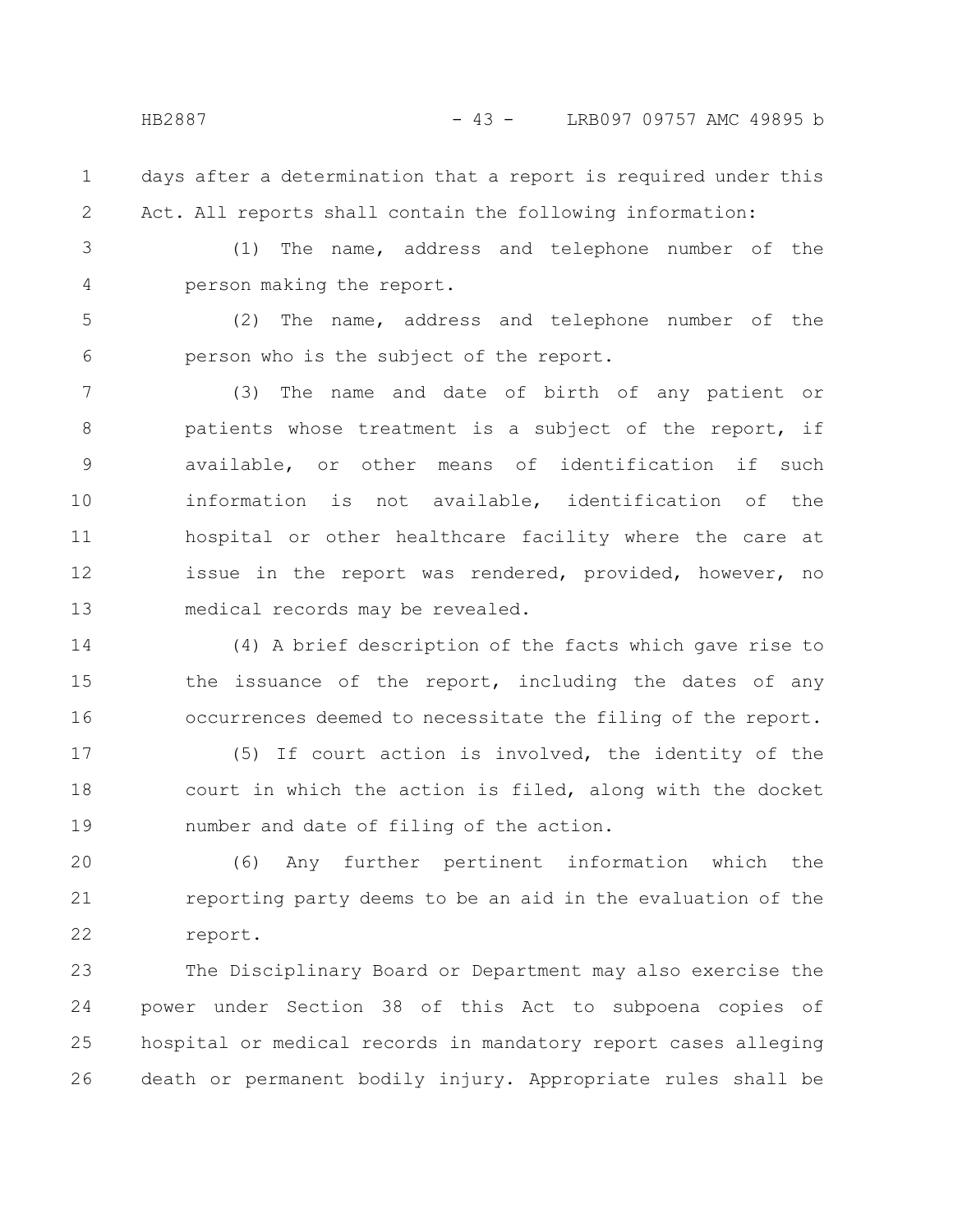adopted by the Department with the approval of the Disciplinary Board. 1 2

When the Department has received written reports concerning incidents required to be reported in items (34), (35), and (36) of subsection (A) of Section 22, the licensee's failure to report the incident to the Department under those items shall not be the sole grounds for disciplinary action. 3 4 5 6 7

Nothing contained in this Section shall act to in any way, waive or modify the confidentiality of medical reports and committee reports to the extent provided by law. Any information reported or disclosed shall be kept for the confidential use of the Disciplinary Board, the Medical Coordinators, the Disciplinary Board's attorneys, the medical investigative staff, and authorized clerical staff, as provided in this Act, and shall be afforded the same status as is provided information concerning medical studies in Part 21 of Article VIII of the Code of Civil Procedure, except that the Department may disclose information and documents to a federal, State, or local law enforcement agency pursuant to a subpoena in an ongoing criminal investigation or to a health care licensing body of this State or another state or jurisdiction pursuant to an official request made by that licensing body. Furthermore, information and documents disclosed to a federal, State, or local law enforcement agency may be used by that agency only for the investigation and prosecution of a criminal offense, or, in the case of disclosure to a health care 8 9 10 11 12 13 14 15 16 17 18 19 20 21 22 23 24 25 26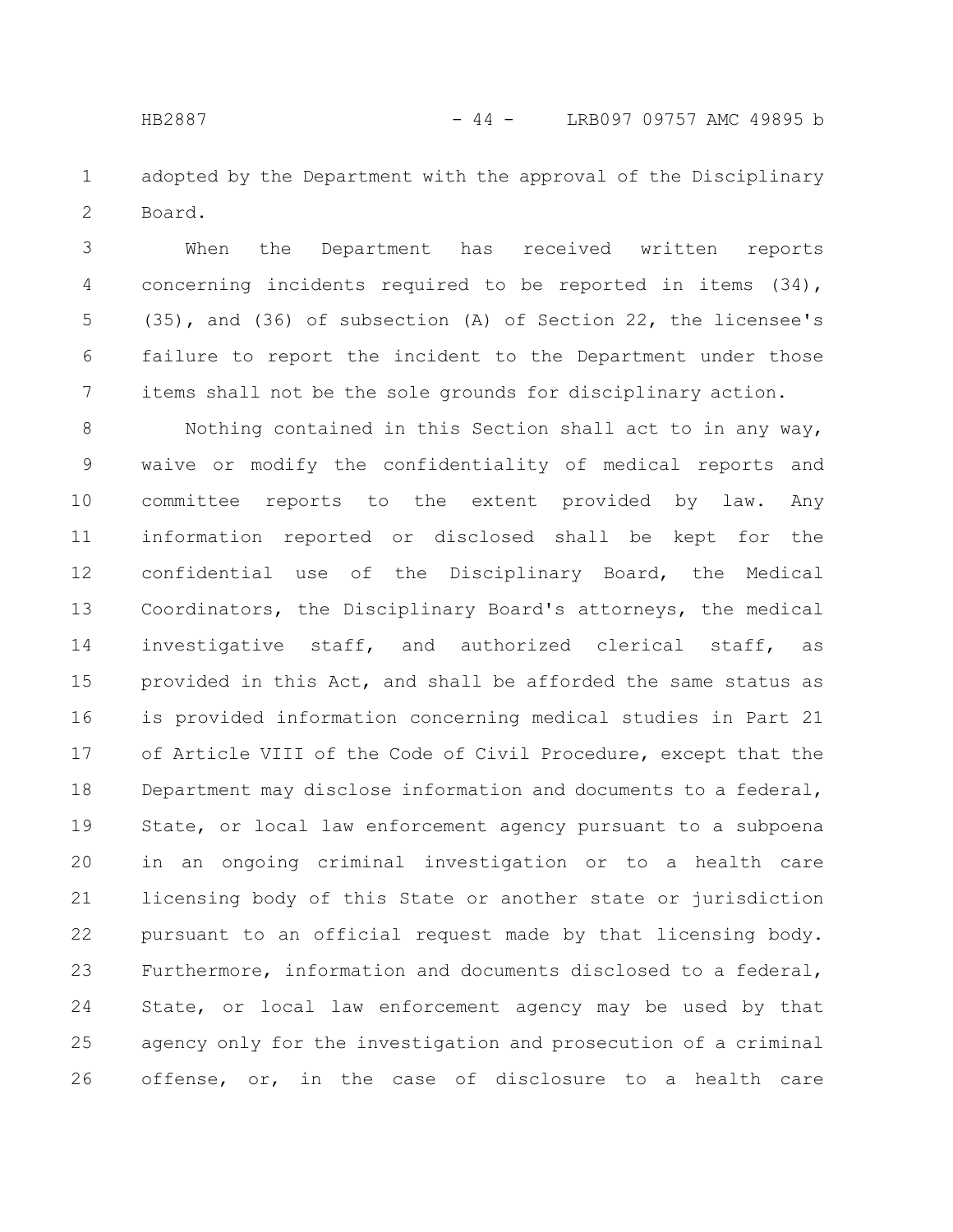licensing body, only for investigations and disciplinary action proceedings with regard to a license. Information and documents disclosed to the Department of Public Health may be used by that Department only for investigation and disciplinary action regarding the license of a health care institution licensed by the Department of Public Health. 1 2 3 4 5 6

(C) Immunity from prosecution. Any individual or organization acting in good faith, and not in a wilful and wanton manner, in complying with this Act by providing any report or other information to the Disciplinary Board or a peer review committee, or assisting in the investigation or preparation of such information, or by voluntarily reporting to the Disciplinary Board or a peer review committee information regarding alleged errors or negligence by a person licensed under this Act, or by participating in proceedings of the Disciplinary Board or a peer review committee, or by serving as a member of the Disciplinary Board or a peer review committee, shall not, as a result of such actions, be subject to criminal prosecution or civil damages. 7 8 9 10 11 12 13 14 15 16 17 18 19

(D) Indemnification. Members of the Disciplinary Board, the Medical Coordinators, the Disciplinary Board's attorneys, the medical investigative staff, physicians retained under contract to assist and advise the medical coordinators in the investigation, and authorized clerical staff shall be indemnified by the State for any actions occurring within the scope of services on the Disciplinary Board, done in good faith 20 21 22 23 24 25 26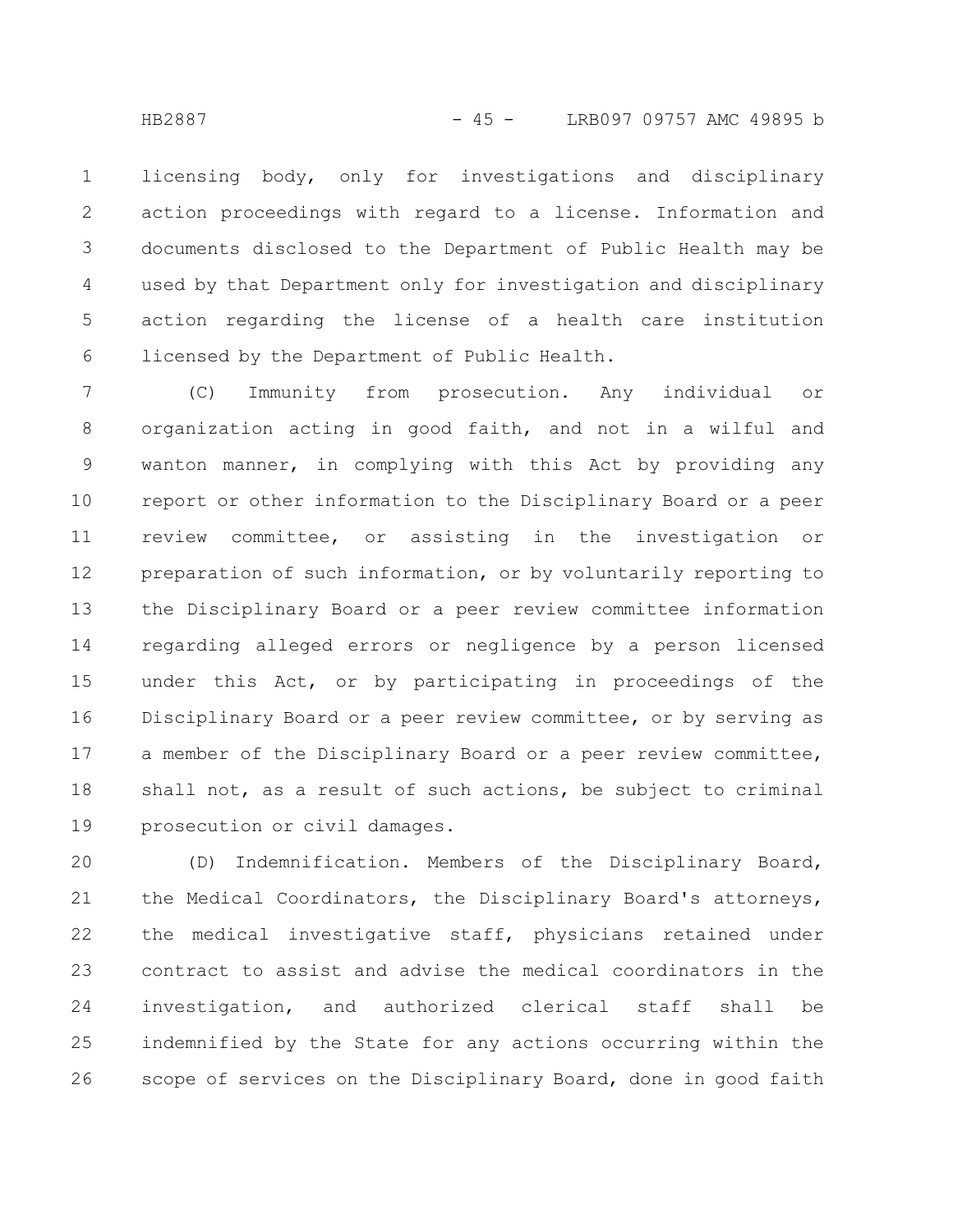and not wilful and wanton in nature. The Attorney General shall defend all such actions unless he or she determines either that there would be a conflict of interest in such representation or that the actions complained of were not in good faith or were wilful and wanton. 1 2 3 4 5

Should the Attorney General decline representation, the member shall have the right to employ counsel of his or her choice, whose fees shall be provided by the State, after approval by the Attorney General, unless there is a determination by a court that the member's actions were not in good faith or were wilful and wanton. 6 7 8 9 10 11

The member must notify the Attorney General within 7 days of receipt of notice of the initiation of any action involving services of the Disciplinary Board. Failure to so notify the Attorney General shall constitute an absolute waiver of the right to a defense and indemnification. 12 13 14 15 16

The Attorney General shall determine within 7 days after receiving such notice, whether he or she will undertake to represent the member. 17 18 19

(E) Deliberations of Disciplinary Board. Upon the receipt of any report called for by this Act, other than those reports of impaired persons licensed under this Act required pursuant to the rules of the Disciplinary Board, the Disciplinary Board shall notify in writing, by certified mail, the person who is the subject of the report. Such notification shall be made within 30 days of receipt by the Disciplinary Board of the 20 21 22 23 24 25 26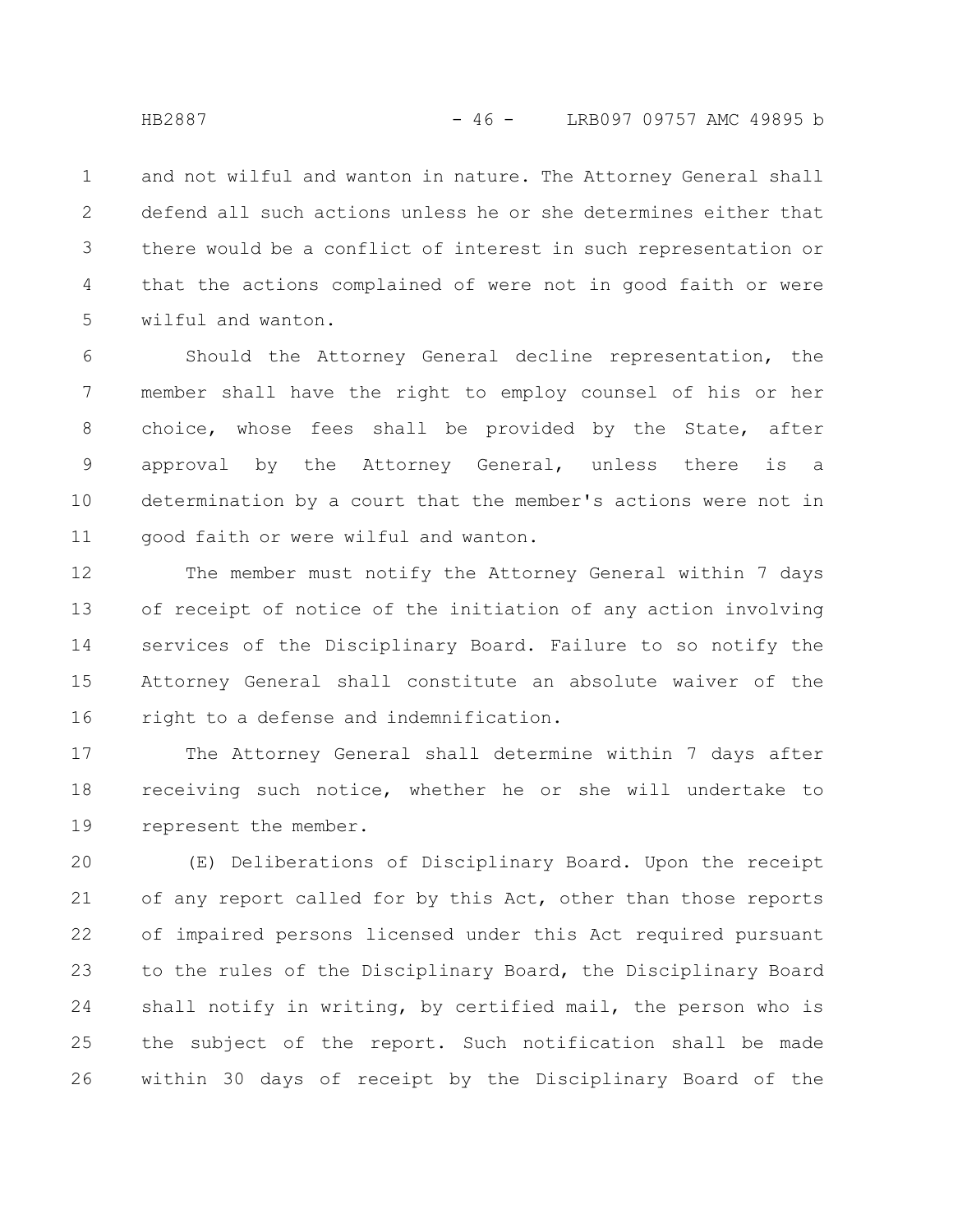HB2887 - 47 - LRB097 09757 AMC 49895 b

report. 1

The notification shall include a written notice setting forth the person's right to examine the report. Included in such notification shall be the address at which the file is maintained, the name of the custodian of the reports, and the telephone number at which the custodian may be reached. The person who is the subject of the report shall submit a written statement responding, clarifying, adding to, or proposing the amending of the report previously filed. The person who is the subject of the report shall also submit with the written statement any medical records related to the report. The statement and accompanying medical records shall become a permanent part of the file and must be received by the Disciplinary Board no more than 30 days after the date on which the person was notified by the Disciplinary Board of the existence of the original report. 2 3 4 5 6 7 8 9 10 11 12 13 14 15 16

The Disciplinary Board shall review all reports received by it, together with any supporting information and responding statements submitted by persons who are the subject of reports. The review by the Disciplinary Board shall be in a timely manner but in no event, shall the Disciplinary Board's initial review of the material contained in each disciplinary file be less than 61 days nor more than 180 days after the receipt of the initial report by the Disciplinary Board. 17 18 19 20 21 22 23 24

When the Disciplinary Board makes its initial review of the materials contained within its disciplinary files, the 25 26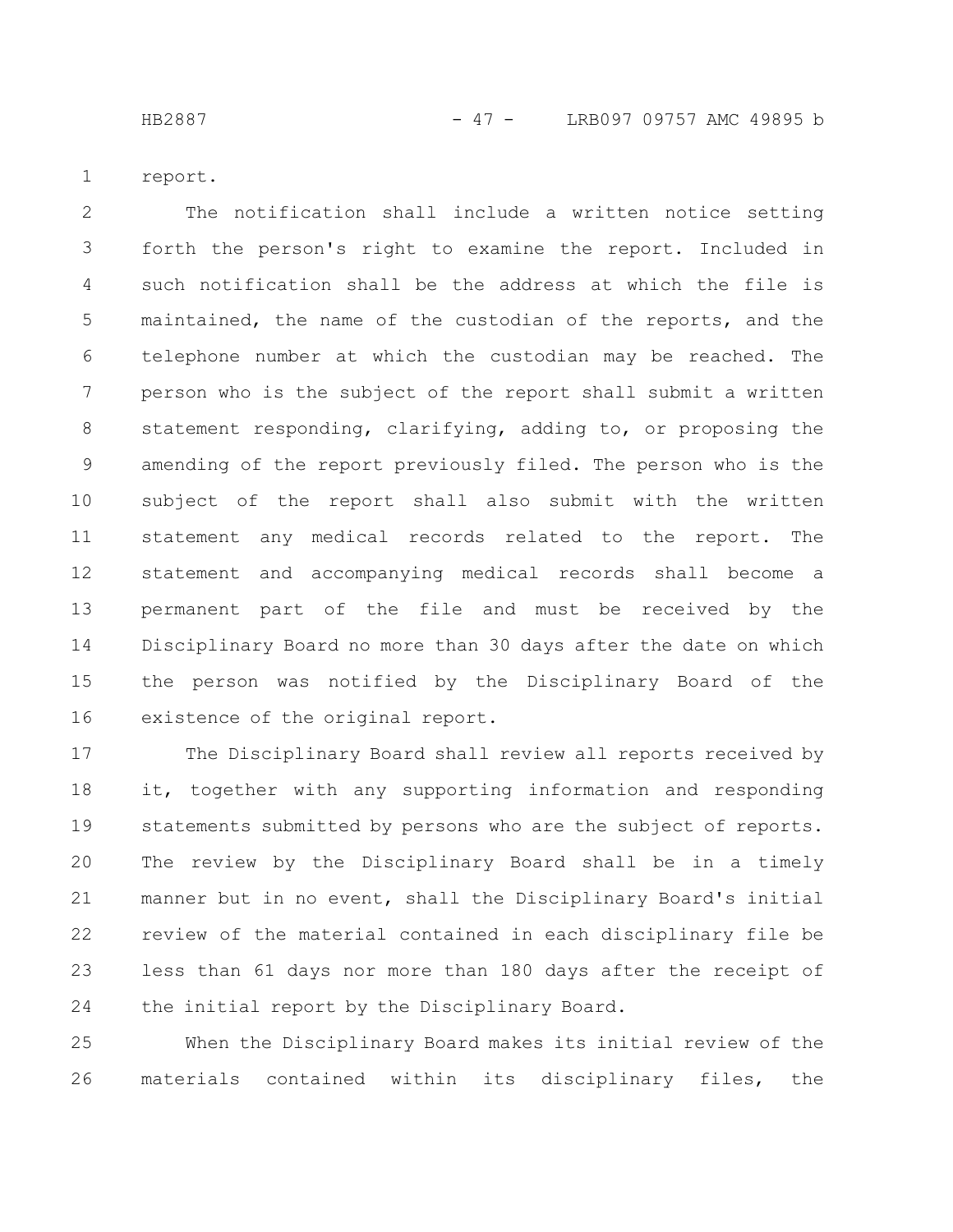Disciplinary Board shall, in writing, make a determination as to whether there are sufficient facts to warrant further investigation or action. Failure to make such determination within the time provided shall be deemed to be a determination that there are not sufficient facts to warrant further investigation or action. 1 2 3 4 5 6

Should the Disciplinary Board find that there are not sufficient facts to warrant further investigation, or action, the report shall be accepted for filing and the matter shall be deemed closed and so reported to the Secretary. The Secretary shall then have 30 days to accept the Medical Disciplinary Board's decision or request further investigation. The Secretary shall inform the Board in writing of the decision to request further investigation, including the specific reasons for the decision. The individual or entity filing the original report or complaint and the person who is the subject of the report or complaint shall be notified in writing by the Secretary of any final action on their report or complaint. 7 8 9 10 11 12 13 14 15 16 17 18

(F) Summary reports. The Disciplinary Board shall prepare, on a timely basis, but in no event less than once every other month, a summary report of final actions taken upon disciplinary files maintained by the Disciplinary Board. The summary reports shall be made available to the public upon request and payment of the fees set by the Department. This publication may be made available to the public on the Department's Internet website. 19 20 21 22 23 24 25 26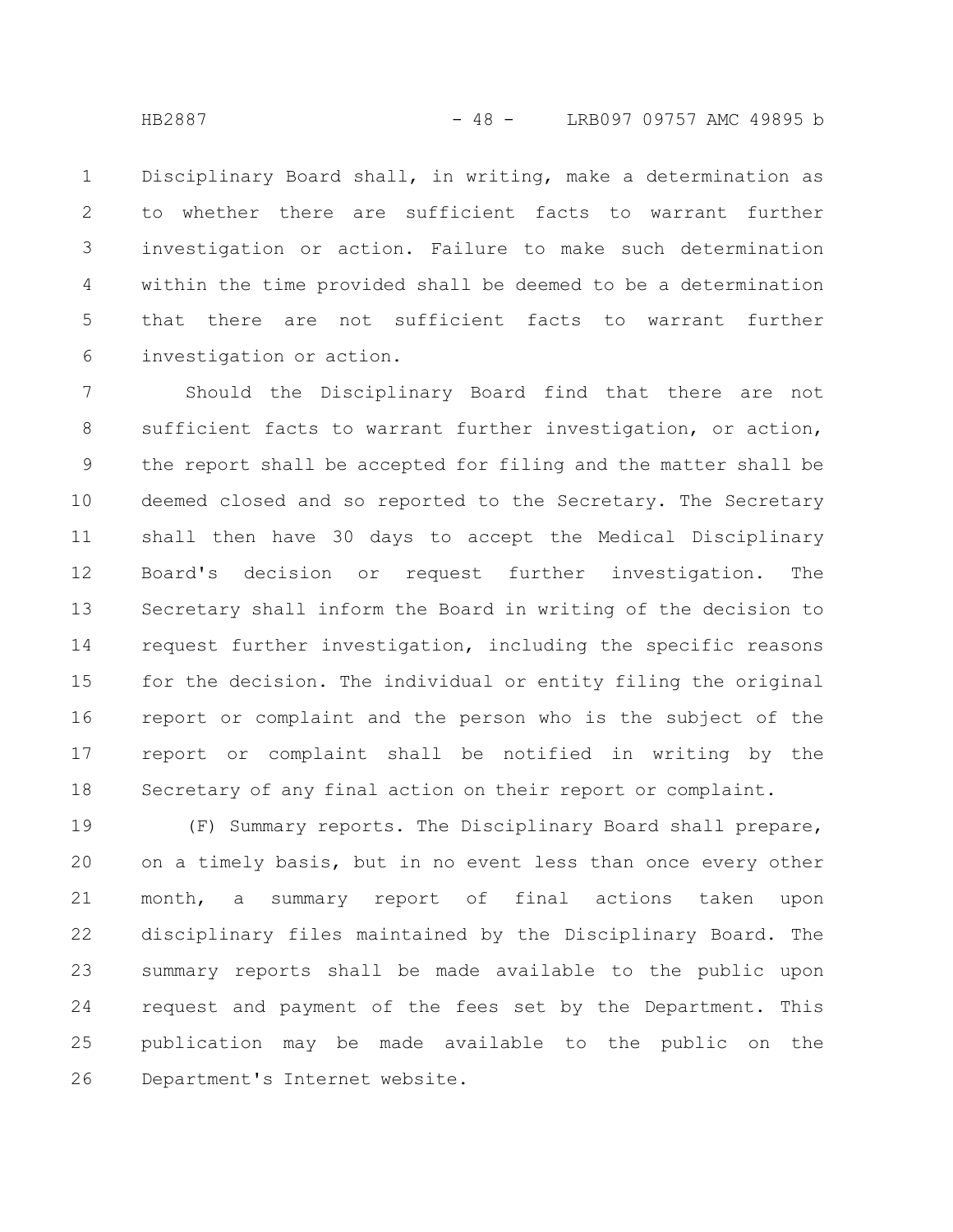(G) Any violation of this Section shall be a Class A misdemeanor. 1 2

(H) If any such person violates the provisions of this Section an action may be brought in the name of the People of the State of Illinois, through the Attorney General of the State of Illinois, for an order enjoining such violation or for an order enforcing compliance with this Section. Upon filing of a verified petition in such court, the court may issue a temporary restraining order without notice or bond and may preliminarily or permanently enjoin such violation, and if it is established that such person has violated or is violating the injunction, the court may punish the offender for contempt of court. Proceedings under this paragraph shall be in addition to, and not in lieu of, all other remedies and penalties provided for by this Section. 3 4 5 6 7 8 9 10 11 12 13 14 15

(Source: P.A. 94-677, eff. 8-25-05; 95-639, eff. 10-5-07; 96-1372, eff. 7-29-10.) 16 17

(225 ILCS 60/24) (from Ch. 111, par. 4400-24) 18

(Section scheduled to be repealed on November 30, 2011) 19

Sec. 24. Report of violations; medical associations. Any physician licensed under this Act, the Illinois State Medical Society, the Illinois Association of Osteopathic Physicians and Surgeons, the Illinois Chiropractic Society, the Illinois Prairie State Chiropractic Association, or any component societies of any of these 4 groups, and any other person, may 20 21 22 23 24 25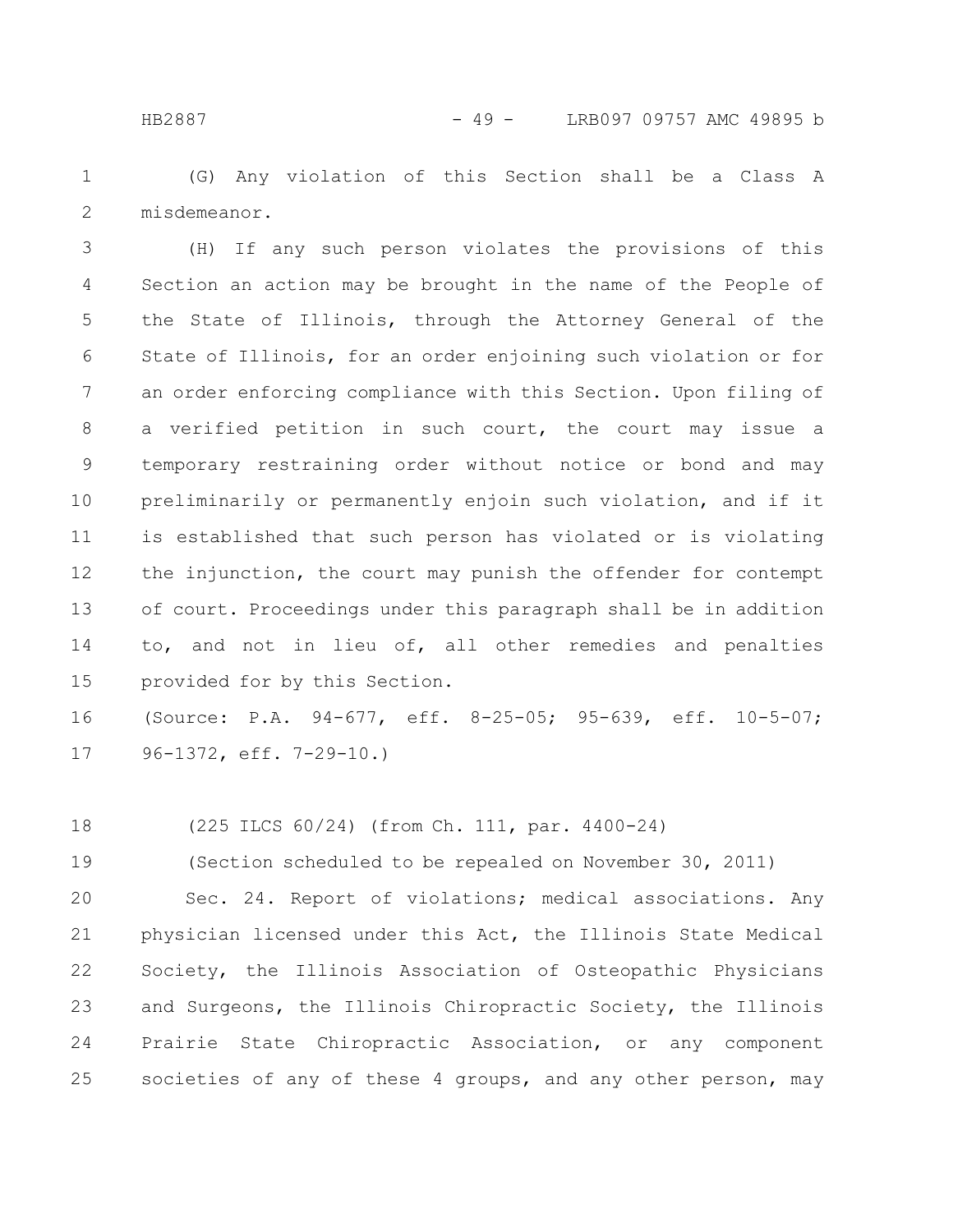report to the Disciplinary Board any information the physician, association, society, or person may have that appears to show that a physician is or may be in violation of any of the provisions of Section 22 of this Act. 1 2 3 4

The Department may enter into agreements with the Illinois State Medical Society, the Illinois Association of Osteopathic Physicians and Surgeons, the Illinois Prairie State Chiropractic Association, or the Illinois Chiropractic Society to allow these organizations to assist the Disciplinary Board in the review of alleged violations of this Act. Subject to the approval of the Department, any organization party to such an agreement may subcontract with other individuals or organizations to assist in review. 5 6 7 8 9 10 11 12 13

Any physician, association, society, or person participating in good faith in the making of a report under this Act or participating in or assisting with an investigation or review under this Act shall have immunity from any civil, criminal, or other liability that might result by reason of those actions. 14 15 16 17 18 19

The medical information in the custody of an entity under contract with the Department participating in an investigation or review shall be privileged and confidential to the same extent as are information and reports under the provisions of Part 21 of Article VIII of the Code of Civil Procedure. 20 21 22 23 24

Upon request by the Department after a mandatory report has been filed with the Department, an attorney for any party 25 26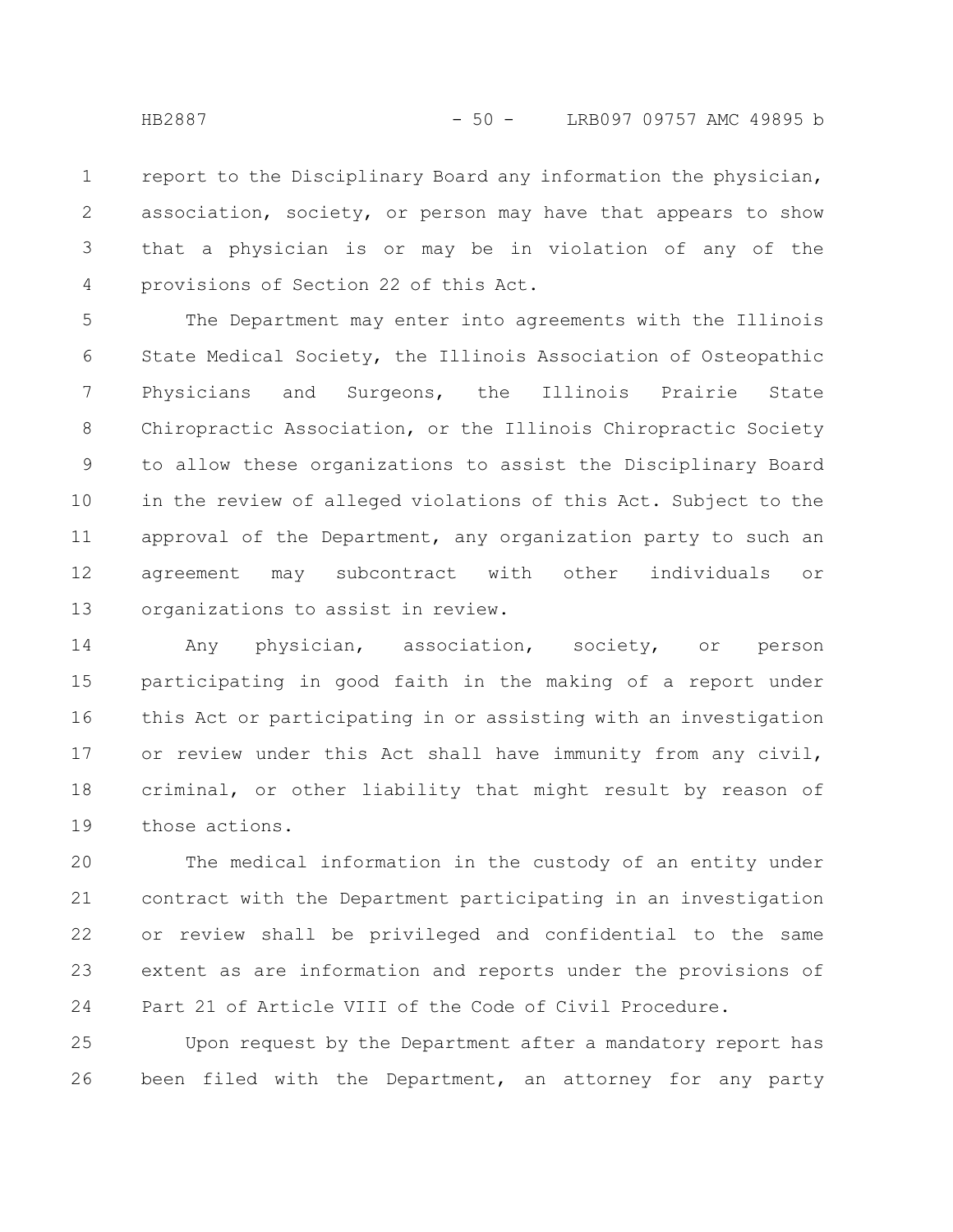seeking to recover damages for injuries or death by reason of medical, hospital, or other healing art malpractice shall provide patient records related to the physician involved in the disciplinary proceeding to the Department within 30 days of the Department's request for use by the Department in any disciplinary matter under this Act. An attorney who provides patient records to the Department in accordance with this requirement shall not be deemed to have violated any attorney-client privilege. Notwithstanding any other provision of law, consent by a patient shall not be required for the provision of patient records in accordance with this requirement. 1 2 3 4 5 6 7 8 9 10 11 12

For the purpose of any civil or criminal proceedings, the good faith of any physician, association, society or person shall be presumed. The Disciplinary Board may request the Illinois State Medical Society, the Illinois Association of Osteopathic Physicians and Surgeons, the Illinois Prairie State Chiropractic Association, or the Illinois Chiropractic Society to assist the Disciplinary Board in preparing for or conducting any medical competency examination as the Board may deem appropriate. 13 14 15 16 17 18 19 20 21

(Source: P.A. 94-677, eff. 8-25-05.) 22

(225 ILCS 60/24.1) 23

(Section scheduled to be repealed on November 30, 2011) 24

Sec. 24.1. Physician profile. 25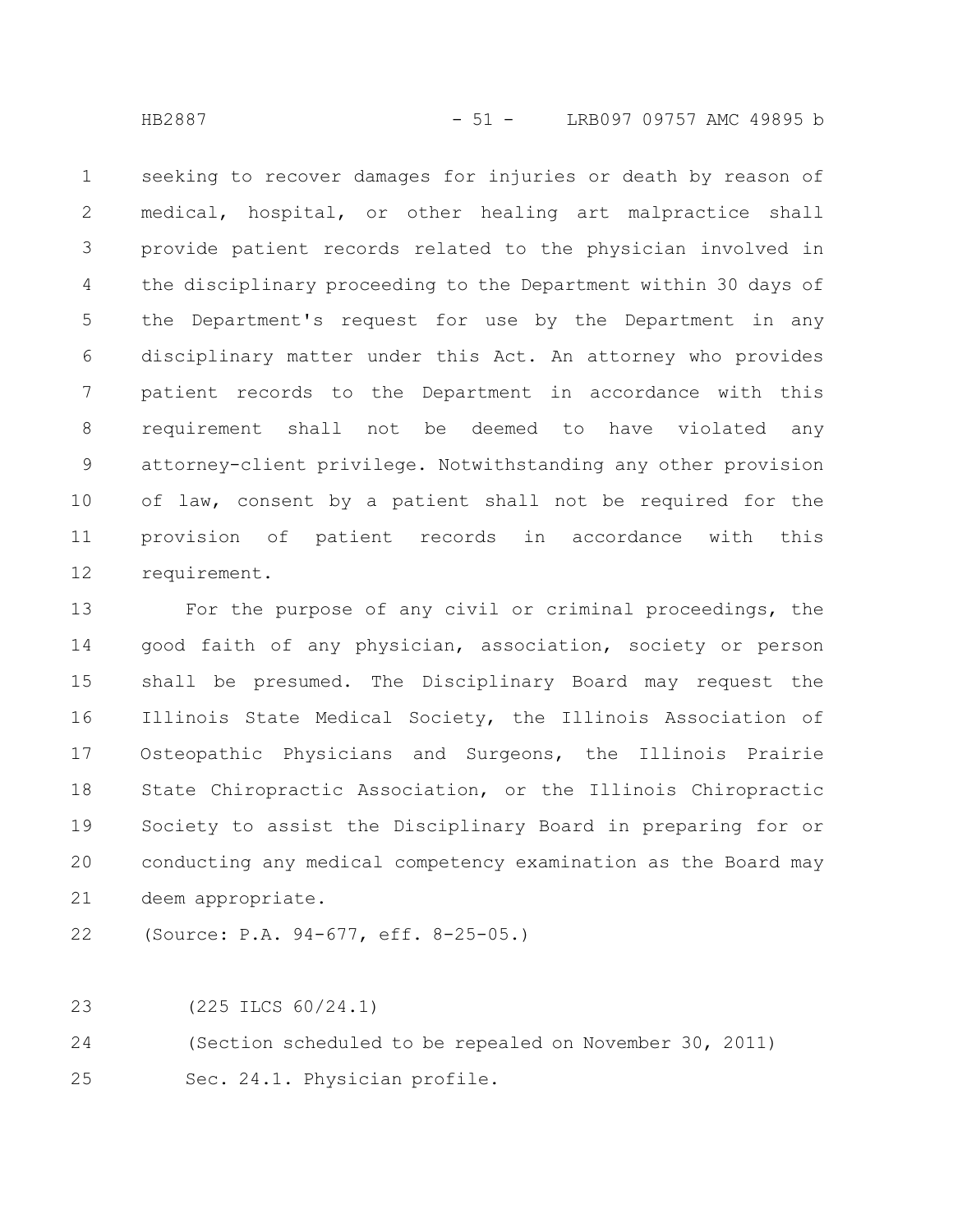(a) This Section may be cited as the Patients' Right to Know Law. 1 2

(b) The Department shall make available to the public a profile of each physician. The Department shall make this information available through an Internet web site and, if requested, in writing. The physician profile shall contain the following information: 3 4 5 6 7

8

(1) the full name of the physician;

(2) a description of any criminal convictions for felonies and Class A misdemeanors, as determined by the Department, within the most recent 5 years. For the purposes of this Section, a person shall be deemed to be convicted of a crime if he or she pleaded guilty or if he was found or adjudged guilty by a court of competent jurisdiction; 9 10 11 12 13 14 15

(3) a description of any final Department disciplinary actions within the most recent 5 years; 16 17

(4) a description of any final disciplinary actions by licensing boards in other states within the most recent 5 years; 18 19 20

(5) a description of revocation or involuntary restriction of hospital privileges for reasons related to competence or character that have been taken by the hospital's governing body or any other official of the hospital after procedural due process has been afforded, or the resignation from or nonrenewal of medical staff 21 22 23 24 25 26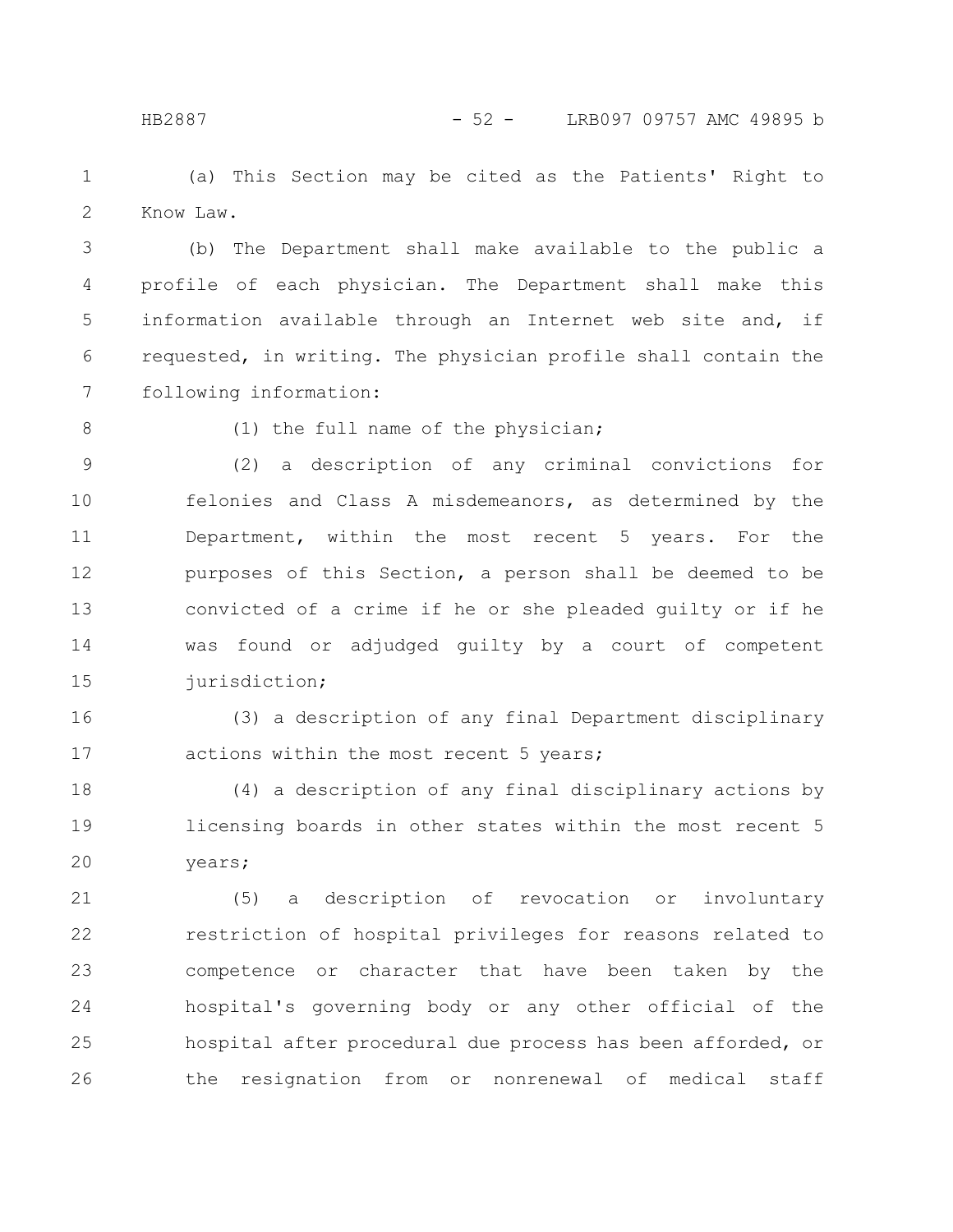1

2

3

4

5

membership or the restriction of privileges at a hospital taken in lieu of or in settlement of a pending disciplinary case related to competence or character in that hospital. Only cases which have occurred within the most recent 5 years shall be disclosed by the Department to the public;

(6) all medical malpractice court judgments and all medical malpractice arbitration awards in which a payment was awarded to a complaining party during the most recent 5 years and all settlements of medical malpractice claims in which a payment was made to a complaining party within the most recent 5 years. A medical malpractice judgment or award that has been appealed shall be identified prominently as "Under Appeal" on the profile within 20 days of formal written notice to the Department. Information concerning all settlements shall be accompanied by the following statement: "Settlement of a claim may occur for a variety of reasons which do not necessarily reflect negatively on the professional competence or conduct of the physician. A payment in settlement of a medical malpractice action or claim should not be construed as creating a presumption that medical malpractice has occurred." Nothing in this subdivision (6) shall be construed to limit or prevent the Disciplinary Board from providing further explanatory information regarding the significance of categories in which settlements are reported. Pending malpractice claims shall not be disclosed by the Department 6 7 8 9 10 11 12 13 14 15 16 17 18 19 20 21 22 23 24 25 26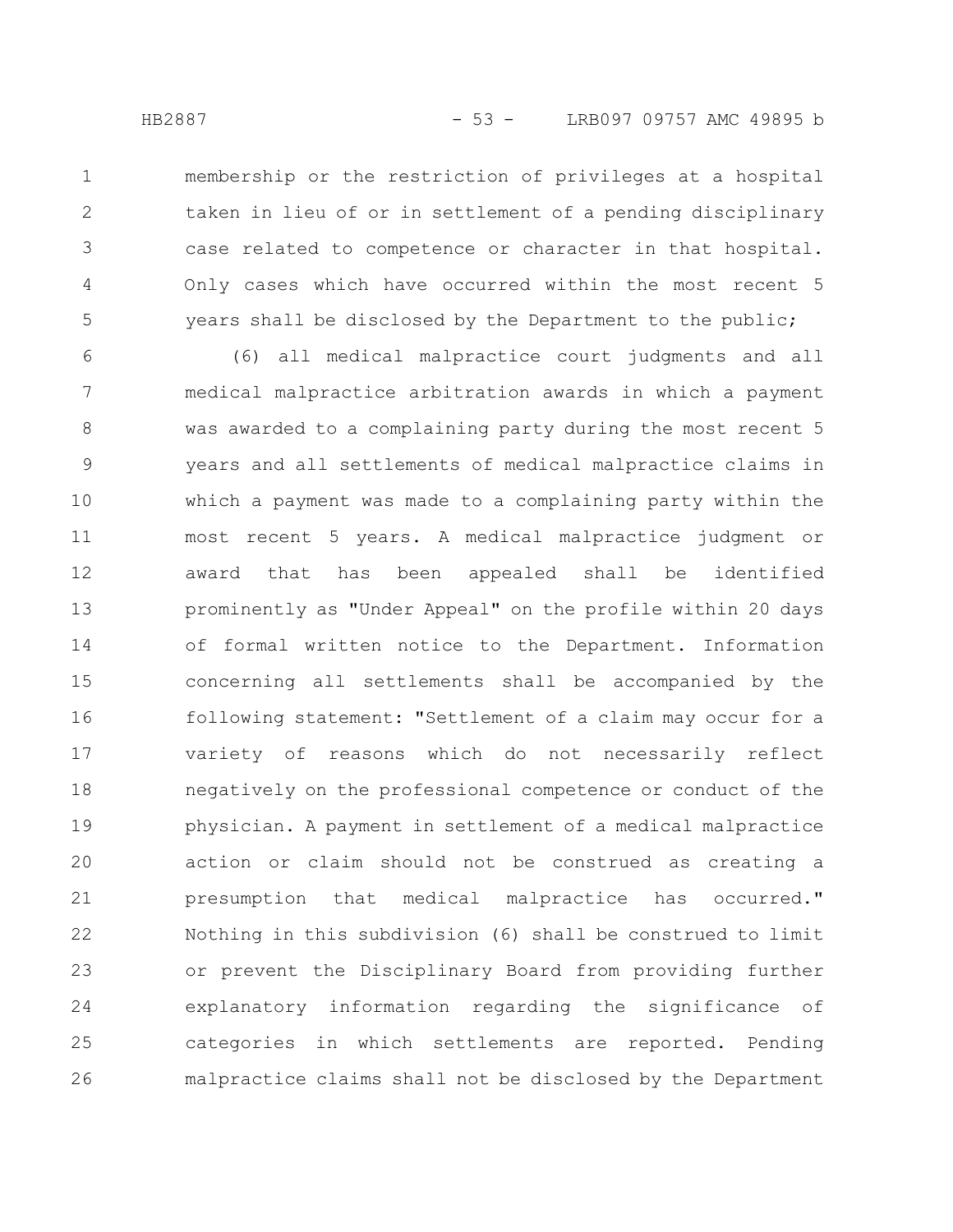to the public. Nothing in this subdivision (6) shall be construed to prevent the Disciplinary Board from investigating and the Department from disciplining a physician on the basis of medical malpractice claims that are pending;

(7) names of medical schools attended, dates of attendance, and date of graduation; 6 7

8

1

2

3

4

5

(8) graduate medical education;

(9) specialty board certification. The toll-free number of the American Board of Medical Specialties shall be included to verify current board certification status; 9 10 11

12

(10) number of years in practice and locations;

(11) names of the hospitals where the physician has privileges; 13 14

(12) appointments to medical school faculties and indication as to whether a physician has a responsibility for graduate medical education within the most recent 5 years; 15 16 17 18

(13) information regarding publications in peer-reviewed medical literature within the most recent 5 years; 19 20 21

(14) information regarding professional or community service activities and awards; 22 23

(15) the location of the physician's primary practice setting; 24 25

26

(16) identification of any translating services that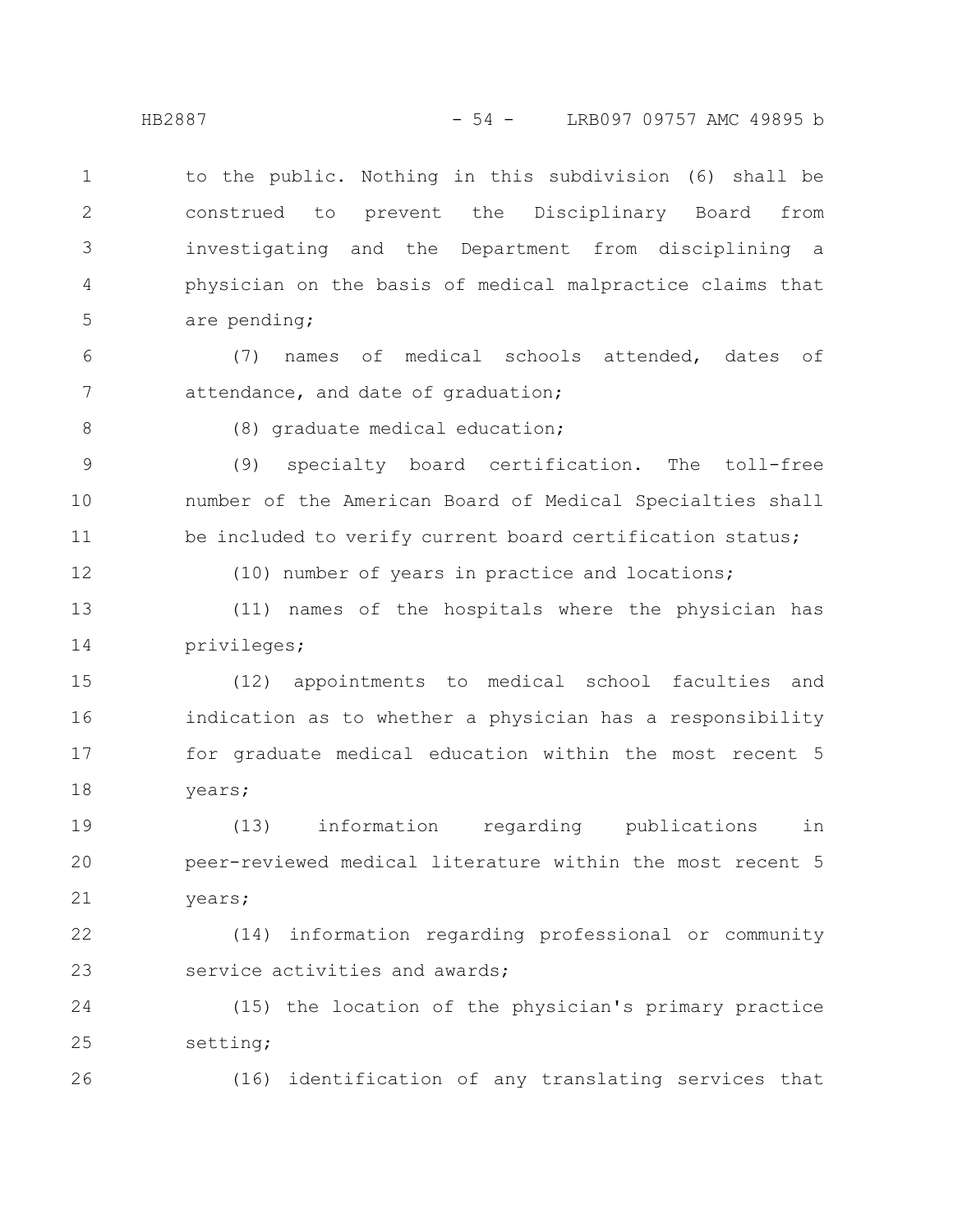may be available at the physician's primary practice location; 1 2

(17) an indication of whether the physician participates in the Medicaid program. 3 4

(c) The Disciplinary Board shall provide individual physicians with a copy of their profiles prior to release to the public. A physician shall be provided 60 days to correct factual inaccuracies that appear in such profile. 5 6 7 8

(d) A physician may elect to have his or her profile omit certain information provided pursuant to subdivisions (12) through (14) of subsection (b) concerning academic appointments and teaching responsibilities, publication in peer-reviewed journals and professional and community service awards. In collecting information for such profiles and in disseminating the same, the Disciplinary Board shall inform physicians that they may choose not to provide such information required pursuant to subdivisions (12) through (14) of subsection (b). 9 10 11 12 13 14 15 16 17 18

(e) The Department shall promulgate such rules as it deems necessary to accomplish the requirements of this Section. 19 20

(Source: P.A. 94-677, eff. 8-25-05.) 21

```
(225 ILCS 60/36) (from Ch. 111, par. 4400-36)
          (Section scheduled to be repealed on November 30, 2011)
          Sec. 36. Upon the motion of either the Department or the
      Disciplinary Board or upon the verified complaint in writing of
22
23
24
25
```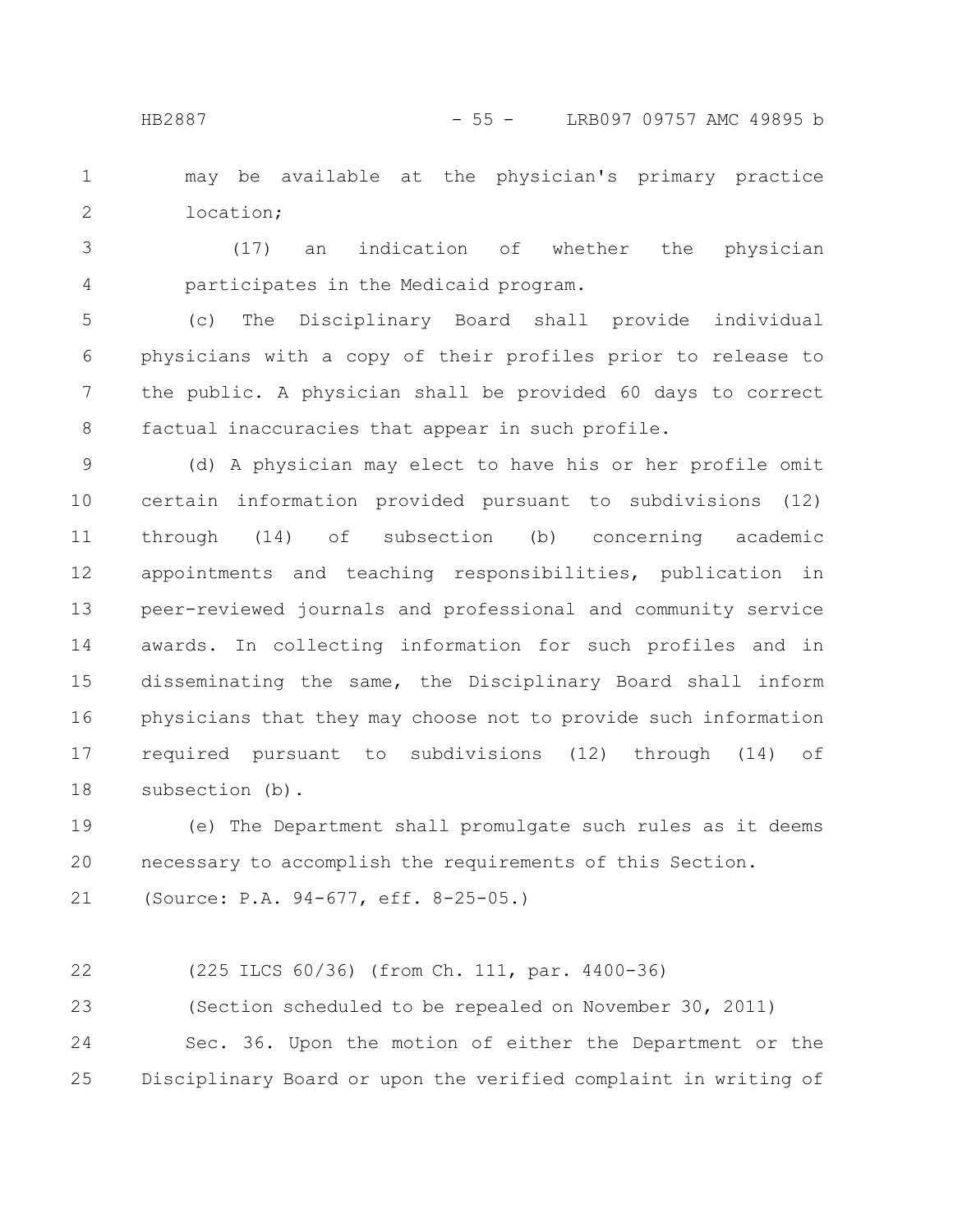any person setting forth facts which, if proven, would constitute grounds for suspension or revocation under Section 22 of this Act, the Department shall investigate the actions of any person, so accused, who holds or represents that they hold a license. Such person is hereinafter called the accused. 1 2 3 4 5

The Department shall, before suspending, revoking, placing on probationary status, or taking any other disciplinary action as the Department may deem proper with regard to any license at least 30 days prior to the date set for the hearing, notify the accused in writing of any charges made and the time and place for a hearing of the charges before the Disciplinary Board, direct them to file their written answer thereto to the Disciplinary Board under oath within 20 days after the service on them of such notice and inform them that if they fail to file such answer default will be taken against them and their license may be suspended, revoked, placed on probationary status, or have other disciplinary action, including limiting the scope, nature or extent of their practice, as the Department may deem proper taken with regard thereto. 6 7 8 9 10 11 12 13 14 15 16 17 18 19

Where a physician has been found, upon complaint and investigation of the Department, and after hearing, to have performed an abortion procedure in a wilful and wanton manner upon a woman who was not pregnant at the time such abortion procedure was performed, the Department shall automatically revoke the license of such physician to practice medicine in Illinois. 20 21 22 23 24 25 26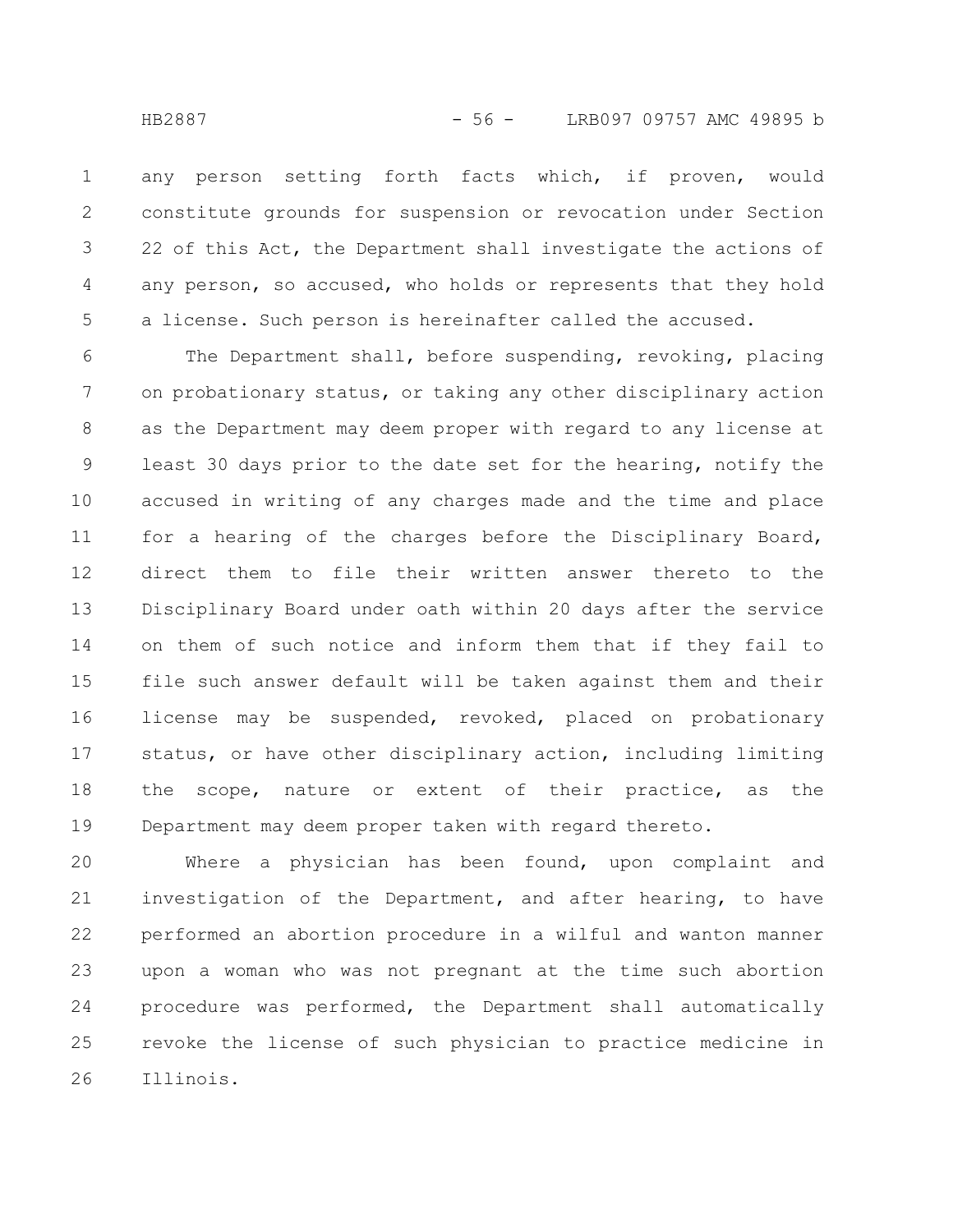HB2887 - 57 - LRB097 09757 AMC 49895 b

Such written notice and any notice in such proceedings thereafter may be served by delivery of the same, personally, to the accused person, or by mailing the same by registered or certified mail to the address last theretofore specified by the accused in their last notification to the Department. 1 2 3 4 5

All information gathered by the Department during its investigation including information subpoenaed under Section 23 or 38 of this Act and the investigative file shall be kept for the confidential use of the Secretary, Disciplinary Board, the Medical Coordinators, persons employed by contract to advise the Medical Coordinator or the Department, the Disciplinary Board's attorneys, the medical investigative staff, and authorized clerical staff, as provided in this Act and shall be afforded the same status as is provided information concerning medical studies in Part 21 of Article VIII of the Code of Civil Procedure, except that the Department may disclose information and documents to a federal, State, or local law enforcement agency pursuant to a subpoena in an ongoing criminal investigation to a health care licensing body of this State or another state or jurisdiction pursuant to an official request made by that licensing body. Furthermore, information and documents disclosed to a federal, State, or local law enforcement agency may be used by that agency only for the investigation and prosecution of a criminal offense or, in the case of disclosure to a health care licensing body, only for investigations and disciplinary action proceedings with 6 7 8 9 10 11 12 13 14 15 16 17 18 19 20 21 22 23 24 25 26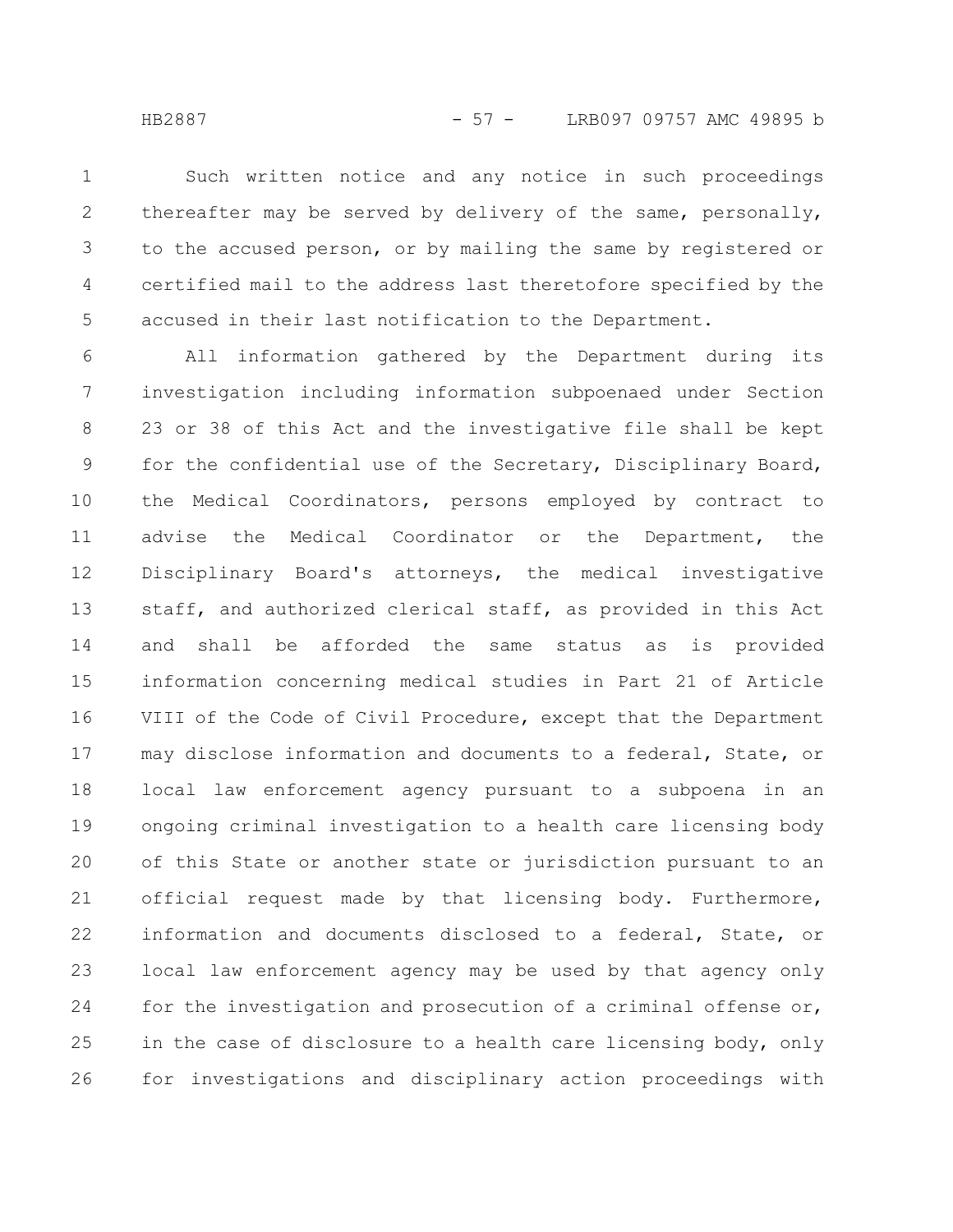HB2887 - 58 - LRB097 09757 AMC 49895 b

regard to a license issued by that licensing body. 1

(Source: P.A. 94-677, eff. 8-25-05; 96-1372, eff. 7-29-10.) 2

Section 15. The Code of Civil Procedure is amended by reenacting and changing Sections 2-622, 2-1704.5, 8-1901, and 8-2501 and by changing Sections 2-1303 and 8-2006 as follows: 3 4 5

(735 ILCS 5/2-622) (from Ch. 110, par. 2-622) 6

Sec. 2-622. Healing art malpractice. 7

(a) In any action, whether in tort, contract or otherwise, in which the plaintiff seeks damages for injuries or death by reason of medical, hospital, or other healing art malpractice, the plaintiff's attorney or the plaintiff, if the plaintiff is proceeding pro se, shall file an affidavit, attached to the original and all copies of the complaint, declaring one of the following: 8 9 10 11 12 13 14

1. That the affiant has consulted and reviewed the facts of the case with a health professional who the affiant reasonably believes: (i) is knowledgeable in the relevant issues involved in the particular action; (ii) practices or has practiced within the last 5 years or teaches or has taught within the last 5 years in the same area of health care or medicine that is at issue in the particular action; and (iii) meets the expert witness standards set forth in paragraphs (a) through (d) of Section 8-2501; that the reviewing health professional has 15 16 17 18 19 20 21 22 23 24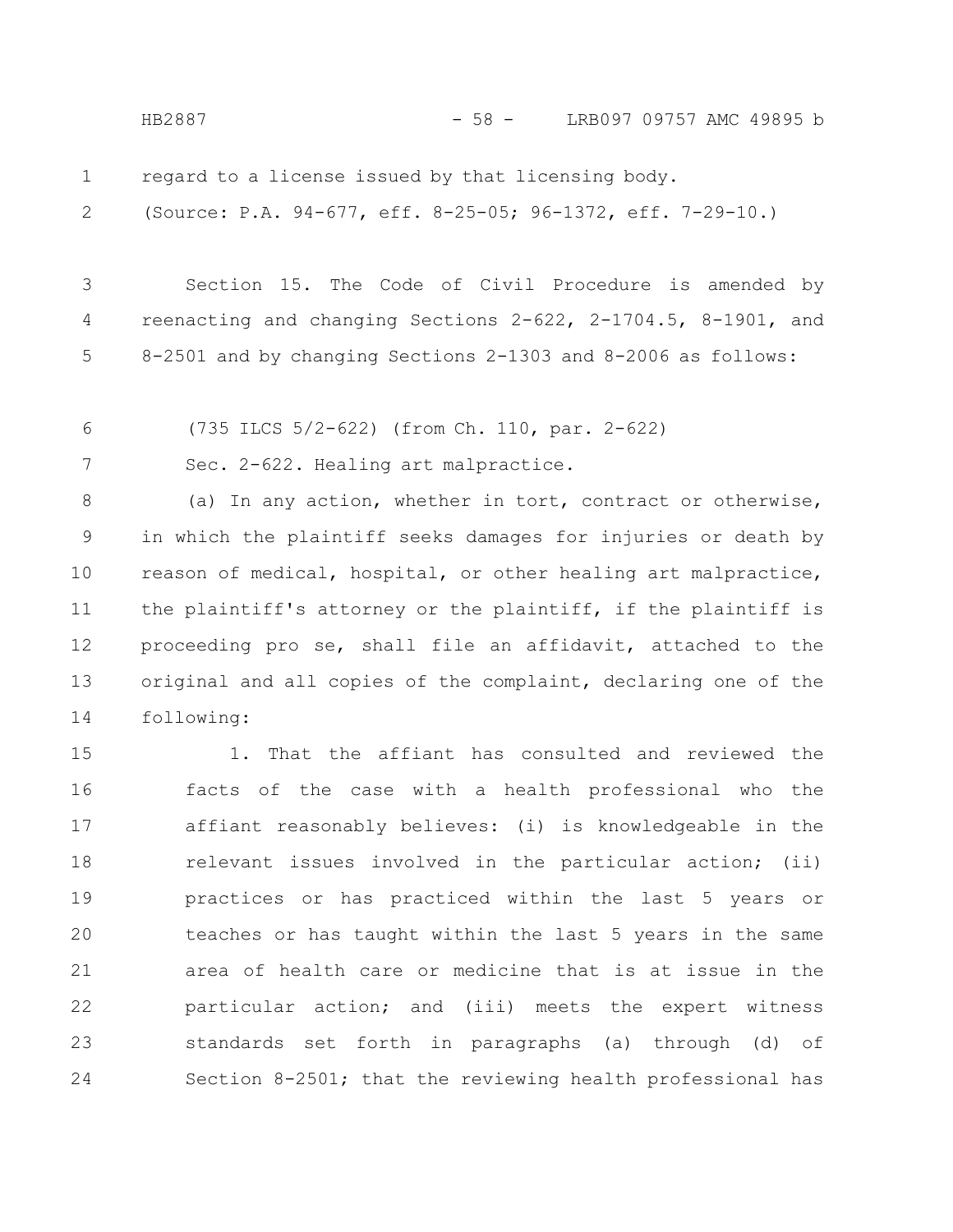determined in a written report, after a review of the medical record and other relevant material involved in the particular action that there is a reasonable and meritorious cause for the filing of such action; and that the affiant has concluded on the basis of the reviewing health professional's review and consultation that there is a reasonable and meritorious cause for filing of such action. A single written report must be filed to cover each defendant in the action. As to defendants who are individuals, the written report must be from a health professional licensed in the same profession, with the same class of license, as the defendant. For written reports filed as to all other defendants, who are not individuals, the written report must be from a physician licensed to practice medicine in all its branches who is qualified by experience with the standard of care, methods, procedures and treatments relevant to the allegations at issue in the case. In either event, the written report must identify the profession of the reviewing health professional. A copy of the written report, clearly identifying the plaintiff and the reasons for the reviewing health professional's determination that a reasonable and meritorious cause for the filing of the action exists, including the reviewing health care professional's name, address, current license number, and state of licensure, must be attached to the affidavit. Information regarding the preparation of a 1 2 3 4 5 6 7 8 9 10 11 12 13 14 15 16 17 18 19 20 21 22 23 24 25 26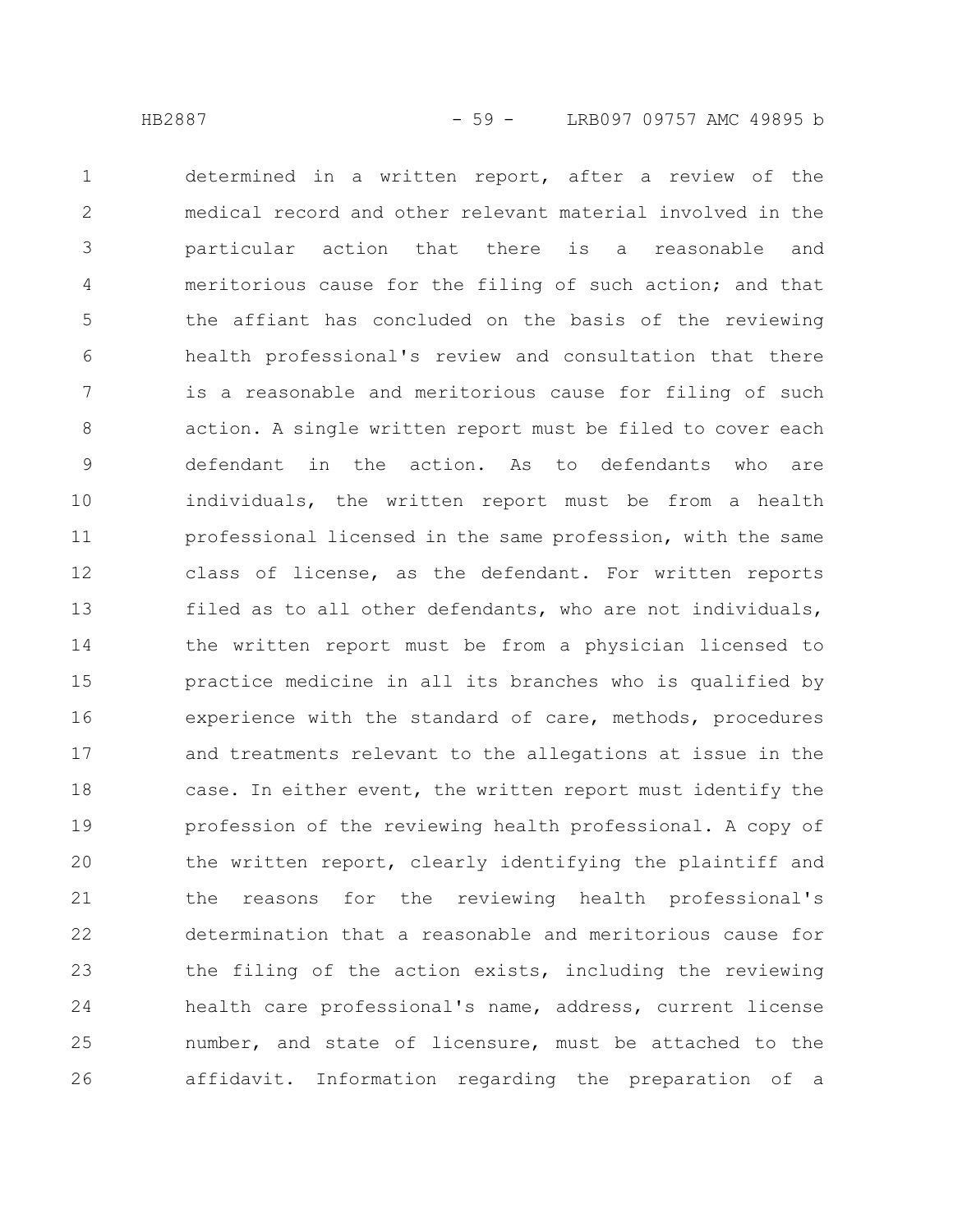written report by the reviewing health professional shall not be used to discriminate against that professional in the issuance of medical liability insurance or in the setting of that professional's medical liability insurance premium. No professional organization may discriminate against a reviewing health professional on the basis that the reviewing health professional has prepared a written report. 1 2 3 4 5 6 7 8

2. That the affiant was unable to obtain a consultation required by paragraph 1 because a statute of limitations would impair the action and the consultation required could not be obtained before the expiration of the statute of limitations. If an affidavit is executed pursuant to this paragraph, the affidavit and written report required by paragraph 1 shall be filed within 90 days after the filing of the complaint. No additional 90-day extensions pursuant to this paragraph shall be granted, except where there has been a withdrawal of the plaintiff's counsel. The defendant shall be excused from answering or otherwise pleading until 30 days after being served with an affidavit and a report required by paragraph 1. 9 10 11 12 13 14 15 16 17 18 19 20 21

3. That a request has been made by the plaintiff or his attorney for examination and copying of records pursuant to Part 20 of Article VIII of this Code and the party required to comply under those Sections has failed to produce such records within 60 days of the receipt of the request. If an 22 23 24 25 26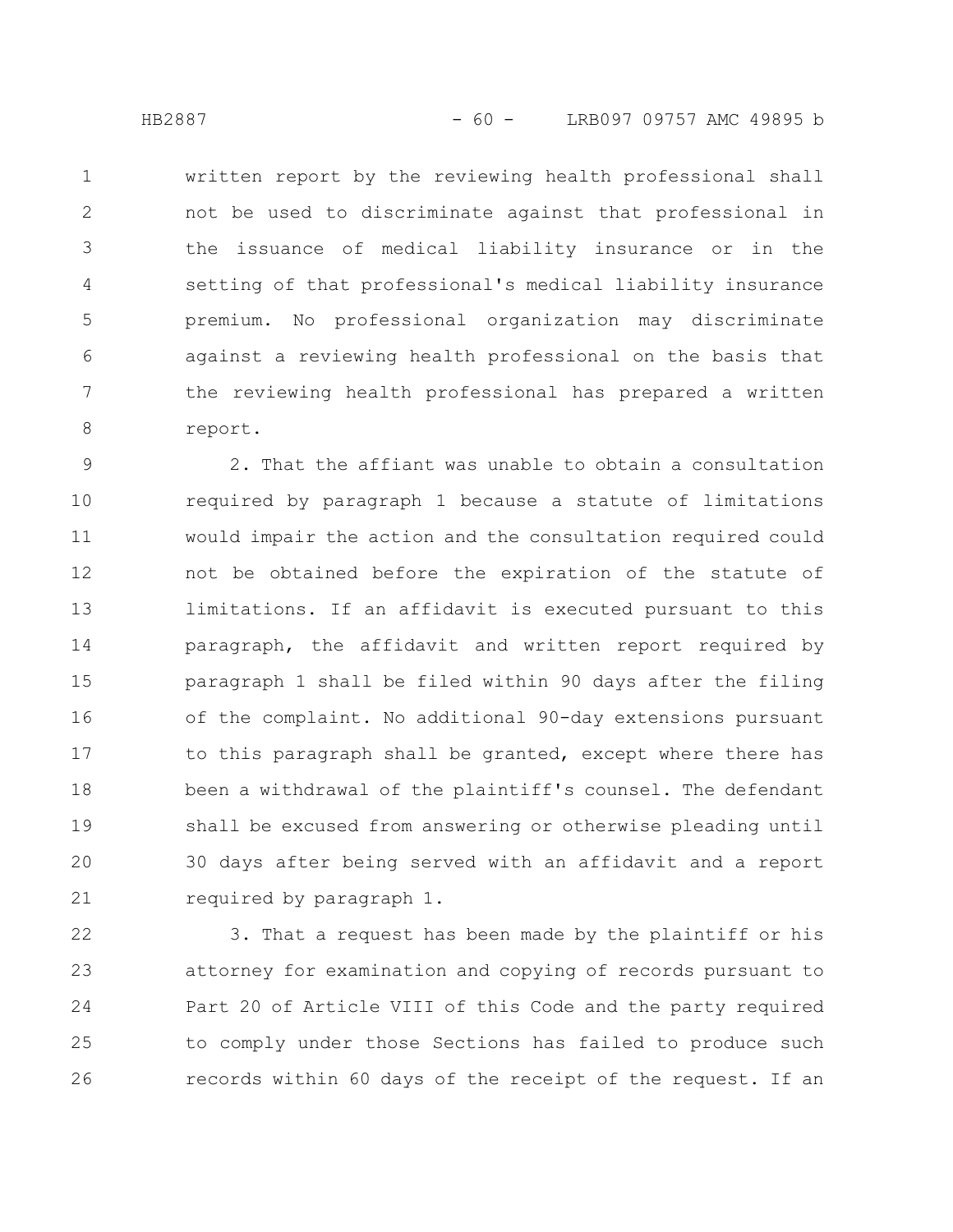affidavit is executed pursuant to this paragraph, the affidavit and written report required by paragraph 1 shall be filed within 90 days following receipt of the requested records. All defendants except those whose failure to comply with Part 20 of Article VIII of this Code is the basis for an affidavit under this paragraph shall be excused from answering or otherwise pleading until 30 days after being served with the affidavit and report required by paragraph 1. 1 2 3 4 5 6 7 8 9

(b) Where an affidavit and written report are required pursuant to this Section a separate affidavit and written report shall be filed as to each defendant who has been named in the complaint and shall be filed as to each defendant named at a later time. 10 11 12 13 14

(c) Where the plaintiff intends to rely on the doctrine of "res ipsa loquitur", as defined by Section 2-1113 of this Code, the affidavit and written report must state that, in the opinion of the reviewing health professional, negligence has occurred in the course of medical treatment. The affiant shall certify upon filing of the complaint that he is relying on the doctrine of "res ipsa loquitur". 15 16 17 18 19 20 21

(d) When the attorney intends to rely on the doctrine of failure to inform of the consequences of the procedure, the attorney shall certify upon the filing of the complaint that the reviewing health professional has, after reviewing the medical record and other relevant materials involved in the 22 23 24 25 26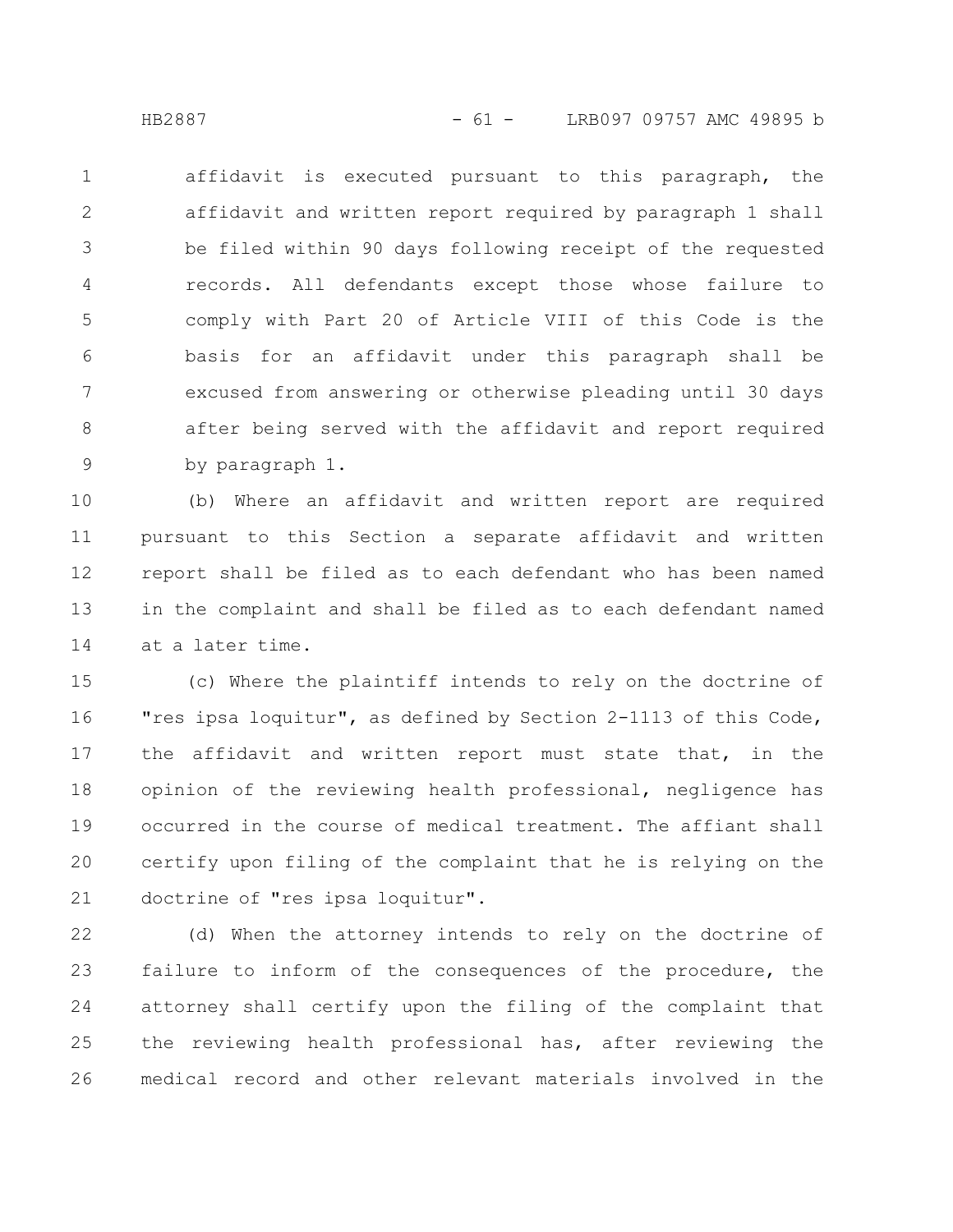particular action, concluded that a reasonable health professional would have informed the patient of the consequences of the procedure. 1 2 3

(e) Allegations and denials in the affidavit, made without reasonable cause and found to be untrue, shall subject the party pleading them or his attorney, or both, to the payment of reasonable expenses, actually incurred by the other party by reason of the untrue pleading, together with reasonable attorneys' fees to be summarily taxed by the court upon motion made within 30 days of the judgment or dismissal. In no event shall the award for attorneys' fees and expenses exceed those actually paid by the moving party, including the insurer, if any. In proceedings under this paragraph (e), the moving party shall have the right to depose and examine any and all reviewing health professionals who prepared reports used in conjunction with an affidavit required by this Section. 4 5 6 7 8 9 10 11 12 13 14 15 16

(f) A reviewing health professional who in good faith prepares a report used in conjunction with an affidavit required by this Section shall have civil immunity from liability which otherwise might result from the preparation of such report. 17 18 19 20 21

(g) The failure of the plaintiff to file an affidavit and report in compliance with this Section shall be grounds for dismissal under Section 2-619. 22 23 24

(h) This Section does not apply to or affect any actions pending at the time of its effective date, but applies to cases 25 26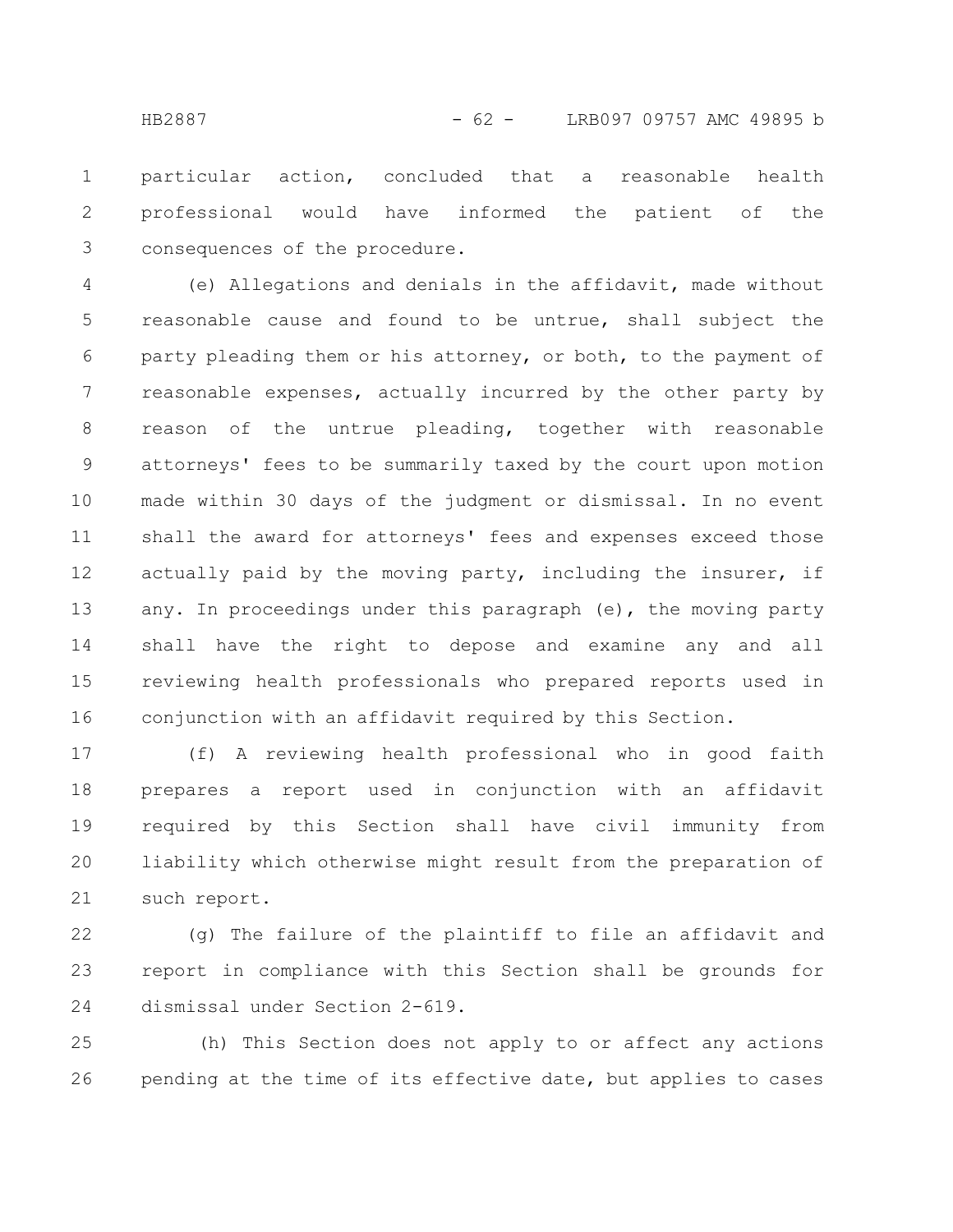HB2887 - 63 - LRB097 09757 AMC 49895 b

filed on or after its effective date. 1

(i) This amendatory Act of 1997 does not apply to or affect any actions pending at the time of its effective date, but applies to cases filed on or after its effective date. 2 3 4

(j) The changes to this Section made by Public Act 94-677 and reenacted by this amendatory Act of the 94th General Assembly apply to causes of action accruing on or after August 25, 2005, as those changes may be amended from time to time  $\frac{1}{10}$ effective date. 5 6 7 8 9

(Source: P.A. 94-677, eff. 8-25-05.) 10

(735 ILCS 5/2-1303) (from Ch. 110, par. 2-1303) 11

Sec. 2-1303. Interest on judgment. 12

(a) Judgments recovered in any court shall draw interest at the rate of 3% 9% per annum from the date of the judgment until satisfied or  $1\frac{2}{5}$   $6\frac{2}{5}$  per annum when the judgment debtor is a unit of local government, as defined in Section 1 of Article VII of the Constitution, a school district, a community college district, or any other governmental entity. The interest rate shall be increased or decreased in accordance with the provisions of Section 8-2006. When judgment is entered upon any award, report or verdict, interest shall be computed at the above rate, from the time when made or rendered to the time of entering judgment upon the same, and included in the judgment, except as provided in subsection (b) of this Section. Interest shall be computed and charged only on the unsatisfied portion 13 14 15 16 17 18 19 20 21 22 23 24 25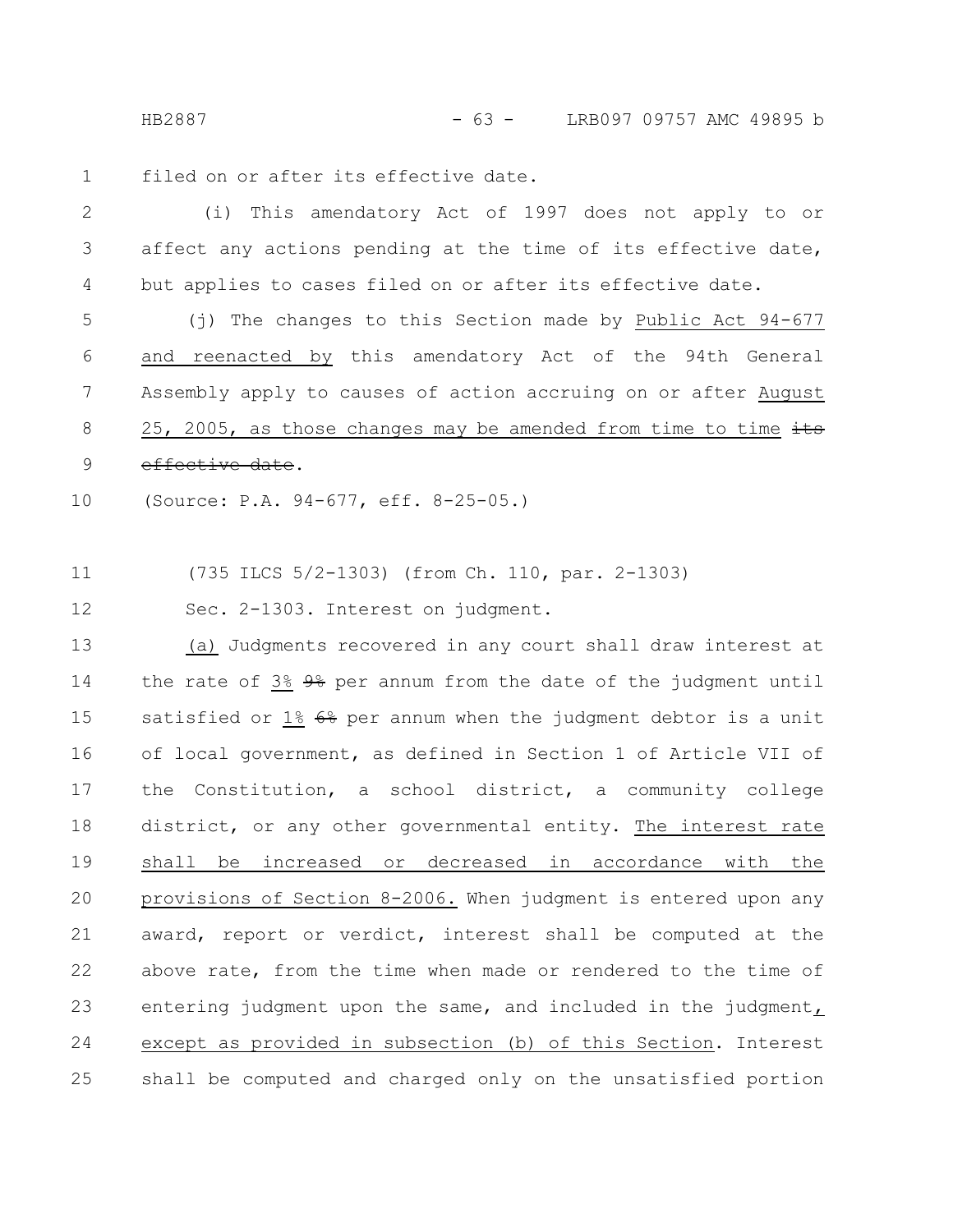of the judgment as it exists from time to time. The judgment debtor may by tender of payment of judgment, costs and interest accrued to the date of tender, stop the further accrual of interest on such judgment notwithstanding the prosecution of an appeal, or other steps to reverse, vacate or modify the judgment. 1 2 3 4 5 6

(b) In cases where a federal Medicare lien may exist against the judgment, this statutory interest shall be computed from the day after the federal Medicare program provides confirmation of any lien against the judgment. 7 8 9 10

(Source: P.A. 85-907.) 11

(735 ILCS 5/2-1704.5) 12

Sec. 2-1704.5. Guaranteed payment of future medical expenses and costs of life care. 13 14

(a) At any time, but no later than 5 days after a verdict in the plaintiff's favor for a plaintiff's future medical expenses and costs of life care is reached, either party in a medical malpractice action may elect, or the court may enter an order, to have the payment of the plaintiff's future medical expenses and costs of life care made under this Section. 15 16 17 18 19 20

(b) In all cases in which a defendant in a medical malpractice action is found liable for the plaintiff's future medical expenses and costs of care, the trier of fact shall make the following findings based on evidence presented at trial: 21 22 23 24 25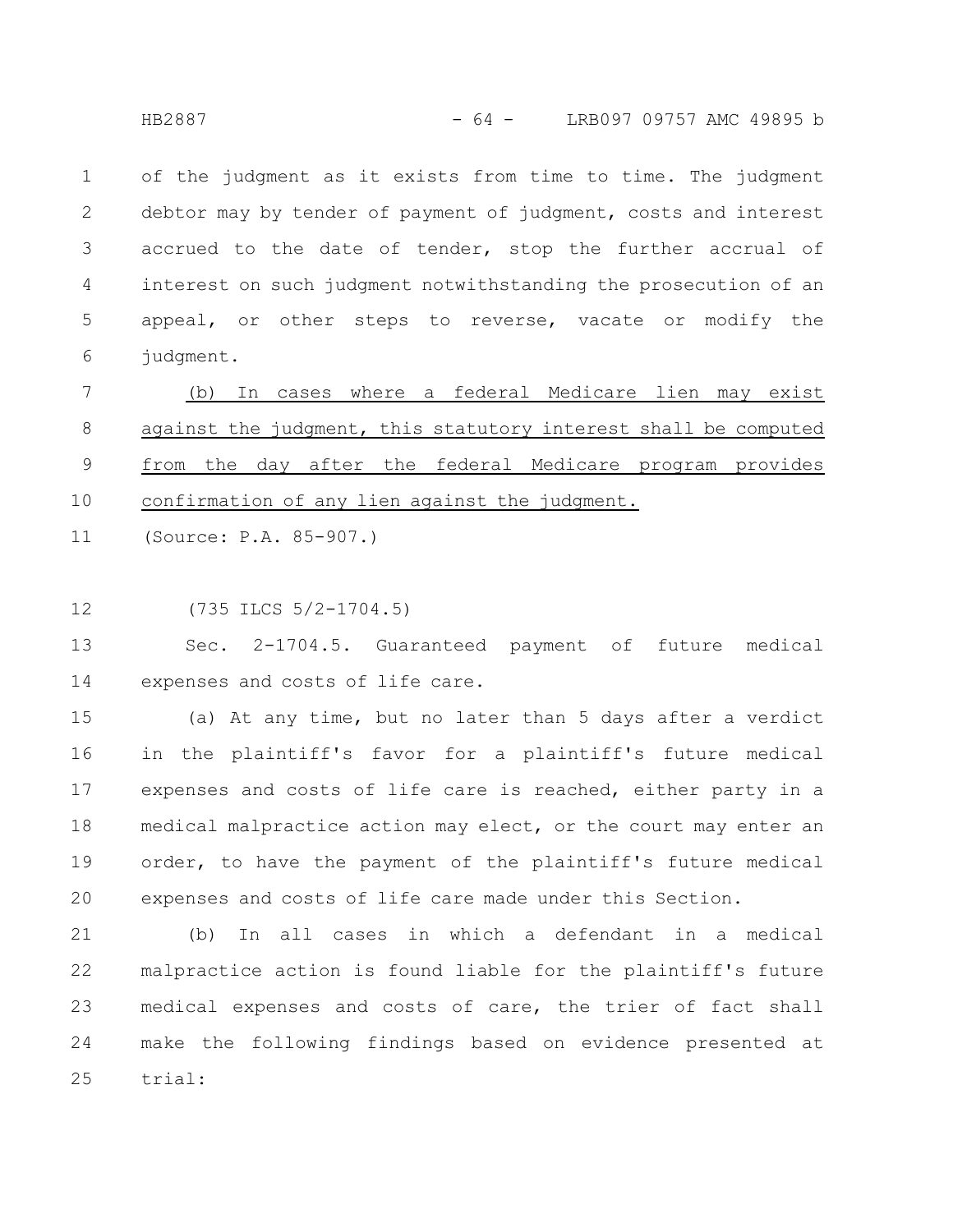HB2887 - 65 - LRB097 09757 AMC 49895 b

(1) the present cash value of the plaintiff's future medical expenses and costs of life care;

3

4

1

2

(2) the current year annual cost of the plaintiff's future medical expenses and costs of life care; and

(3) the annual composite rate of inflation that should be applied to the costs specified in item (2). 5 6

Based upon evidence presented at trial, the trier of fact may also vary the amount of future costs under this Section from year to year to account for different annual expenditures, including the immediate medical and life care needs of the plaintiff. The jury shall not be informed of an election to pay for future medical expenses and costs of life care by purchasing an annuity. 7 8 9 10 11 12 13

(c) When an election is made to pay for future medical expenses and costs of life care by purchasing an annuity, the court shall enter a judgment ordering that the defendant pay the plaintiff an amount equal to 20% of the present cash value of future medical expenses and cost of life care determined under subsection (b)(1) of this Section and ordering that the remaining future expenses and costs be paid by the purchase of an annuity by or on behalf of the defendant from a company that has itself, or is irrevocably supported financially by a company that has, at least 2 of the following 4 ratings: "A+ X" or higher from A.M. Best Company; "AA-" or higher from Standard & Poor's; "Aa3" or higher from Moody's; and "AA-" or higher from Fitch. The annuity must guarantee that the plaintiff will 14 15 16 17 18 19 20 21 22 23 24 25 26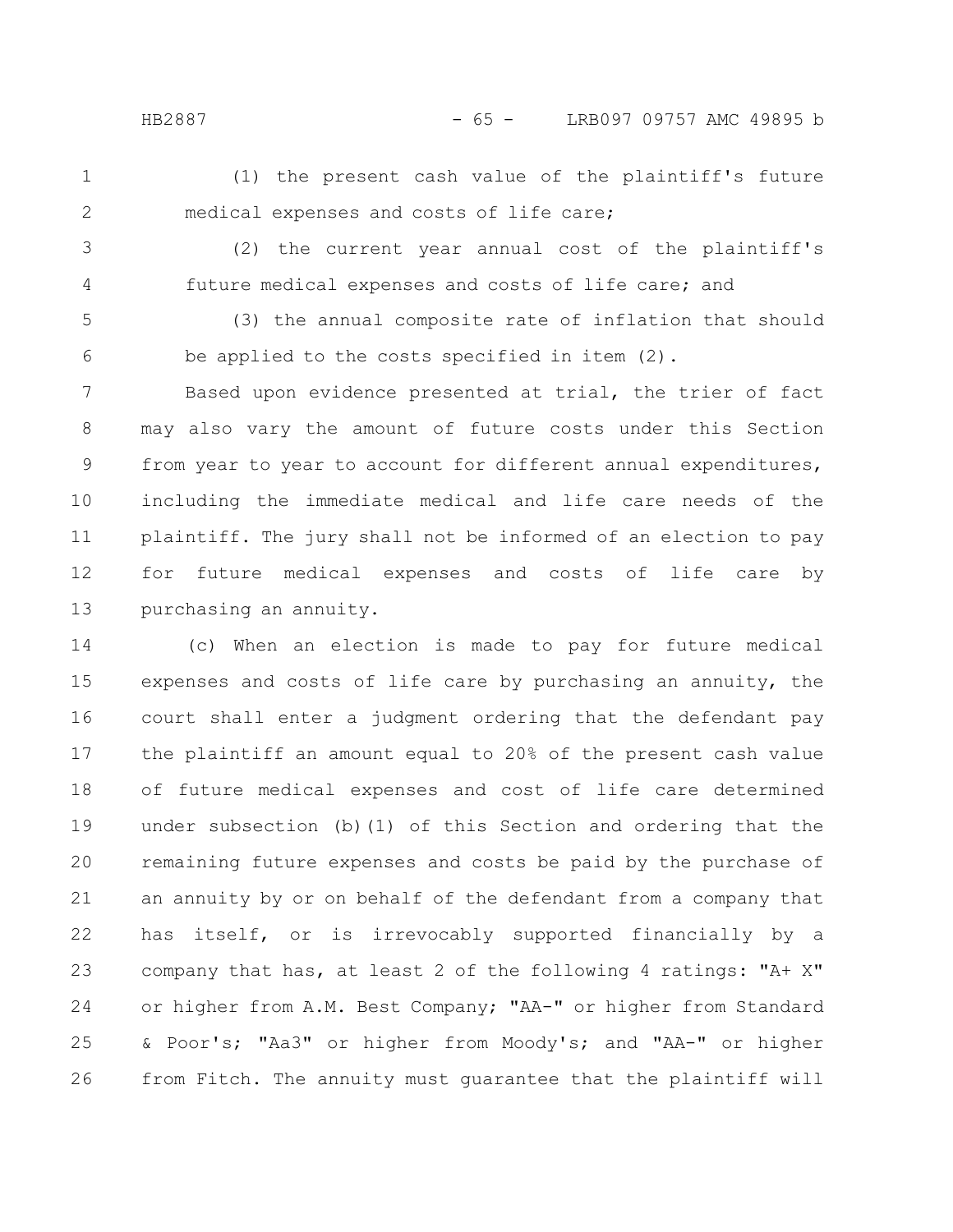receive annual payments equal to 80% of the amount determined in subsection (b)(2) inflated by the rate determined in subsection (b)(3) for the life of the plaintiff. 1 2 3

(d) If the company providing the annuity becomes unable to pay amounts required by the annuity, the defendant shall secure a replacement annuity for the remainder of the plaintiff's life from a company that satisfies the requirements of subsection  $(c)$ . 4 5 6 7 8

(e) A plaintiff receiving future payments by means of an annuity under this Section may seek leave of court to assign or otherwise transfer the right to receive such payments in exchange for a negotiated lump sum value of the remaining future payments or any portion of the remaining future payments under the annuity to address an unanticipated financial hardship under such terms as approved by the court. 9 10 11 12 13 14 15

(f) This Section applies to all causes of action accruing on or after August 25, 2005 the effective date of amendatory Act of the 94th General Assembly. 16 17 18

(Source: P.A. 94-677, eff. 8-25-05.) 19

(735 ILCS 5/8-1901) (from Ch. 110, par. 8-1901) 20

21

Sec. 8-1901. Admission of liability - Effect.

(a) The providing of, or payment for, medical, surgical, hospital, or rehabilitation services, facilities, or equipment by or on behalf of any person, or the offer to provide, or pay for, any one or more of the foregoing, shall not be construed 22 23 24 25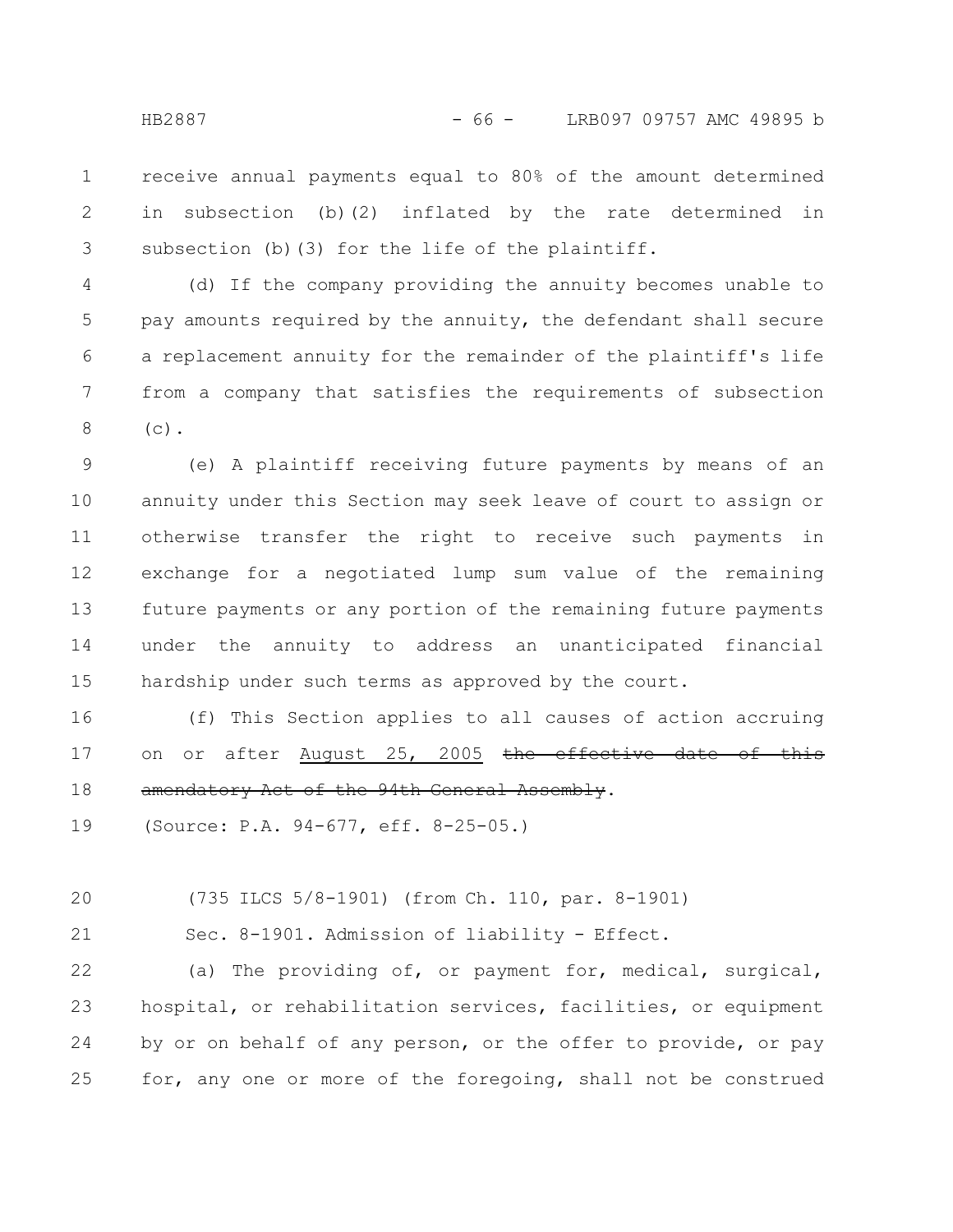as an admission of any liability by such person or persons. Testimony, writings, records, reports or information with respect to the foregoing shall not be admissible in evidence as an admission of any liability in any action of any kind in any court or before any commission, administrative agency, or other tribunal in this State, except at the instance of the person or persons so making any such provision, payment or offer. 1 2 3 4 5 6 7

(b) Any expression of grief, apology, or explanation provided by a health care provider, including, but not limited to, a statement that the health care provider is "sorry" for the outcome to a patient, the patient's family, or the patient's legal representative about an inadequate or unanticipated treatment or care outcome that is provided within 72 hours of when the provider knew or should have known of the potential cause of such outcome shall not be admissible as evidence in any action of any kind in any court or before any tribunal, board, agency, or person. The disclosure of any such information, whether proper, or improper, shall not waive or have any effect upon its confidentiality or inadmissibility. As used in this Section, a "health care provider" is any hospital, nursing home or other facility, or employee or agent thereof, a physician, or other licensed health care professional. Nothing in this Section precludes the discovery or admissibility of any other facts regarding the patient's treatment or outcome as otherwise permitted by law. 8 9 10 11 12 13 14 15 16 17 18 19 20 21 22 23 24 25

26

(c) The changes to this Section made by Public Act 94-677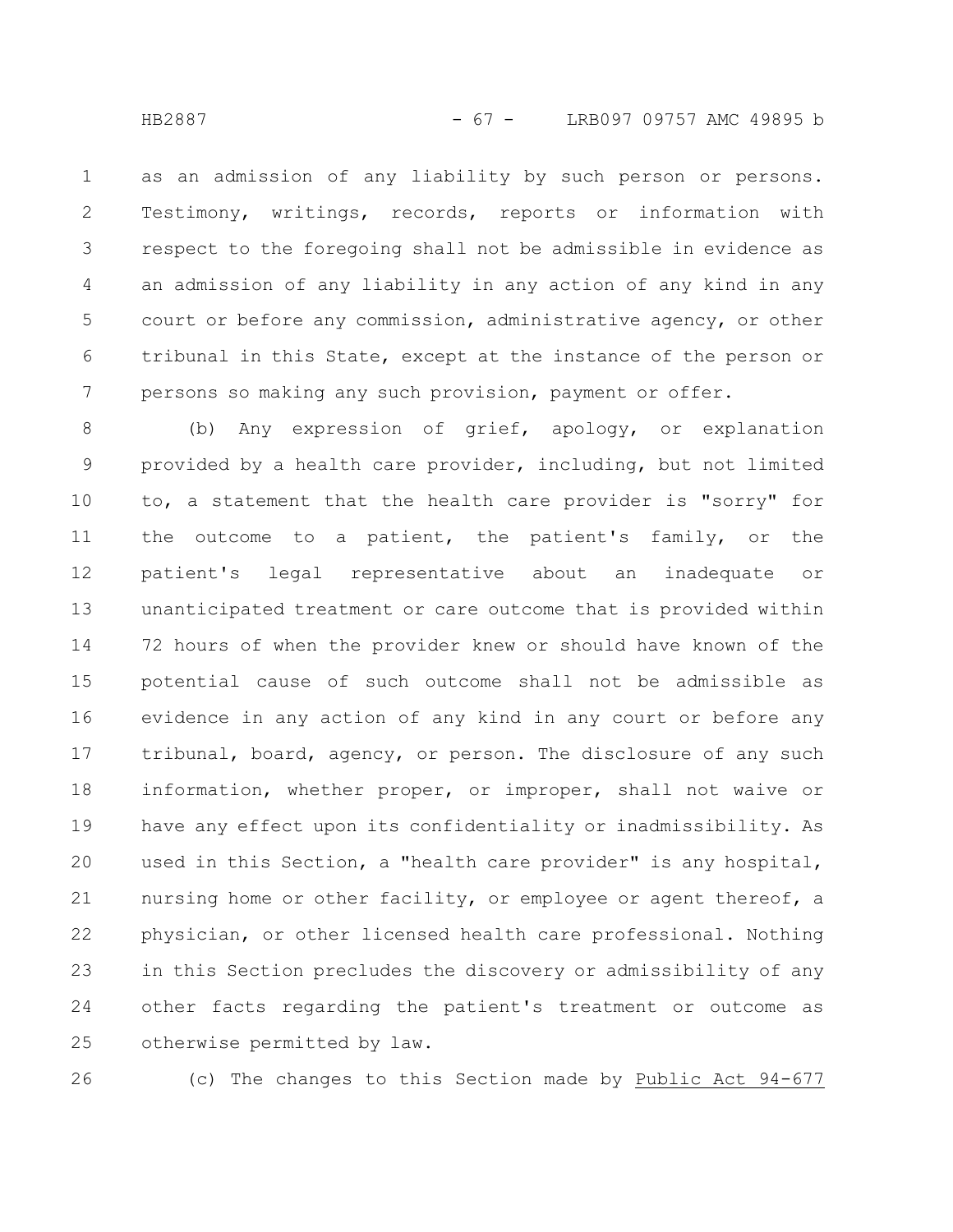and reenacted by this amendatory Act of the 97th 94th General Assembly apply to causes of action accruing on or after August 25, 2005, as those changes may be amended from time to time  $\frac{1}{10}$ effective date. (Source: P.A. 94-677, eff. 8-25-05.) 1 2 3 4 5

(735 ILCS 5/8-2006) 6

Sec. 8-2006. Copying fees and interest rates; adjustment for inflation. Every Beginning in 2003, every January 20, the copying fee limits established in Sections 8-2001 and 8-2005 and the interest rates established in Section 2-1303 shall automatically be increased or decreased, as applicable, by a percentage equal to the percentage change in the consumer price index-u during the preceding 12-month calendar year. "Consumer price index-u" means the index published by the Bureau of Labor Statistics of the United States Department of Labor that measures the average change in prices of goods and services purchased by all urban consumers, United States city average, all items,  $1982-84 = 100$ . The new amount resulting from each annual adjustment shall be determined by the Comptroller and made available to the public via the Comptroller's official website by January 31 of every year. 7 8 9 10 11 12 13 14 15 16 17 18 19 20 21

(Source: P.A. 94-982, eff. 6-30-06; 95-478, eff. 1-1-08 (changed from 8-27-07 by P.A. 95-480).) 22 23

24

(735 ILCS 5/8-2501) (from Ch. 110, par. 8-2501)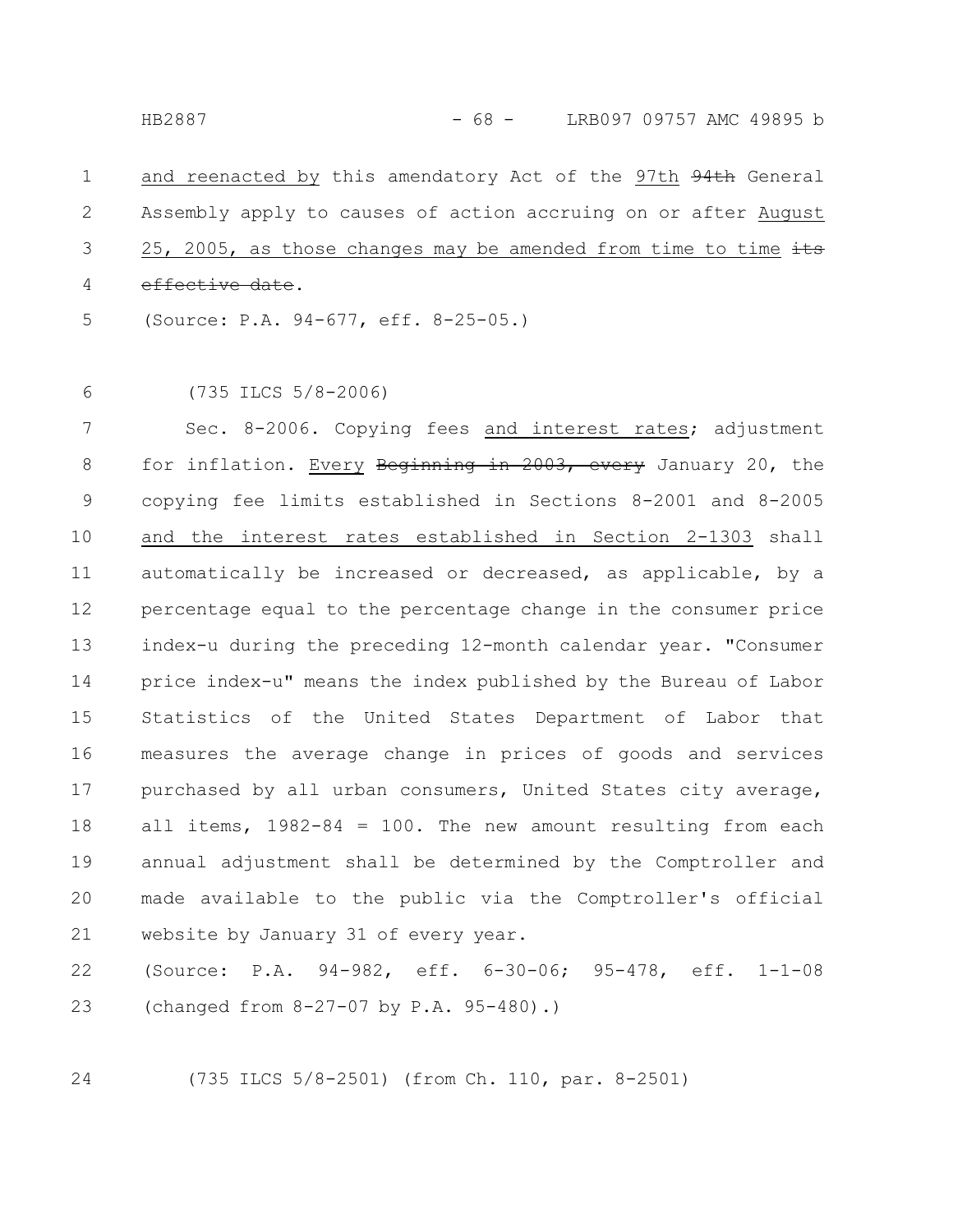Sec. 8-2501. Expert Witness Standards. In any case in which the standard of care applicable to a medical professional is at issue, the court shall apply the following standards to determine if a witness qualifies as an expert witness and can testify on the issue of the appropriate standard of care. 1 2 3 4 5

(a) Whether the witness is board certified or board eligible, or has completed a residency, in the same or substantially similar medical specialties as the defendant and is otherwise qualified by significant experience with the standard of care, methods, procedures, and treatments relevant to the allegations against the defendant; 6 7 8 9 10 11

(b) Whether the witness has devoted a majority of his or her work time to the practice of medicine, teaching or University based research in relation to the medical care and type of treatment at issue which gave rise to the medical problem of which the plaintiff complains; 12 13 14 15 16

(c) whether the witness is licensed in the same profession with the same class of license as the defendant if the defendant is an individual; and 17 18 19

(d) whether, in the case against a nonspecialist, the witness can demonstrate a sufficient familiarity with the standard of care practiced in this State. 20 21 22

An expert shall provide evidence of active practice, teaching, or engaging in university-based research. If retired, an expert must provide evidence of attendance and completion of continuing education courses for 3 years previous 23 24 25 26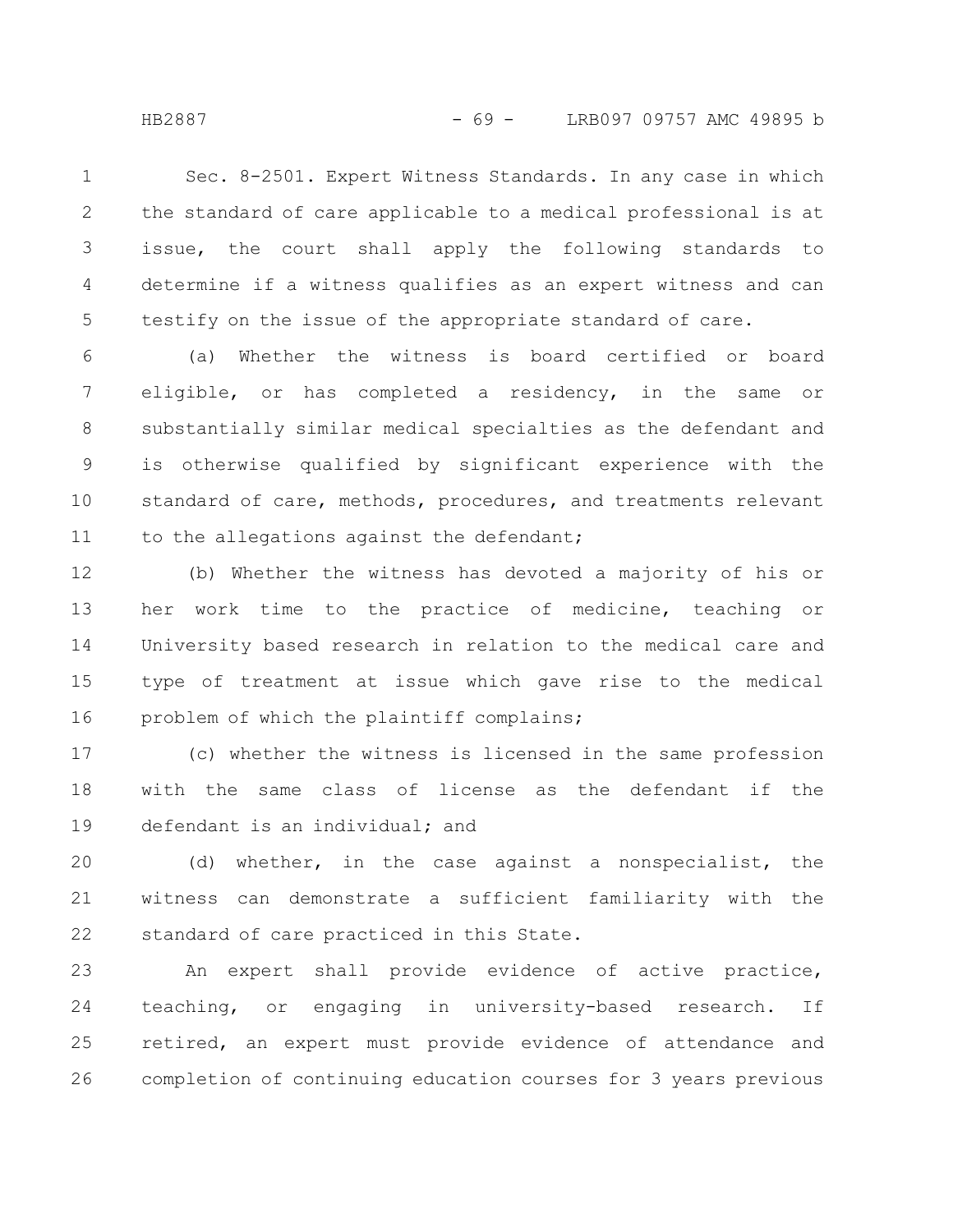to giving testimony. An expert who has not actively practiced, taught, or been engaged in university-based research, or any combination thereof, during the preceding 5 years may not be qualified as an expert witness. 1 2 3 4

The changes to this Section made by Public Act 94-677 and reenacted by this amendatory Act of the 97th 94th General Assembly apply to causes of action accruing on or after August 25, 2005, as those changes may be amended from time to time  $\frac{1}{10}$ effective date. 5 6 7 8 9

(Source: P.A. 94-677, eff. 8-25-05.) 10

Section 20. The Good Samaritan Act is amended by reenacting and changing Section 30 as follows: 11 12

(745 ILCS 49/30) 13

Sec. 30. Free medical clinic; exemption from civil liability for services performed without compensation. 14 15

(a) A person licensed under the Medical Practice Act of 1987, a person licensed to practice the treatment of human ailments in any other state or territory of the United States, or a health care professional, including but not limited to an advanced practice nurse, retired physician, physician assistant, nurse, pharmacist, physical therapist, podiatrist, or social worker licensed in this State or any other state or territory of the United States, who, in good faith, provides medical treatment, diagnosis, or advice as a part of the 16 17 18 19 20 21 22 23 24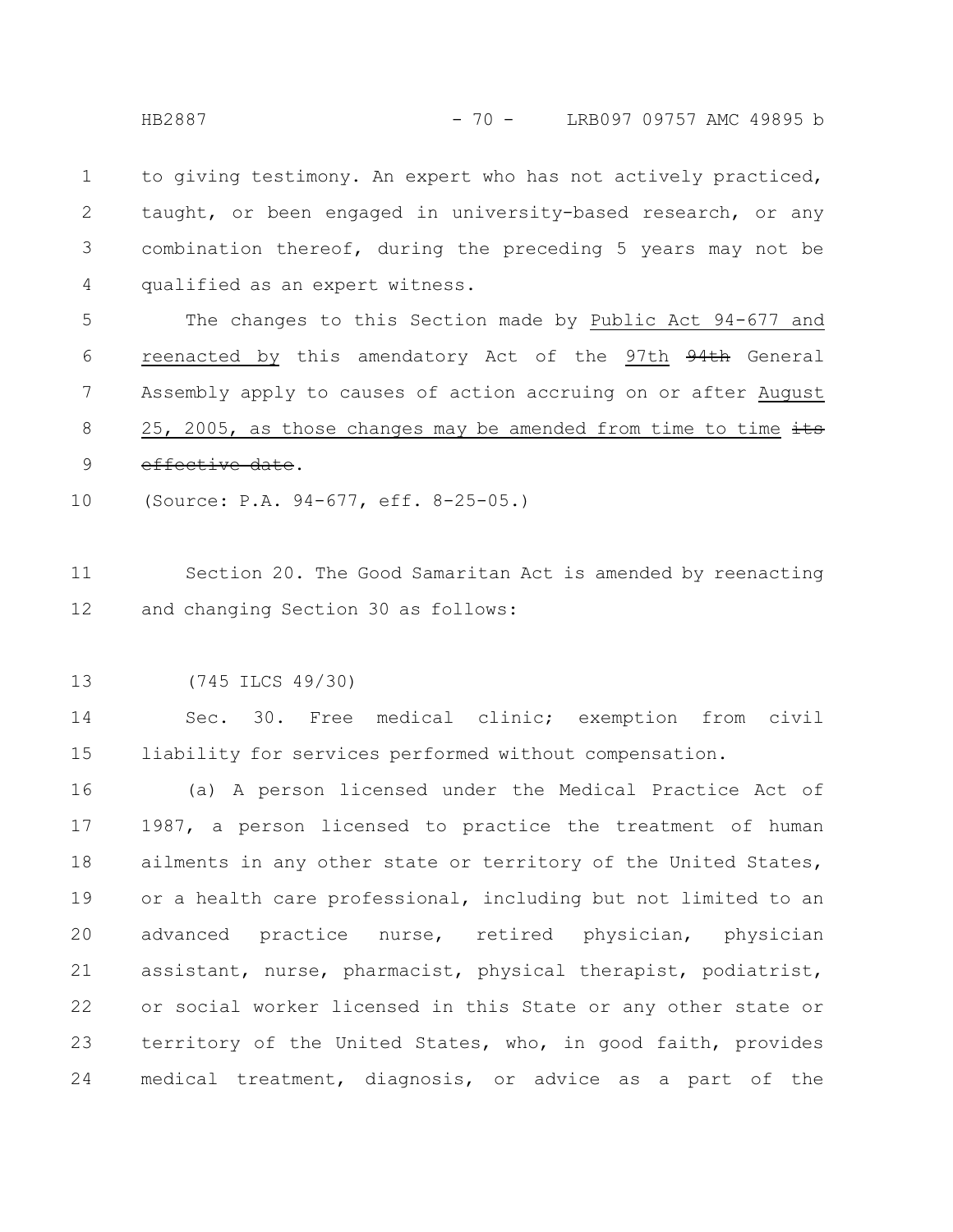services of an established free medical clinic providing care, including but not limited to home visits, without charge to patients which is limited to care that does not require the services of a licensed hospital or ambulatory surgical treatment center and who receives no fee or compensation from that source shall not be liable for civil damages as a result of his or her acts or omissions in providing that medical treatment, except for willful or wanton misconduct. 1 2 3 4 5 6 7 8

(b) For purposes of this Section, a "free medical clinic" is an organized community based program providing medical care without charge to individuals, at which the care provided does not include an overnight stay in a health-care facility. 9 10 11 12

(c) The provisions of subsection (a) of this Section do not apply to a particular case unless the free medical clinic has posted in a conspicuous place on its premises an explanation of the exemption from civil liability provided herein. 13 14 15 16

(d) The immunity from civil damages provided under subsection (a) also applies to physicians, retired physicians, hospitals, and other health care providers that provide further medical treatment, diagnosis, or advice, including but not limited to hospitalization, office visits, and home visits, to a patient upon referral from an established free medical clinic without fee or compensation. 17 18 19 20 21 22 23

(d-5) A free medical clinic may receive reimbursement from the Illinois Department of Public Aid, provided any reimbursements shall be used only to pay overhead expenses of 24 25 26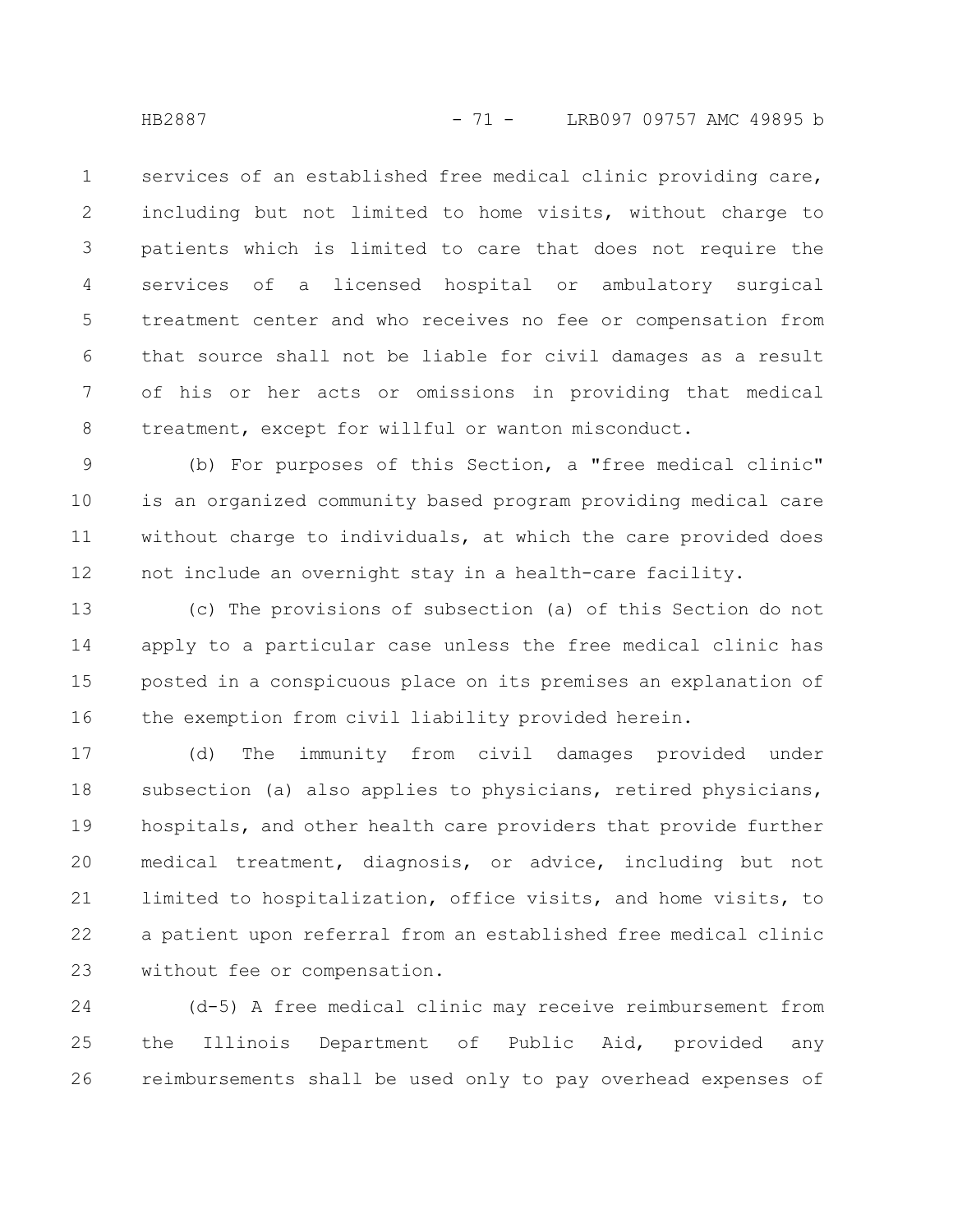operating the free medical clinic and may not be used, in whole or in part, to provide a fee or other compensation to any person licensed under the Medical Practice Act of 1987 or any other health care professional who is receiving an exemption under this Section. Any health care professional receiving an exemption under this Section may not receive any fee or other compensation in connection with any services provided to, or any ownership interest in, the clinic. Medical care shall not include an overnight stay in a health care facility. 1 2 3 4 5 6 7 8 9

(e) Nothing in this Section prohibits a free medical clinic from accepting voluntary contributions for medical services provided to a patient who has acknowledged his or her ability and willingness to pay a portion of the value of the medical services provided. 10 11 12 13 14

(f) Any voluntary contribution collected for providing care at a free medical clinic shall be used only to pay overhead expenses of operating the clinic. No portion of any moneys collected shall be used to provide a fee or other compensation to any person licensed under Medical Practice Act of 1987. 15 16 17 18 19 20

(g) The changes to this Section made by Public Act 94-677 and reenacted by this amendatory Act of the 97th 94th General Assembly apply to causes of action accruing on or after August 25, 2005, as those changes may be amended from time to time  $\pm \pm s$ effective date. 21 22 23 24 25

(Source: P.A. 94-677, eff. 8-25-05.) 26